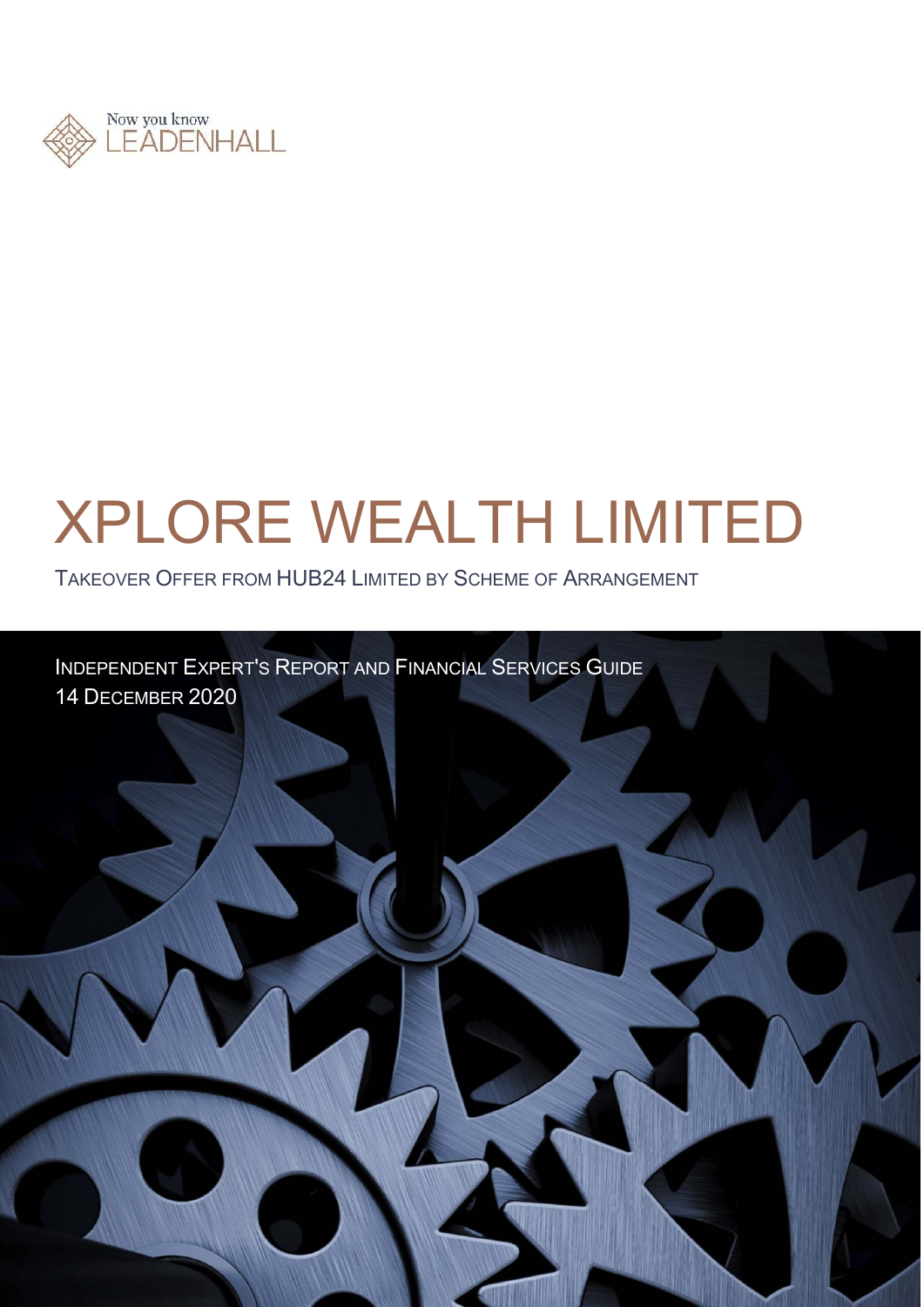

14 December 2020

The Board of Directors Xplore Wealth Limited Suite 1, Level 5, 28 Margaret Street Sydney NSW 2000

Dear Directors,

### **Independent Expert's Report for Xplore Wealth Limited**

### **1. Introduction**

Xplore Wealth Limited ("**Xplore Wealth**") is an Australian Securities Exchange ("**ASX**") listed specialist wealth management platform service provider that aims to provide a broad range of platform solutions to financial advisers. On 27 October 2020, Xplore has a market capitalisation of \$19.6 million.

HUB24 Limited (**"HUB24"**) is also an ASX listed specialist platform service provider engaging in the provision of investment and superannuation portfolio administration services, licensee services to financial advisers and IT consulting services. On 27 October 2020, HUB24 has a market capitalisation of \$1.3 billion.

On 28 October 2020 Xplore Wealth and HUB24 entered into a Scheme Implementation Agreement for HUB24 to acquire 100% of the shares and options in Xplore Wealth through two schemes of arrangement ("**Proposed Transaction"**). The consideration for the shares is a combination of cash and scrip, and for the options is cash.

Further details of the Proposed Transaction are set out in Section 1 of our detailed report.

### **2. Purpose of the report**

In order to assist shareholders and optionholders evaluate the Proposed Transaction, the directors of Xplore Wealth have engaged Leadenhall Corporate Advisory Pty Ltd ("**Leadenhall**") to prepare an independent expert's report assessing whether the Proposed Transaction is in the best interests of Xplore Wealth's shareholders not associated with HUB24 ("**Shareholders**") and separately whether it is in the best interests the holders of options to acquire Xplore Wealth shares (**"Optionholders"**). This report is to be included in the scheme booklet regarding the Proposed Transaction.

Further information regarding our scope and purpose is set out in Section 2 of our detailed report.

### **3. Basis of evaluation**

In order to assess whether the Proposed Transaction is in the best interest of Shareholders and Optionholders we have:

- Assessed the fairness and reasonableness of the Proposed Transaction
- Assessed it as fair if the value of the consideration offered is greater than or equal to the value of an Xplore Wealth share (or option) on a control basis
- Assessed it as reasonable if it is fair, or despite not being fair, the advantages to Shareholders or Optionholders outweigh the disadvantages.

Further details of the basis of evaluation are provided in Section 2 of this report.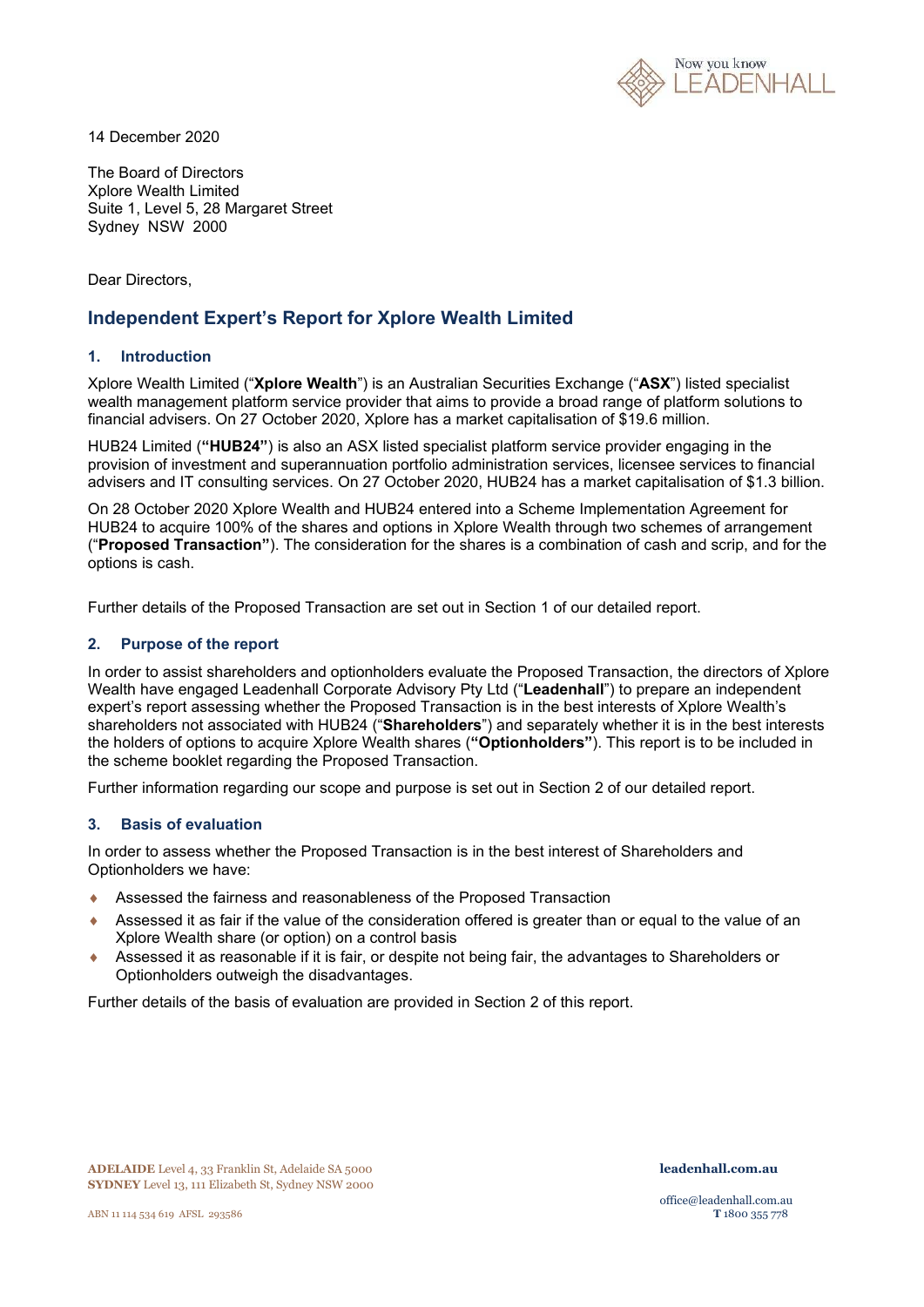

### **4. The Proposed Transaction is fair to Shareholders**

### *Assessed value of Xplore Wealth*

We have assessed the fair market value of an Xplore Wealth share using a capitalisation of maintainable earnings. In adopting this approach, we have selected a maintainable EBITDA level of \$4.5 million to \$5.0 million. This range was primarily selected with reference to the current earnings run rate, with an adjustment to reflect expected cost savings from a cost rationalisation project that is currently underway.

We applied a multiple of 12.0 to 13.0 times the selected maintainable earnings. This multiple range was primarily based on prices paid in recent transactions for companies with similar activities to Xplore Wealth.

This analysis led to an assessed value of \$0.192 to \$0.231 per Xplore Wealth share, on a control basis.

#### *Comparison to consideration*

We have assessed whether the Proposed Transaction is fair by comparing our assessed fair market value of a Xplore Wealth share (on a control basis) with the consideration offered. This comparison is set out in the table below.

#### **Table 1: Assessment of fairness - shares**

|                                          | Low   | <b>High</b> |
|------------------------------------------|-------|-------------|
| Assessed value of a Xplore Wealth share  | 0.192 | 0.231       |
| Assessed value of Proposed Consideration | 0.197 | 0.202       |

*Source: Leadenhall Analysis* 

Since the consideration offered is within the assessed range of values of an Xplore Wealth share the Proposed Transaction is fair to Shareholders.

Further details of our valuation of Xplore Wealth are provided in Section 7 of our detailed report.

### **5. The Proposed Transaction is not fair to Optionholders**

The following table sets out the various tranches of options to acquire Xplore Wealth shares that are outstanding. The table also compares our valuation of the options with the consideration offered under the Proposed Transaction.

### **Table 2: Assessment of fairness - options**

| <b>Tranche</b> | <b>Number</b> |           | <b>Valuation Consideration</b> |  |  |  |
|----------------|---------------|-----------|--------------------------------|--|--|--|
|                |               |           |                                |  |  |  |
| 2017 ESOP      | 278,735       | 1.776     | 252                            |  |  |  |
| 2019 ESOP      | 1.506.816     | 61.173    | 10.277                         |  |  |  |
| 2020 ESOP      | 3.021.732     | 255.447   | 62.171                         |  |  |  |
| 2021 ESOP      | 5,821,500     | 529.365   | 133.548                        |  |  |  |
| 2017 XSOP      | 856.666       | 10.491    | 1.576                          |  |  |  |
| 2020 XSOP i    | 3.402.100     | 287.694   | 69.995                         |  |  |  |
| 2020 XSOP ii   | 1.000.000     | 62.016    | 16.481                         |  |  |  |
| 2020 XSOP iii  | 1.000.000     | 50,495    | 14.224                         |  |  |  |
| 2021 XSOP      | 5,460,000     | 496.493   | 120.596                        |  |  |  |
| <b>Total</b>   | 22,347,549    | 1,754,951 | 429,120                        |  |  |  |
|                |               |           |                                |  |  |  |

*Source: Leadenhall Analysis* 

As the proposed consideration is below our assessed value of the options the Proposed Transaction is not fair to Optionholders.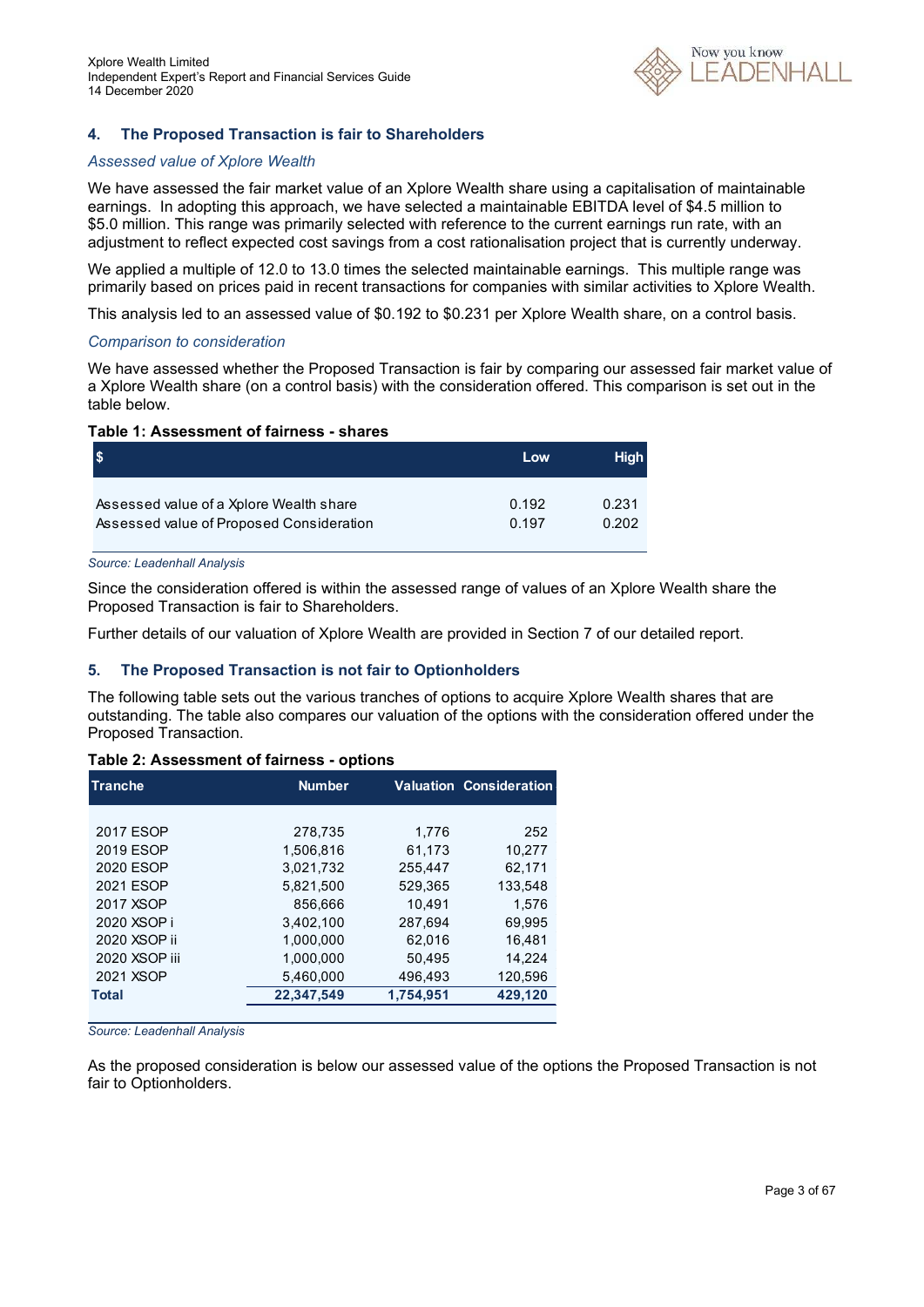

### **6. The proposed Transaction is reasonable to Shareholders**

We have defined the Proposed Transaction as reasonable if it is fair, or if despite not being fair, the advantages to Shareholders outweigh the disadvantages. We have therefore considered the following advantages and disadvantages of the Proposed Transaction to Shareholders.

### **Advantages**

The main advantages of the Proposed Transaction are:

- **Share price:** In the absence of the Proposed Transaction it is likely that the Xplore Wealth share price will fall below its recent trading range.
- **Control premium:** The Proposed Transaction offers a control premium of between 146% and 196% compared to the one-week VWAP for Xplore Wealth prior to its announcement. This is at the higher end of generally observed control premiums.
- **Retained exposure to the sector:** The scrip component of the Proposed Consideration allows for Xplore Wealth shareholders to retain exposure to the sector if they wish to do so.
- **No superior alternative:** We are not aware of any superior alternative proposals for Xplore Wealth.

### **Disadvantages**

The main disadvantages of the Proposed Transaction are:

- **Loss of upside:** If Xplore Wealth is able to implement its strategy it is likely that its share price will increase. By accepting the Proposed Transaction Shareholders will have reduced exposure to this upside.
- **Tax implications:** The acceptance of the Proposed Transaction may result in tax leakage for shareholders that could otherwise be deferred.

#### **Conclusion on reasonableness**

As the Proposed Transaction is fair it is also reasonable. It is therefore in the best interest of Shareholders.

#### **7. The Proposed Transaction is reasonable to Optionholders**

The advantages and disadvantages to Optionholders are similar to those listed above for Shareholders. However, an additional consideration for Optionholders is that if the share scheme is approved but the option scheme is not, Optionholders will have a one month window to exercise their options, otherwise the options will lapse. The shares that would be issued upon conversion of the options could then be compulsorily acquired by HUB24, therefore losing their time value. Compulsory acquisition at the offer price of \$0.20 would lead to Optionholders receiving approximately \$354,000 (net of the exercise price) as opposed to the proposed consideration under the option scheme of \$429,000 as presented above. For this reason, we consider the Proposed Transaction is reasonable to Optionholders.

### **8. Opinion**

As we have concluded that the Proposed Transaction is fair and reasonable to Shareholders and not fair but reasonable to Optionholders, we have also concluded that it is in the best interest of both Shareholders and Optionholders.

This opinion should be read in conjunction with our detailed report which sets out our scope, analysis and findings in more detail.

Yours faithfully

**Director Director** 

Richard Norris **No. 2018** Simon Dalgarno

*Note: All amounts stated in this report are in Australian dollars unless otherwise stated. Tables in this report may not add due to rounding.*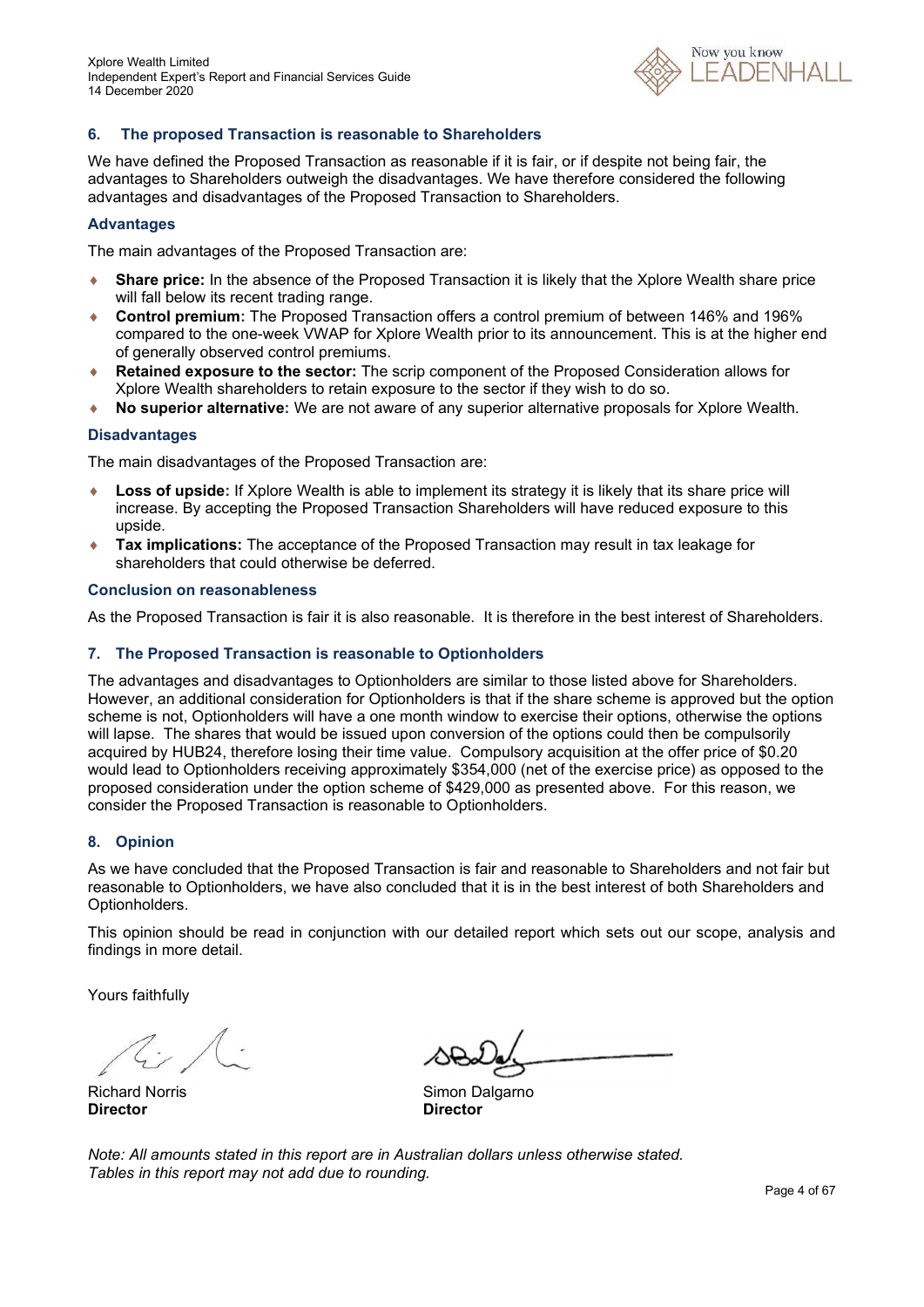

### **LEADENHALL CORPORATE ADVISORY PTY LTD**

#### **ABN 11 114 534 619**

**Australian Financial Services Licence No: 293586** 

# *FINANCIAL SERVICES GUIDE*

Leadenhall Corporate Advisory Pty Ltd ("**Leadenhall**" or "**we**" or "**us**" or "**our**" as appropriate) has been engaged to issue general financial product advice in the form of a report to be provided to you.

### **Financial Services Guide**

In providing this report, we are required to issue this Financial Services Guide ("**FSG**") to retail clients. This FSG is designed to help you to make a decision as to how you might use this general financial product advice and to ensure that we comply with our obligations as a financial services licensee.

### **Financial Services We are Licensed to Provide**

We hold Australian Financial Services Licence 293586 which authorises us to provide financial product advice in relation to securities (such as shares and debentures), managed investment schemes and derivatives.

We provide financial product advice by virtue of an engagement to issue a report in connection with a financial product. Our report will include a description of the circumstances of our engagement and the party who has engaged us. You will not have engaged us directly but will be provided with a copy of the report because of your connection to the matters in respect of which we have been engaged to report.

Any report we provide is provided on our own behalf as a financial service licensee authorised to provide the financial product advice contained in that report.

### **General Financial Product Advice**

The advice produced in our report is general financial product advice, not personal financial product advice, because it has been prepared without taking into account your personal objectives, financial situation or needs. You should consider the appropriateness of this general advice having regard to your own objectives, financial situation and needs before you act on the advice. Where the advice relates to the acquisition or possible acquisition of a financial product, you should also obtain a product disclosure statement relating to the product and consider that statement before making any decision about whether to acquire the product.

### **Benefits that We May Receive**

We charge fees for providing reports. These fees will be agreed with the person who engages us to provide the report. Fees will be agreed on either a fixed fee or time cost basis. Leadenhall is entitled to receive a fixed fee of \$50,000 (excl. GST) for preparing this report. This fee is not contingent upon the outcome of the Proposed Transaction.

Except for the fees referred to above, neither Leadenhall, nor any of its directors, consultants, employees or related entities, receive any pecuniary or other benefit, directly or indirectly, for or in connection with the provision of this report.

### **Remuneration or Other Benefits Received by our Employees, Directors and Consultants**

All our employees receive a salary. Our employees are eligible for bonuses which are not based on the outcomes of any specific engagement or directly linked to the provision of this report. Our directors and consultants receive remuneration based on time spent on matters.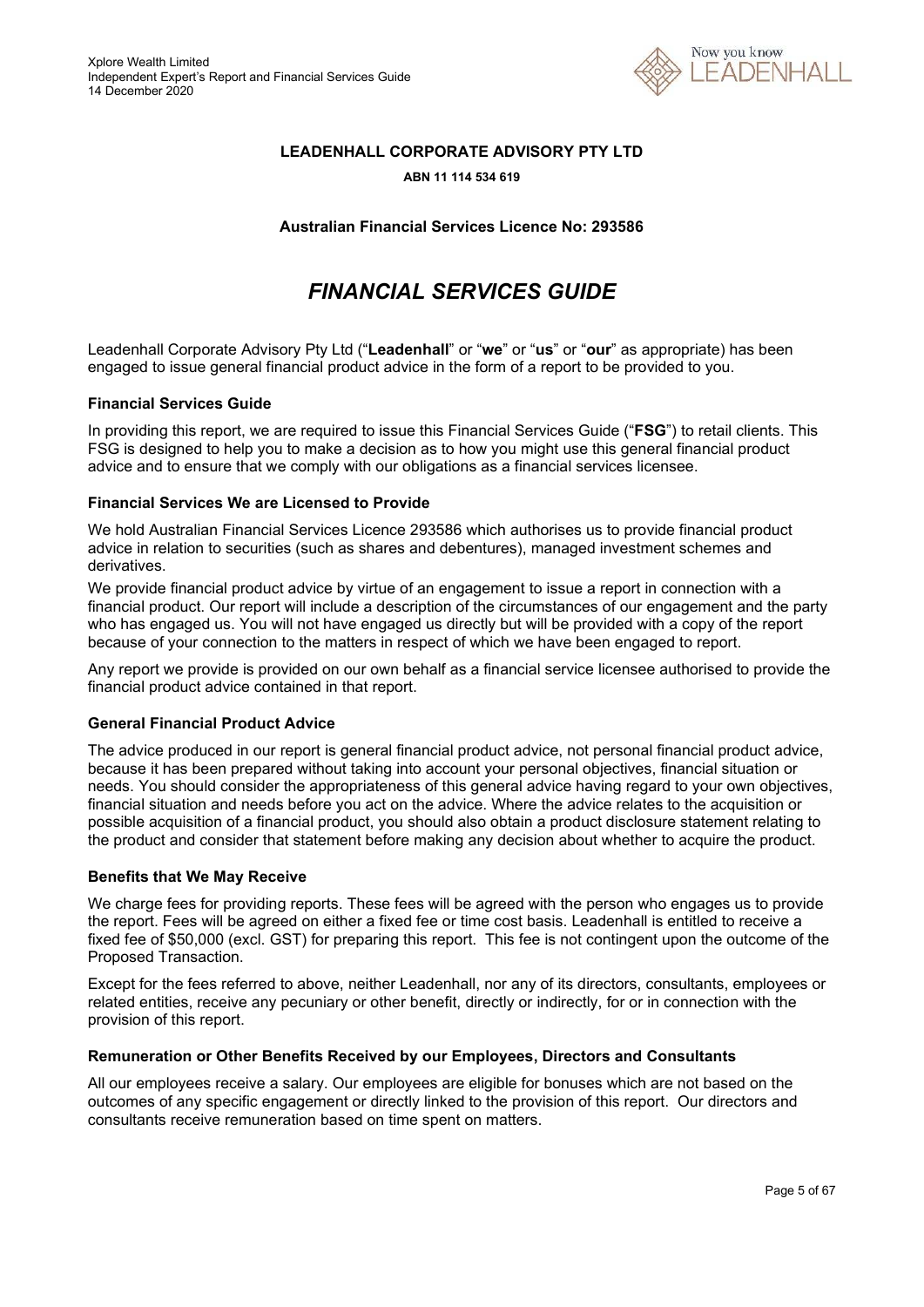

### **Referrals**

We do not pay commissions or provide any other benefits to any person for referring clients to us in connection with the reports that we are licensed to provide.

### **Complaints Resolution**

As the holder of an Australian Financial Services Licence, we are required to have a system in place for handling complaints from persons to whom we have provided reports. All complaints must be in writing, to the following address:

Leadenhall Corporate Advisory Pty Ltd GPO Box 1572 Adelaide SA 5001

Email: office@leadenhall.com.au

We will try to resolve your complaint quickly and fairly and will endeavour to settle the matter within 14 days from the time the matter is brought to our attention.

If you do not get a satisfactory outcome, you have the option of contacting the Financial Ombudsman Service ("**FOS**"). The FOS will then be able to advise you as to whether or not they can assist in this matter. The FOS can be contacted at the following address:

Financial Ombudsman Service GPO Box 3 Melbourne VIC 3001

Telephone: 1300 780 808 Email: info@fos.org.au

### **Compensation Arrangements**

Leadenhall holds professional indemnity insurance in relation to the services we provide. The insurance cover satisfies the compensation requirements of the Corporations Act 2001.

14 December 2020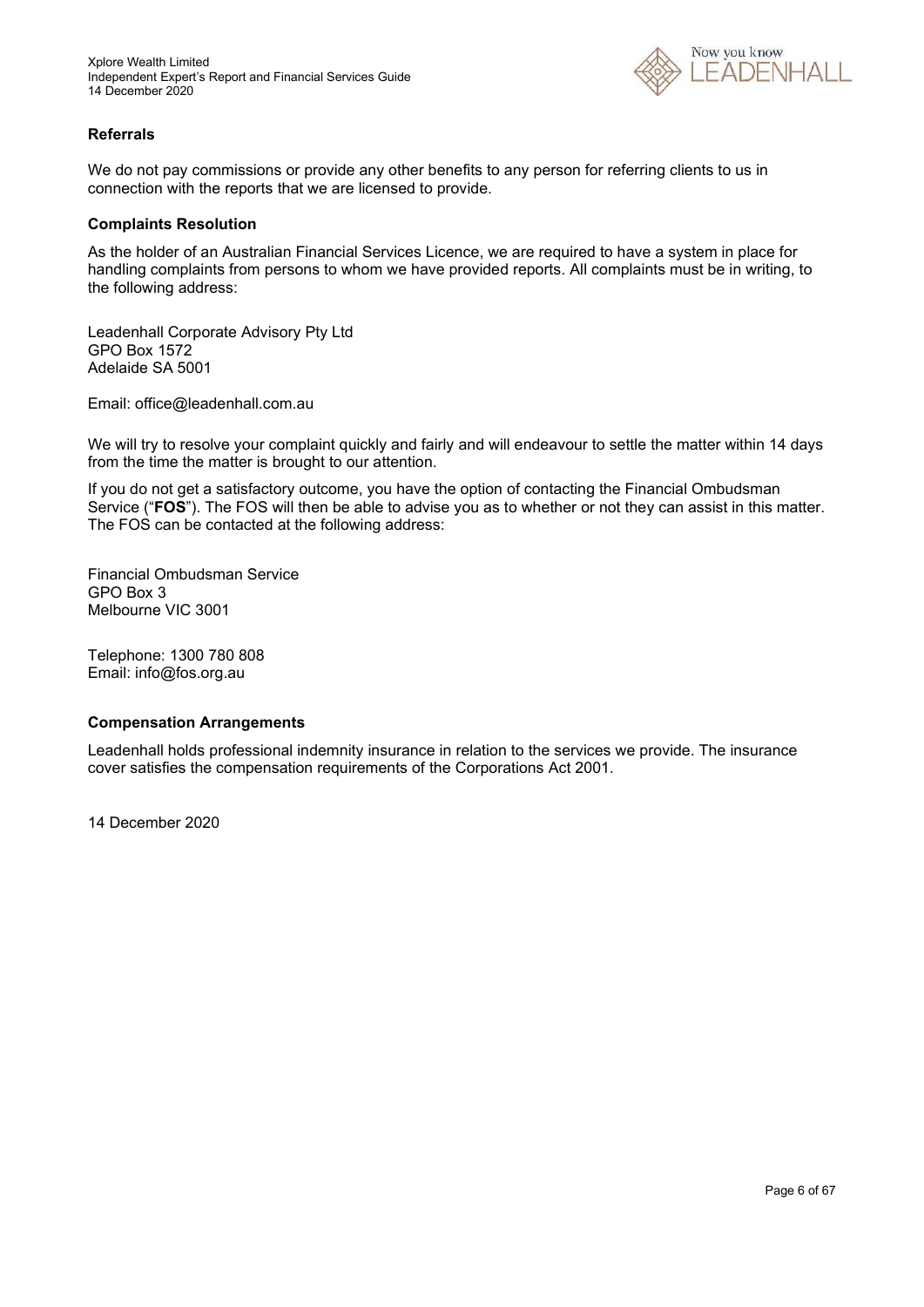

# **CONTENTS**

| 1            |  |
|--------------|--|
| $\mathbf{2}$ |  |
| 3            |  |
| 4            |  |
| 5            |  |
| 7            |  |
| 8            |  |
| 9            |  |
| 10           |  |
| 11           |  |
|              |  |
|              |  |
|              |  |
|              |  |
|              |  |
|              |  |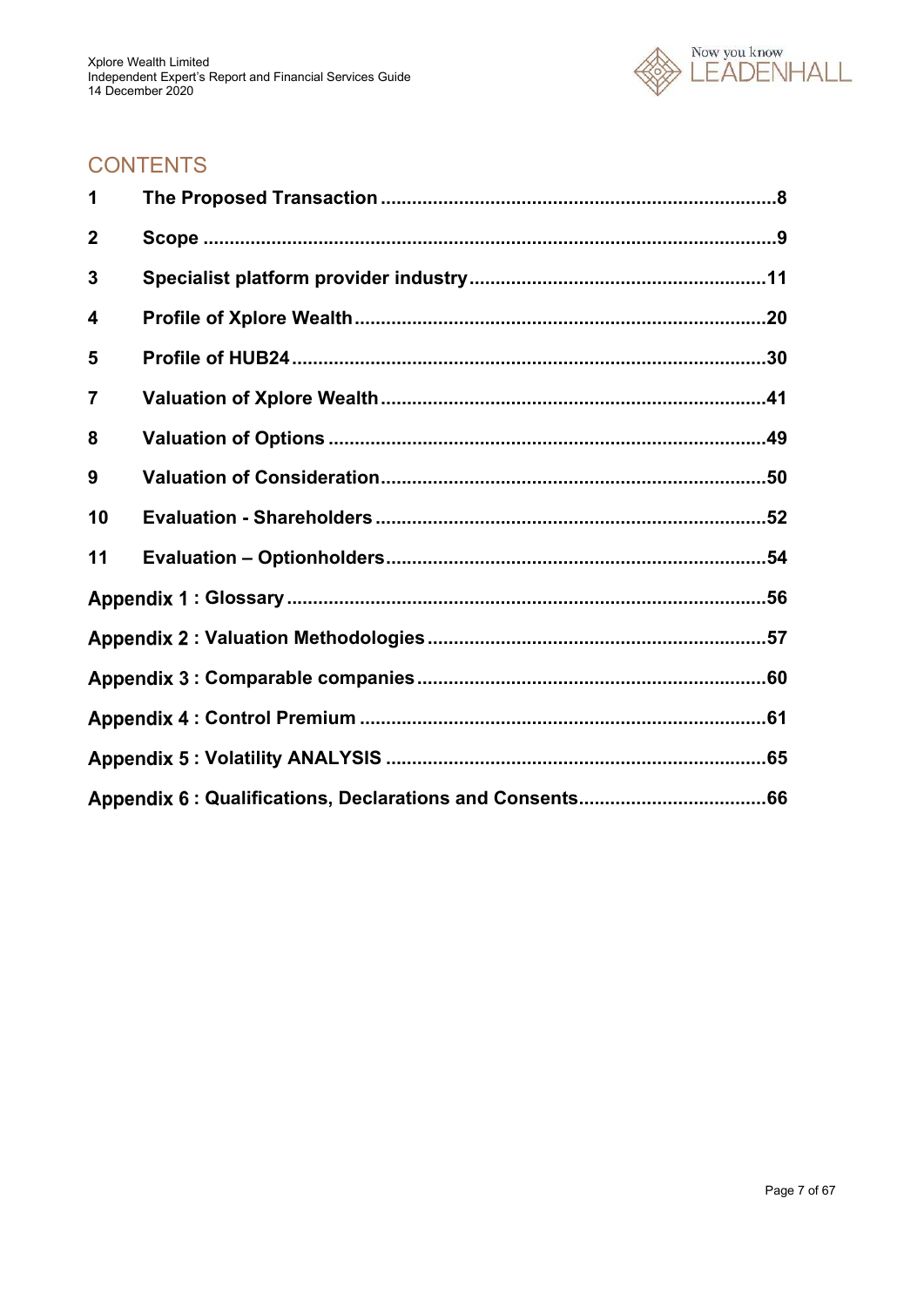

# 1 THE PROPOSED TRANSACTION

### **1.1 Background**

Xplore Wealth is an ASX listed specialist wealth management platform service provider. Further details of Xplore Wealth's operations are provided in Section 4 of this report. HUB24 is an ASX listed investment and superannuation platform service provider. Further details of HUB24's operations are provided in Section 5 of this report.

On 28 October 2020 Xplore Wealth and HUB24 entered into a Scheme Implementation Agreement for HUB24 to acquire 100% of the shares in Xplore Wealth by way of a scheme of arrangement. Xplore Wealth and HUB24 also agreed to a separate scheme of arrangement for HUB24 to acquire the outstanding options over Xplore Wealth shares. On the same date HUB24 also announced:

- ◆ The acquisition of Ord Minnett's portfolio administration and reporting service business for approximately \$10.5 million
- A proposed 40% investment in Easton Investments Ltd ("**Easton**") for cash consideration of \$14 million plus the transfer of advice business Paragem Pty Ltd ("**Paragem**") to Easton
- A capital raising package comprised of:
	- a \$50 million underwritten placement to sophisticated investors
	- ❖ a \$10 million share purchase plan for existing shareholders
	- a \$12.5 million debt facility from ANZ.

### **1.2 Consideration**

The agreed consideration for the acquisition of each Xplore Wealth share is \$0.20. Under the Proposed Transactions, Shareholders may elect to receive their consideration as one of the following alternatives:

- \$0.20 per share in cash ("**Cash Consideration**")
- 0.00927 HUB24 shares ("**Scrip Consideration**")

The total Cash Consideration is capped at \$36 million and the Scrip Consideration is capped at 1.38 million HUB24 shares. If these caps are exceeded by the elections received from Shareholders, the elections will be scaled back on a pro-rata basis.

Shareholders who do not make an election will receive \$0.20 per Xplore share for 50% of their Xplore shares and 0.00927 HUB24 Consideration Shares for 50% of their Xplore Shares ("**Mixed Consideration**").

In addition, a separate scheme has also been proposed for Optionholders which is conditional upon, but does not impact the Share Scheme.

### **1.3 Conditions**

For the Proposed Transaction to become effective the following conditions need to be met:

- Shareholder approval which requires both a majority by number of Shareholders and 75% of the votes cast, at the meeting due to be held on 12 February 2021, to be in favour of the Proposed Transaction
- ◆ Approval by the Federal Court of Australia
- Various other customary conditions precedent (no prescribed occurrences etc.).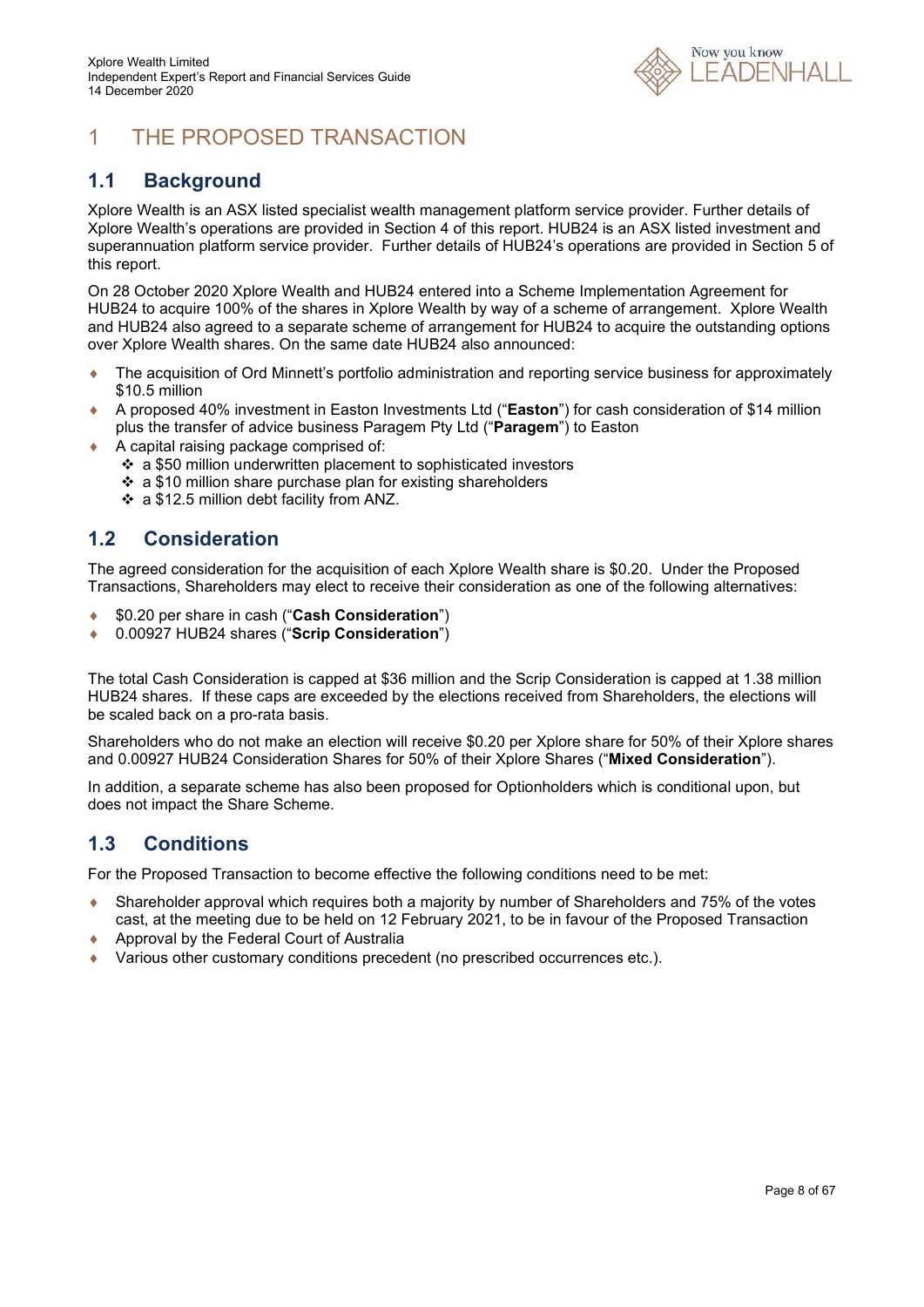

# 2 SCOPE

### **2.1 Purpose of the report**

The Proposed Transaction is to be implemented by a scheme of arrangement under Section 411 of the Corporations Act 2001 ("**s411**"). Under s411 the scheme must be approved by shareholders as described in Section 1.3.

Part 3 of Schedule 8 of the Corporations Regulations 2001 (Cwlth) ("**Part 3**") prescribes the information to be provided to shareholders in relation to schemes of arrangement. Part 3 requires this to include an independent expert's report stating whether a proposed scheme is in the best interests of shareholders of the company subject to the scheme if, prior to the Proposed Transaction, either:

- The other party to the scheme is entitled to more than 30% of the voting shares in the company which is subject to the scheme
- $\bullet$  A director of the corporation that is the other party to the scheme is also a director of the company that is the subject of the scheme.

As Xplore Wealth and HUB24 do not have any directors in common and HUB24 does not currently hold shares in Xplore Wealth, there is no formal requirement for an independent expert's report in relation to the Proposed Transaction. However, the directors of Xplore Wealth have engaged Leadenhall to prepare an independent expert's report as if it was required under Part 3, to assist Shareholders and Optionholders in evaluating the Proposed Transaction.

### **2.2 Basis of evaluation**

### **Introduction**

There is no legal definition of the expression '*in the best interests*'. However, *Regulatory Guide 111: Content of Expert Reports* ("**RG111**") issued by ASIC provides guidance on its meaning. RG111.19 requires an expert to assess whether a scheme of arrangement involving a change of control is '*fair and reasonable*'. A transaction would be '*in the best interests*' of shareholders if it is either '*fair and reasonable*' or '*not fair but reasonable*'. As the Proposed Transaction is a control transaction, we have adopted this approach.

RG111 requires a separate assessment of whether a control transaction is '*fair*' and whether it is '*reasonable*'. We have therefore considered the concepts of '*fairness*' and '*reasonableness*' separately. The basis of assessment selected and the reasons for that basis are discussed below.

### **Fairness**

In accordance with RG111.11, we have assessed the Proposed Transaction as fair if the consideration offered to Shareholders is equal to, or greater than, the value of an Xplore Wealth share. The value of an Xplore Wealth share has been determined on a control basis (i.e. including a control premium). This is consistent with the requirement of RG111.11 that the comparison for a takeover must be made assuming a 100% interest in the target company.

We have assessed the values of an Xplore Wealth share and the consideration offered at fair market value, which is defined by the International Glossary of Business Valuation Terms as:

*The price, expressed in terms of cash equivalents, at which property would change hands between a hypothetical willing and able buyer and a hypothetical willing and able seller, acting at arm's length in an open and unrestricted market, when neither is under compulsion to buy or sell and when both have reasonable knowledge of the relevant facts.* 

While there is no explicit definition of value in RG111, this definition of fair market value is consistent with basis of value described at RG111.11 and common market practice.

Special value is defined as the amount a specific purchaser is willing to pay in excess of fair market value. A specific purchaser may be willing to pay a premium over fair market value as a result of potential economies of scale, reduction in competition or other synergies they may enjoy arising from the acquisition of the asset. However, to the extent a pool of hypothetical purchasers could all achieve the same level of synergies the value of those synergies may be included in fair market value. Special value is typically not considered in forming an opinion on the fair market value of an asset. Our valuation of Xplore Wealth does not include any special value.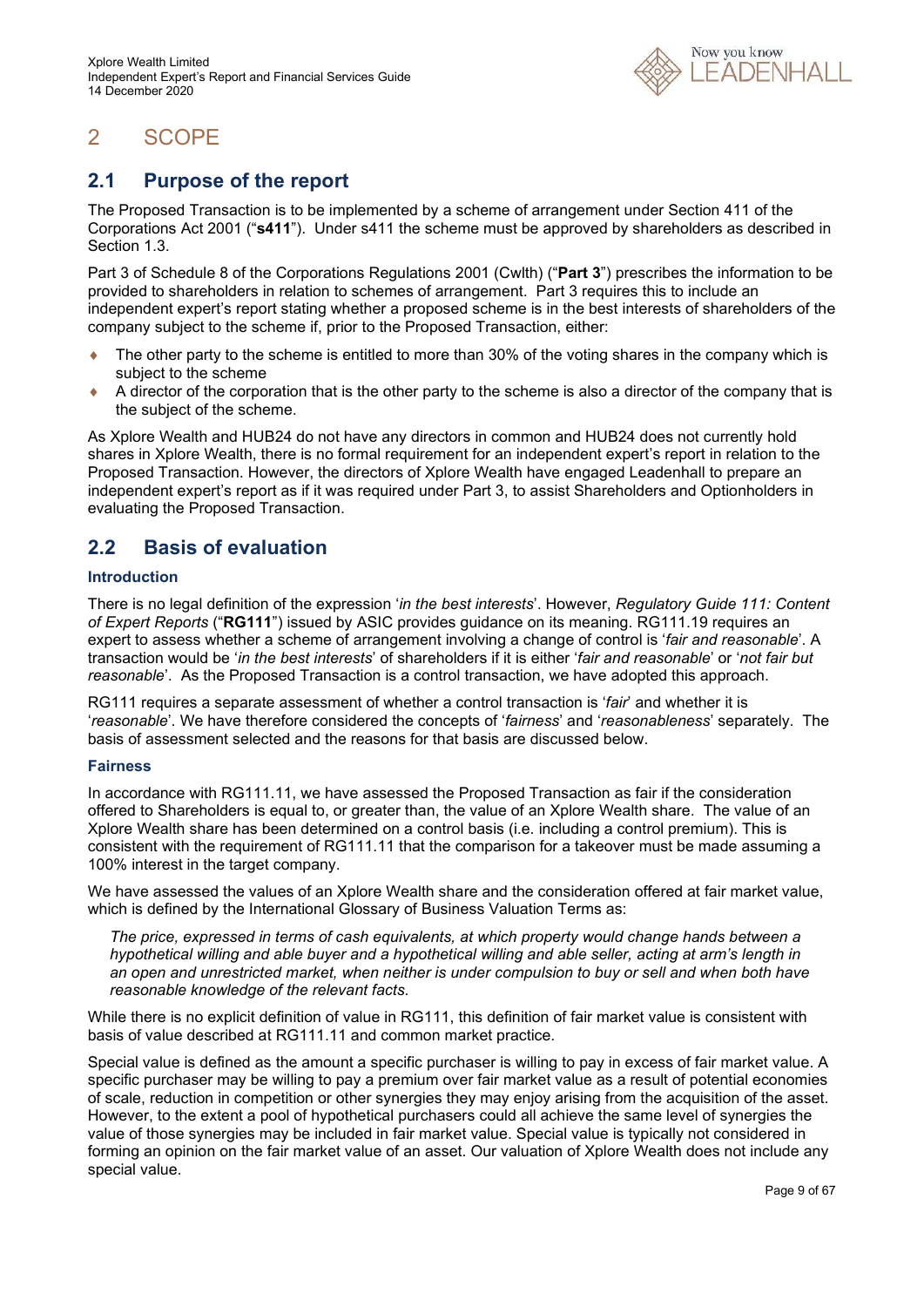

### **Reasonableness**

In accordance with RG111, we have defined the Proposed Transaction as being reasonable if it is fair, or if, despite not being fair, Leadenhall believes that there are sufficient reasons for Shareholders to vote for the proposal. We have therefore considered whether the advantages to Shareholders of the Proposed Transaction outweigh the disadvantages. To assess the reasonableness of the Proposed Transaction we have considered the following significant factors recommended by RG111.13:

- ◆ The size of existing shareholding blocks in Xplore Wealth
- ◆ The liquidity of the market in Xplore Wealth's shares
- Taxation losses, cash flow or other benefits through achieving 100% ownership of Xplore Wealth
- Any special value of Xplore Wealth to HUB24
- ◆ The likely market price of Xplore Wealth shares if the Proposed Transaction is rejected
- The value of Xplore Wealth to an alternative bidder and the likelihood of an alternative offer.

We have also considered other significant advantages and disadvantages to Shareholders and Optionholders of the Proposed Transaction.

### **2.3 Individual circumstances**

We have evaluated the Proposed Transaction for Shareholders as a whole and for Optionholders as a whole. We have not considered its effect on the particular circumstances of individual investors. Due to their personal circumstances, individual investors may place a different emphasis on various aspects of the Proposed Transaction from the one adopted in this report. Accordingly, individuals may reach a different conclusion to ours on whether the Proposed Transaction is fair and reasonable. If in doubt investors should consult an independent financial adviser about the impact of the Proposed Transaction on their specific financial circumstances.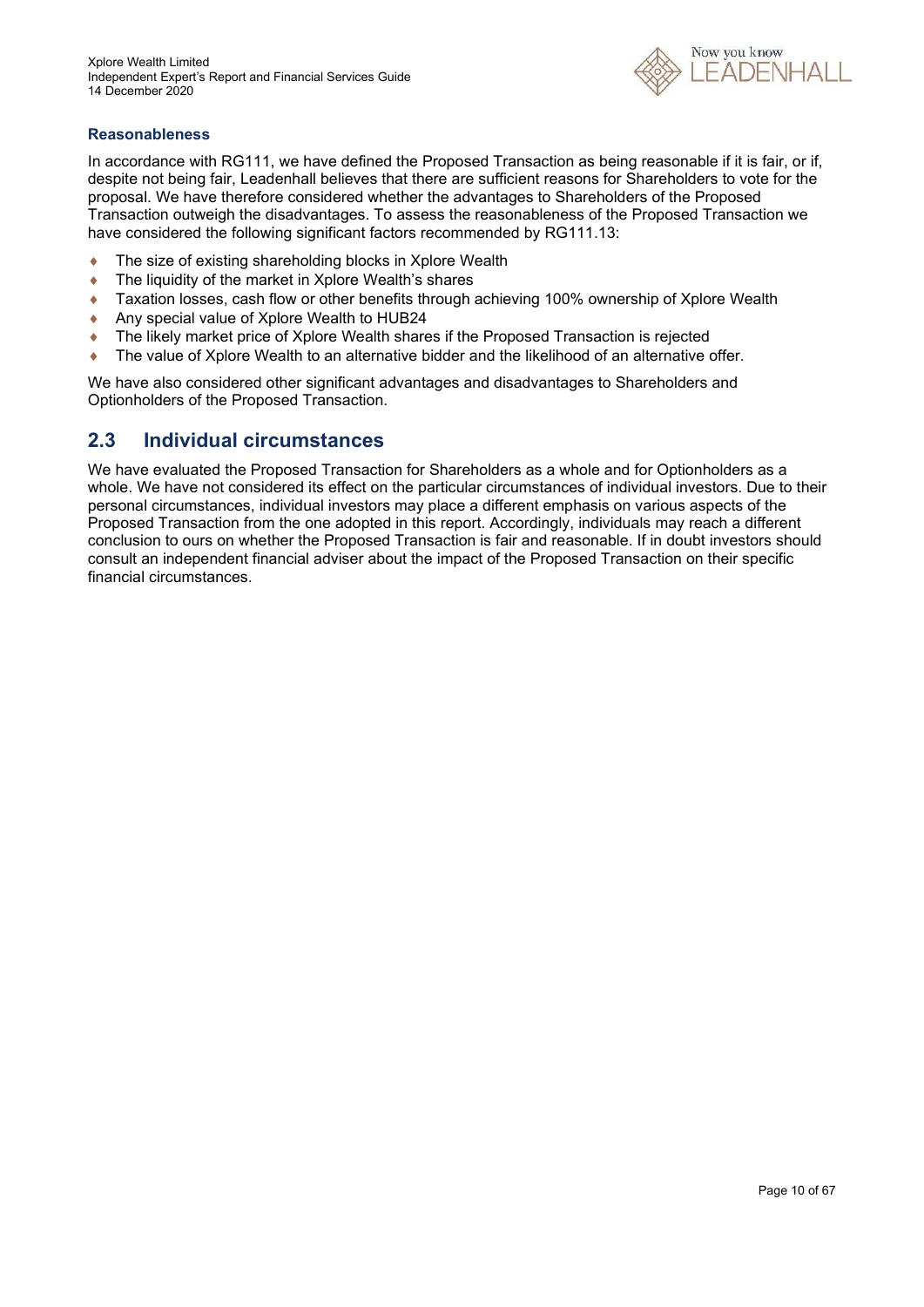

# 3 SPECIALIST PLATFORM PROVIDER INDUSTRY

### **3.1 Introduction**

Specialist platform providers offer independent wealth management platforms primarily used by independent financial advisors. Wealth management platforms offer an integrated solution where financial advisors and their clients can view and manage their investments with access to a range of investment options. Historically, the majority of financial advisers in Australia were aligned with large financial institutions and managed client investments through platforms administered by those institutions. However, the Future of Financial Advice ("**FOFA**") reforms implemented in July 2013, significantly changed the structure of the financial advice industry resulting in many financial advisers severing ties with larger institutions and offering independent advice. This move led to increased demand for independent wealth management platforms.

The trend of advisers severing ties with large financial institutions is expected to continue which is leading those institutions to consider selling off their wealth management divisions. This provides an opportunity for unaffiliated advisers and specialist platform providers to continue to grow market share as investors and advisers are cautious of the uncertainty surrounding the future of institutional wealth management divisions. Specialist platform providers generate income from fees levied on client accounts, usually a percentage of Funds Under Administration ("**FUA**"). For some products, platform providers also earn a margin on client cash accounts being the difference between the interest earned on client funds and interest paid to the client. Fees are also charged to execute trades as directed by the client or their financial adviser.

### **3.2 General characteristics**

The specialist platform provider industry exhibits the following key characteristics:

- Highly competitive with competition primarily based on fees, ease of platform use and diversity of product offerings
- Providers benefit greatly from economies of scale as technology allows for a large number of advisers/clients to be provided services without a significant increase in costs
- Low capital intensity which can attract new providers in times of growth. However, new entrants need to develop advance technology as well as generate scale to become competitive
- The industry is highly regulated, and the level of regulation and scrutiny is increasing
- Industry participants are susceptible to local and international shocks which affect share markets as income is predominantly dependent on the value of clients' investments.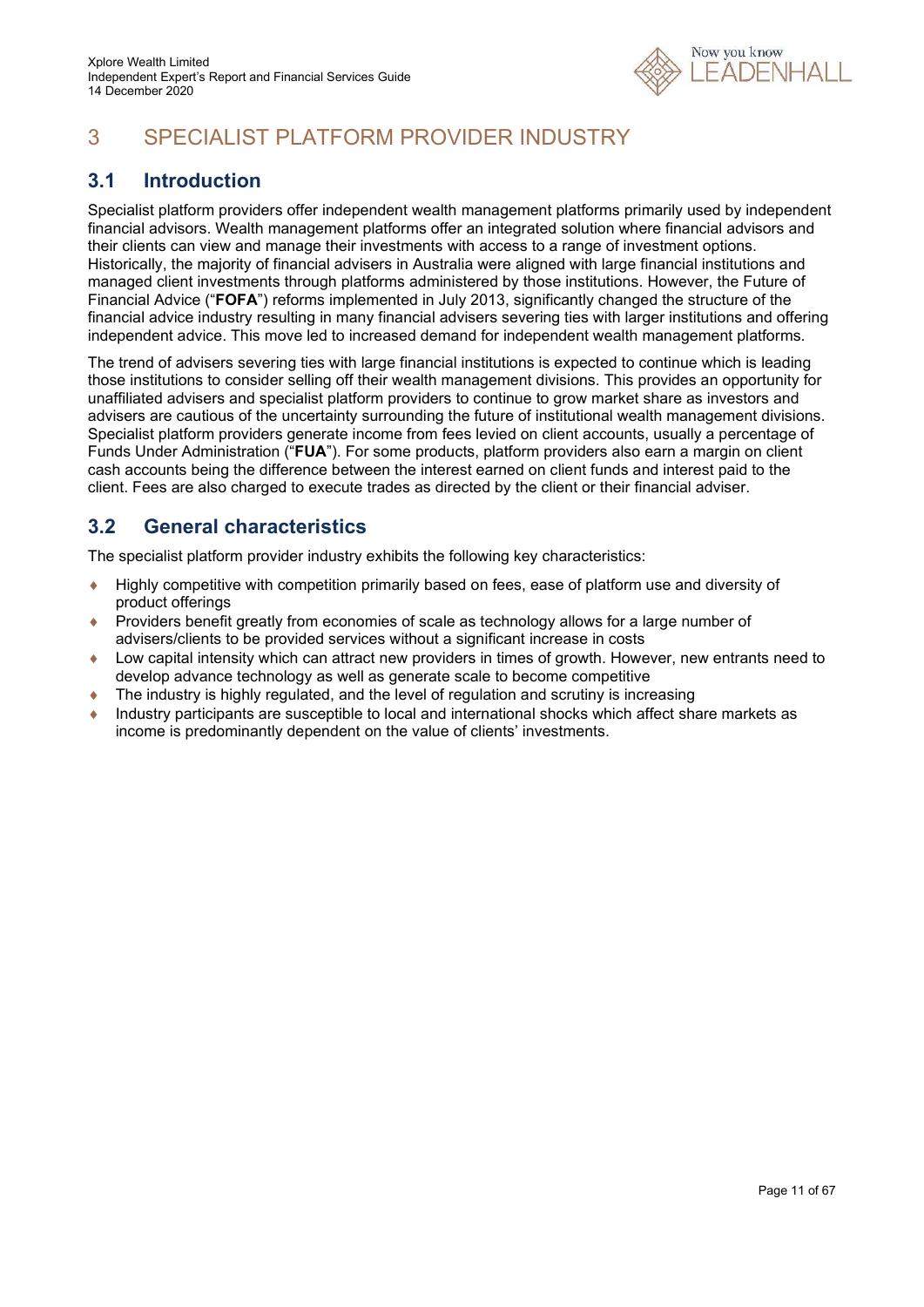

### **3.3 Industry participants**

There are currently four listed specialist platform providers (after Praemium acquired Powerwrap in September 2020 and IRESS acquired OneVue in November 2020).

A summary of the major players in the industry is set out in the table below.

| Table 3: Major specialist platform providers' metrics |  |  |  |
|-------------------------------------------------------|--|--|--|
|                                                       |  |  |  |

|                                  | <b>Netwealth</b> | <b>HUB24</b> | <b>Praemium</b>   | <b>Xplore</b> |
|----------------------------------|------------------|--------------|-------------------|---------------|
| FUA Sep 2019<br>$($$ billion)    | 25.3             | 14.4         | 10.3              | 15.0          |
| FUA Sep 2020<br>$($$ billion)    | 34.0             | 19.1         | 18.5 <sup>1</sup> | 15.5          |
| Revenue FY19<br>$($$ million $)$ | 98.8             | 54.1         | 48.7              | 19.3          |
| Revenue FY20<br>$($$ million)    | 123.9            | 74.3         | 51.2              | 23.0          |
| EBITDA FY193<br>$($$ million)    | 52.0             | 18.0         | 12.5              | 2.8           |
| EBITDA FY203<br>$($$ million)    | 64.8             | 28.8         | 14.2              | 2.8           |
| Market share<br>June 2020        | 3.8%             | 2.1%         | $1.7\%4$          | 1.8%          |

*Source: company annual reports and ASX announcements Notes:* 

 *Praemium acquired Powerwrap in September 2020 therefore FUA as at September 2020 includes Powerwrap FUA. Reported underlying EBITDA* 

*Combined market share of Praemium and Powerwrap as at 30 June 2020* 

Recently there has been significant consolidation in the industry with Praemium completing the takeover of Powerwrap on 21 September 2020 and IRESS completing the takeover of OneVue on 6 November 2020. Consolidation was expected after a period of rapid growth as platforms seek the benefits of economies of scale.

### **3.4 Changes to the regulatory environment**

### **3.4.1 FOFA**

The most important factor in the growth of the specialist platform provider industry over the last ten years was the introduction of the FOFA reforms in 2013 in response to increasing complaints of poor financial advice leading to significant client losses. The FOFA reforms came about as a response to the Ripoll Report released by the Parliamentary Joint Committee on Corporations and Financial Services after the conduct of their inquiry into financial products and services in Australia. This report identified conflicted remuneration as the leading cause of poor financial advice provided to clients. The Ripoll Report made 11 recommendations that were designed to enhance professionalism in the financial advice sector and enhance consumer confidence and protection. Key aspects of the FOFA reforms are summarised below.

### **Best interest duty**

The FOFA reforms introduced a best interest duty, a statutory duty requiring financial advisers to act in the best interest of their client. Prior to this change there was no requirement that a financial adviser give priority to the interests of their client when providing advice, meaning as long as the advice met the standard of being appropriate and the necessary disclosures had been made, they were not prohibited from giving advice that benefited the adviser rather than, and in preference to, the client.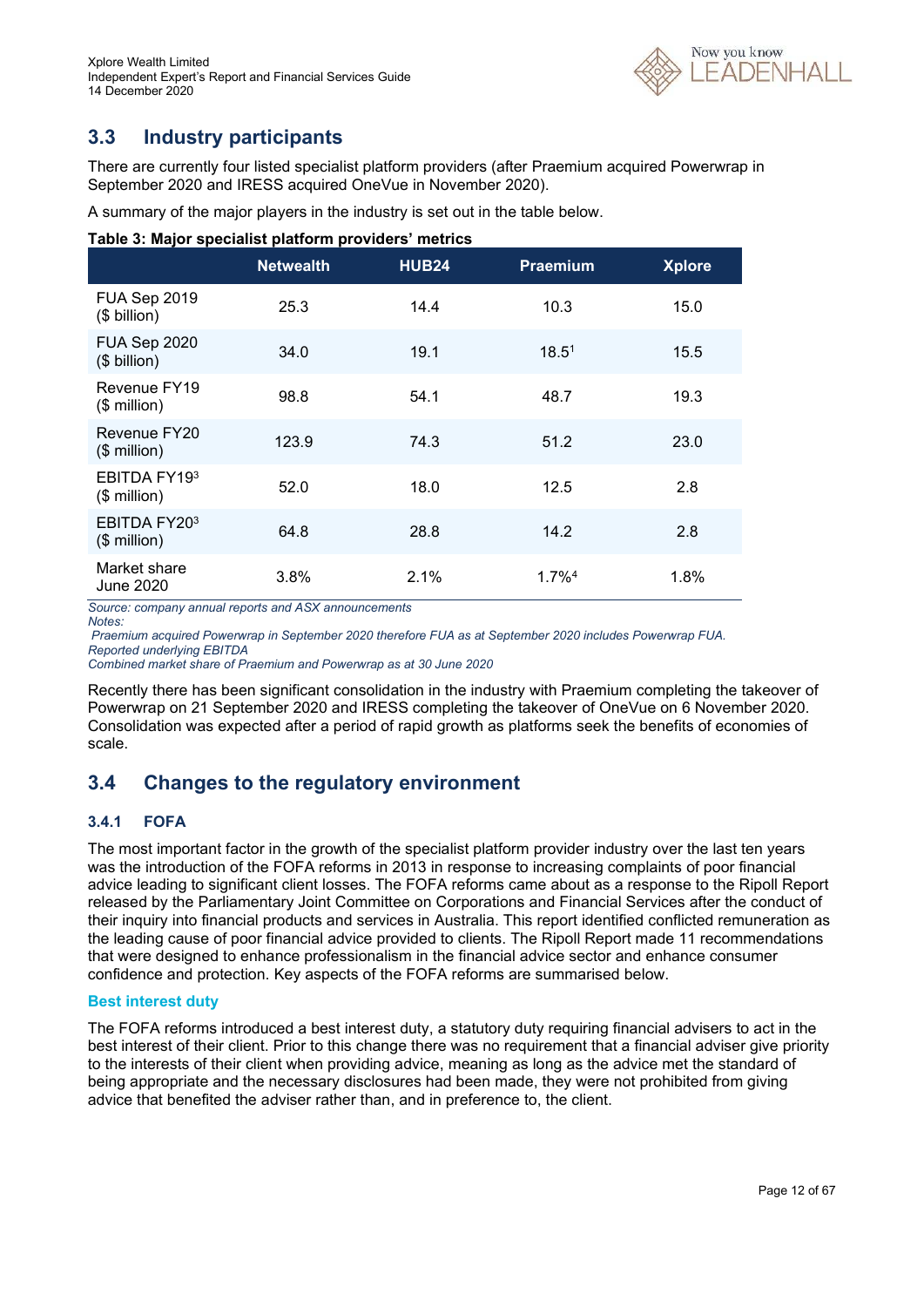

### **Ban on conflicted remuneration**

Traditionally financial advisers were remunerated by way of commission paid by the providers of financial products. Concerns that commissions increased an adviser's incentive to recommend products, regardless of the client's best interest, underpinned the ban on conflicted remuneration, which applied to both general advice and personal financial advice. The conflicted remuneration changes were aimed at creating a marketbased incentive for advisers to act in the interest of their clients by ensuring an adviser's main source of remuneration was from clients, rather than from third parties. The conflicted remuneration provisions ban all payments that could reasonably be expected to influence advice provided.

The estimated impact of the FOFA changes on the income structure of the industry is set out in the figure below.



As shown in the figure above it is estimated that investors are paying less overall under the new structure. This reduction is primarily from fees generated by investment managers/product providers and financial advisers, while platform providers have the potential to earn an increased fee.

Changes have also meant that larger diversified financial institutions are exiting the wealth management sector as evidenced by:

- The sale of ANZ's OnePath pensions and investments business to IOOF in October 2019
- NAB entered into a transaction agreement with IOOF to divest 100% of its MLC wealth management business in August 2020
- Commonwealth Bank announcing the sale of 55% of its wealth management division, Colonial First State, to Kohlberg Kravis Roberts in May 2020
- Westpac initiating a process to sell its BT wealth management arm in May 2020

The impact of these changes on the financial advice industry has been significant. Most importantly, with respect to the specialist platform provider industry, the changes have resulted in a steady flow of advisers and corresponding FUA leaving institutionally linked wealth management teams to establish independent practices. Independent financial advisors generally prefer to use independent platforms. This trend away from institutionally aligned financial advisers and corresponding increase in market share of independent platform providers is demonstrated in the figures below: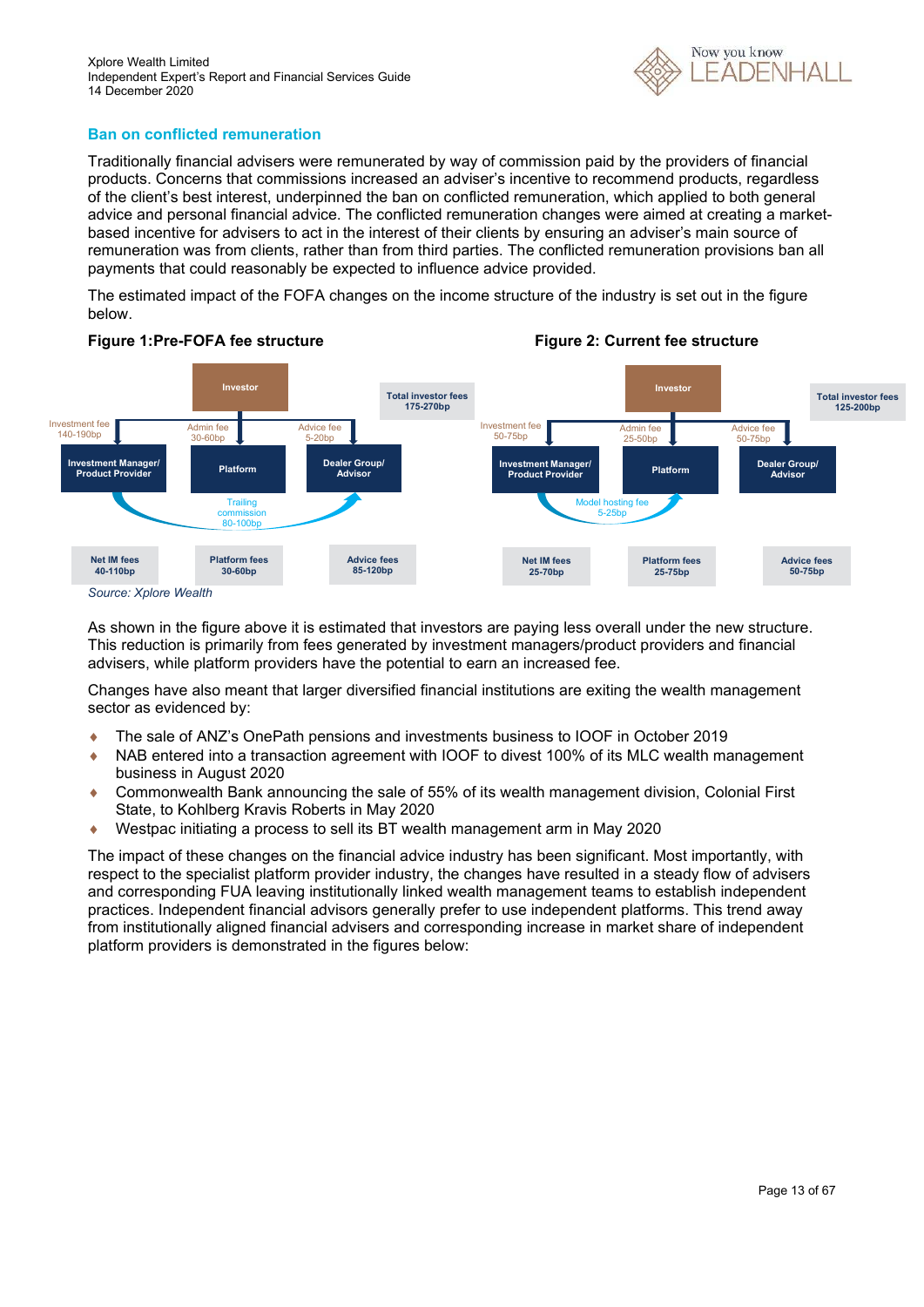





*Source: Advisor Rating*

As shown in the figure above there has been a significant trend of advisers leaving the large institutions to become independent. This trend is reflected in flow of FUA over this period with large institutional platforms as a whole losing nearly 10% market share over the five years to June 2020. The biggest institutional outflows have been at AMP (4.1% down) and NAB (3.1% down). The only large institutional platform to gain market share over the last five years was Macquarie Group which was up 2.3%. In contrast, specialist platform providers have all gained market share over the past five years as summarised below<sup>1</sup>:





*Source: Company data and Credit Suisse estimates*

### **3.4.2 Professional standards of financial advisers**

Further to the FOFA reforms, subsequent inquiries have reviewed and made recommendations on additional changes to the financial advice industry. In particular, changes to the professional standards of financial advisers has had a significant impact on the industry.

Prior to the introduction of these reforms, the financial services industry, consumer groups and ASIC raised concerns about the education and training requirements applicable to financial advisers. The Parliamentary Joint Committee Inquiry and Financial System Inquiry identified that the existing professional standards for financial advisers were too low and did not ensure that all advisers had the skills to provide quality advice.

*<sup>1</sup> Company data and Credit Suisse estimates*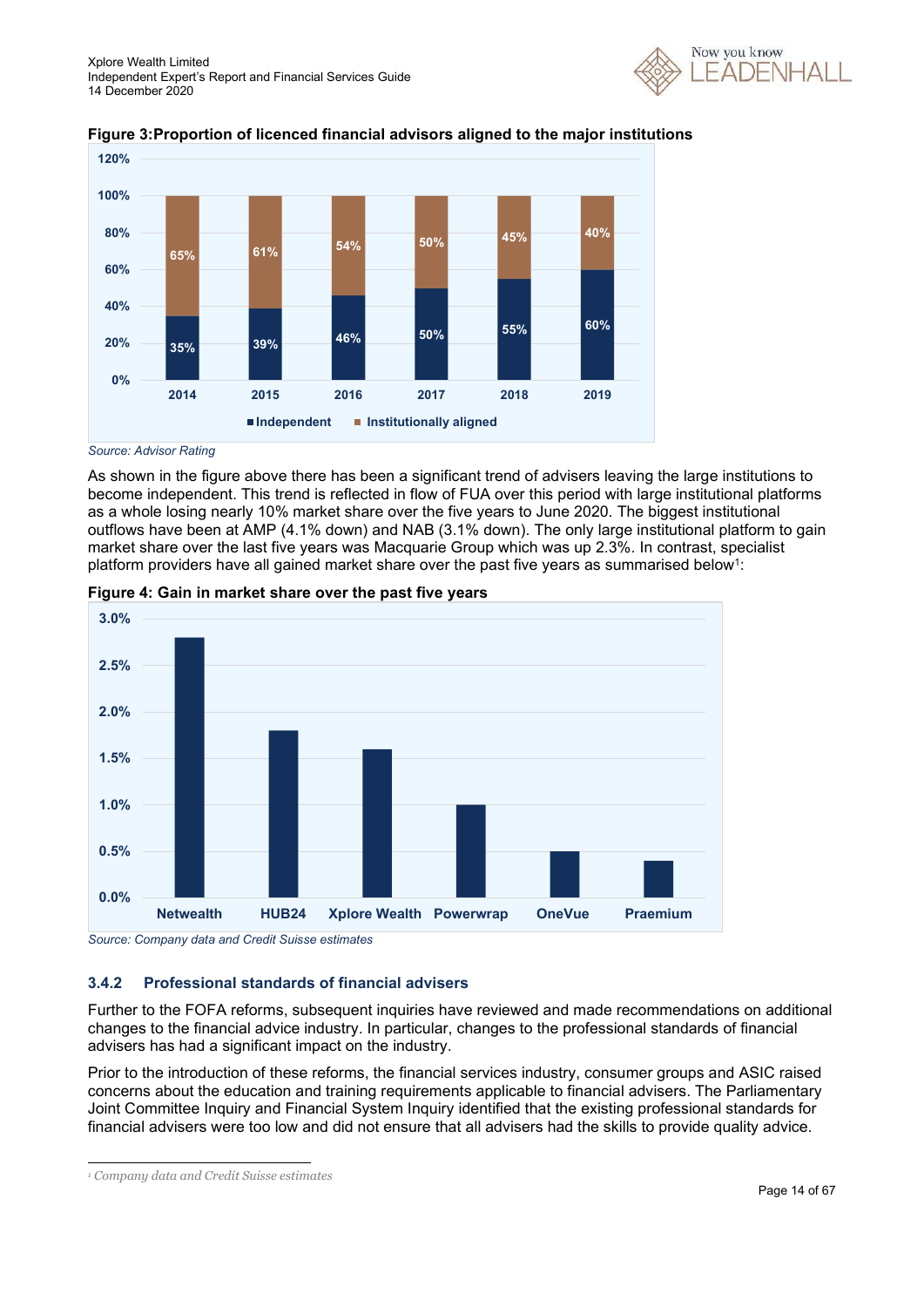

In response, the Corporations Amendment (Professional Standards of Financial Advisers) Act 2017 introduced several new measures including:

- Requiring new financial advisers to have a degree, pass an exam and undertake a professional year to be authorised to provide unsupervised personal advice to a retail client
- Requiring existing advisers to bring their qualifications up to degree or equivalent level, through bridging courses or other education-based programs and pass an exam
- Requiring all advisers, both new and existing, to undertake continuing professional development and be party to a code of ethics monitored by an ASIC approved compliance scheme
- Requiring Australian financial services licensees to ensure that their financial advisers comply with the new education standards.

Provisions for new advisers apply from 1 January 2019 whilst existing advisers have until 1 January 2020 to meet the degree equivalent requirement and 31 December 2021 to pass the exam.

The increased regulation of professional standards has had a noticeable impact on industry participation with adviser numbers dropping from 28,863 in the December 2018 quarter to 21,966 by August 2020, a 23.9% decline, as set out in the figure below.



**Figure 5: Adviser numbers for December 2018 – August 2020**

*Source: ASIC*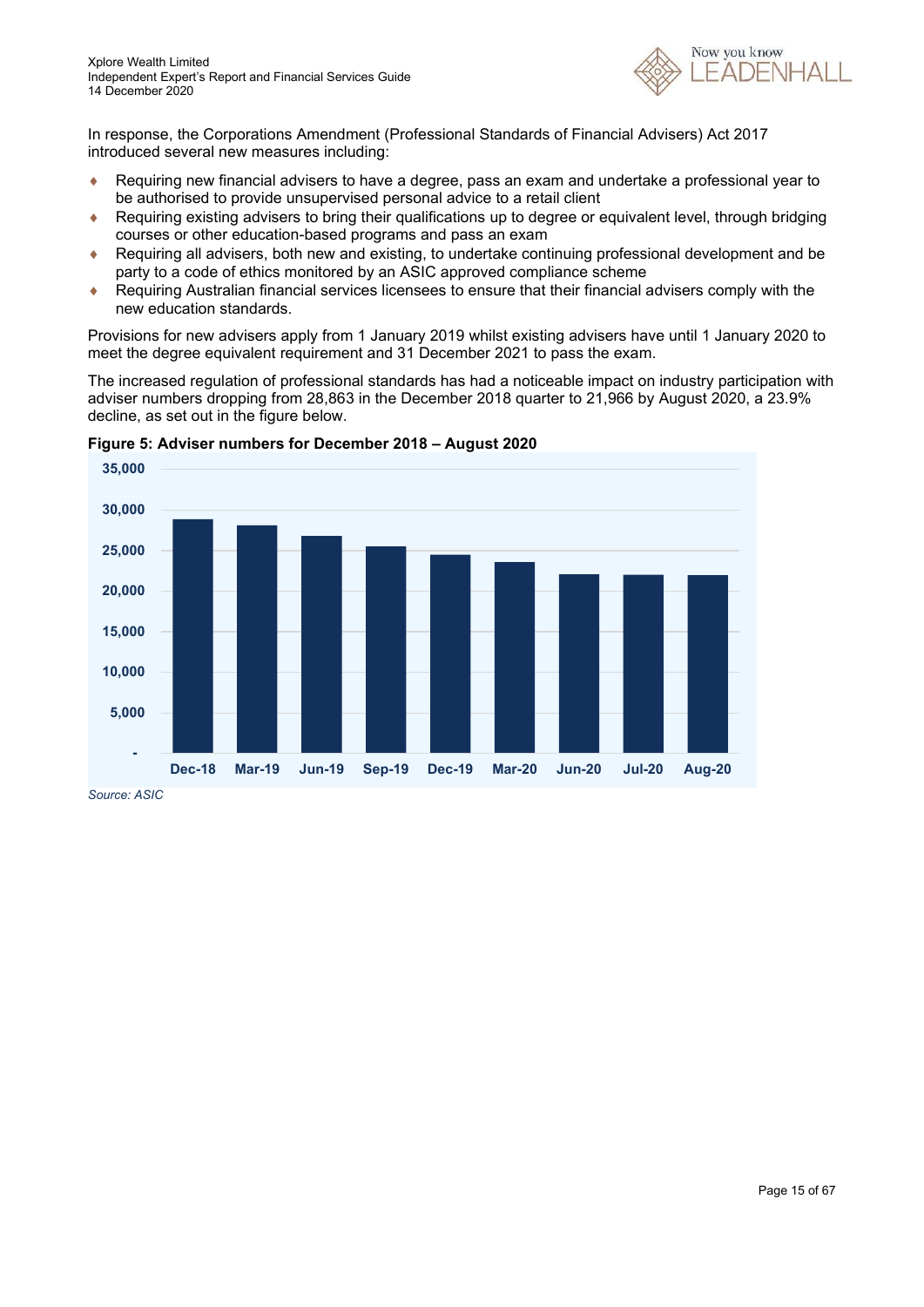

# **3.5 Key external drivers**

The summary below set out the key external drivers of specialist platform provider performance.

### **Number of financial advisors**

The primary users of wealth management platforms are financial advisers. Financial advisers use these platforms to manage investments on behalf of their clients. As set out in Figure 5 above, there has been a significant decline in the total number of financial advisers in Australia since the introduction of more rigorous professional standards requirements. However, the performance of independent wealth management platforms is more closely aligned with the number of independent financial advisers. As set out in Figure 3 above, the percentage of independent financial advisers has grown rapidly since the introduction of the FOFA reforms from 35% in 2014 to 60% in 2019. This trend towards independence has benefited the specialist independent platform industry as independent financial advisers prefer to use independent platforms. The flow of funds from the large institutional wealth management platforms to independent platforms is expected to continue due to increased scrutiny of large financial services corporations, investor wariness of institutionally aligned advisers and structural industry change as large institutional players seek to sell or otherwise separate themselves from their wealth management businesses.

### **Superannuation funds flow**

Increases in superannuation contributions provide an increased pool for funds for specialist platform providers to target. In particular, funds flow into self-managed superannuation funds ("**SMSFs**") is an important external factor affecting the performance of independent specialist platform providers as these funds are more likely to use an independent platform than industry or institutionally aligned funds. Over the last five years growth of superannuation contributions has been supported by the increase in minimum compulsory employer superannuation contributions from 9% to 9.5% in July 2014. The figure below shows the increase in quarterly superannuation contributions over the last ten years.



#### **Figure 6: Quarterly superannuation contributions in Australia over the last 10 years**

*Source: APRA quarterly superannuation statistics* 

*Note: Spikes in contributions in the June quarter primarily relate to additional salary sacrifice and personal member contributions made at the end of each financial year. Around June 2020, this trend was moderated by the COVID-19 early release of super measure.* 

As shown above, quarterly superannuation contributions have increased significantly in the last ten years from \$17.9 billion in the September 2010 quarter to \$28.7 billion in the March 2020 quarter. Furthermore, according to the Australian Taxation Office the number of SMSF's has also grown over the last ten years from 422,008 in the September 2010 quarter to 596,180 in the March 2020 quarter. SMSF's currently hold just under 40%<sup>2</sup> of the value of all superannuation funds.

*<sup>2</sup> IBISWorld*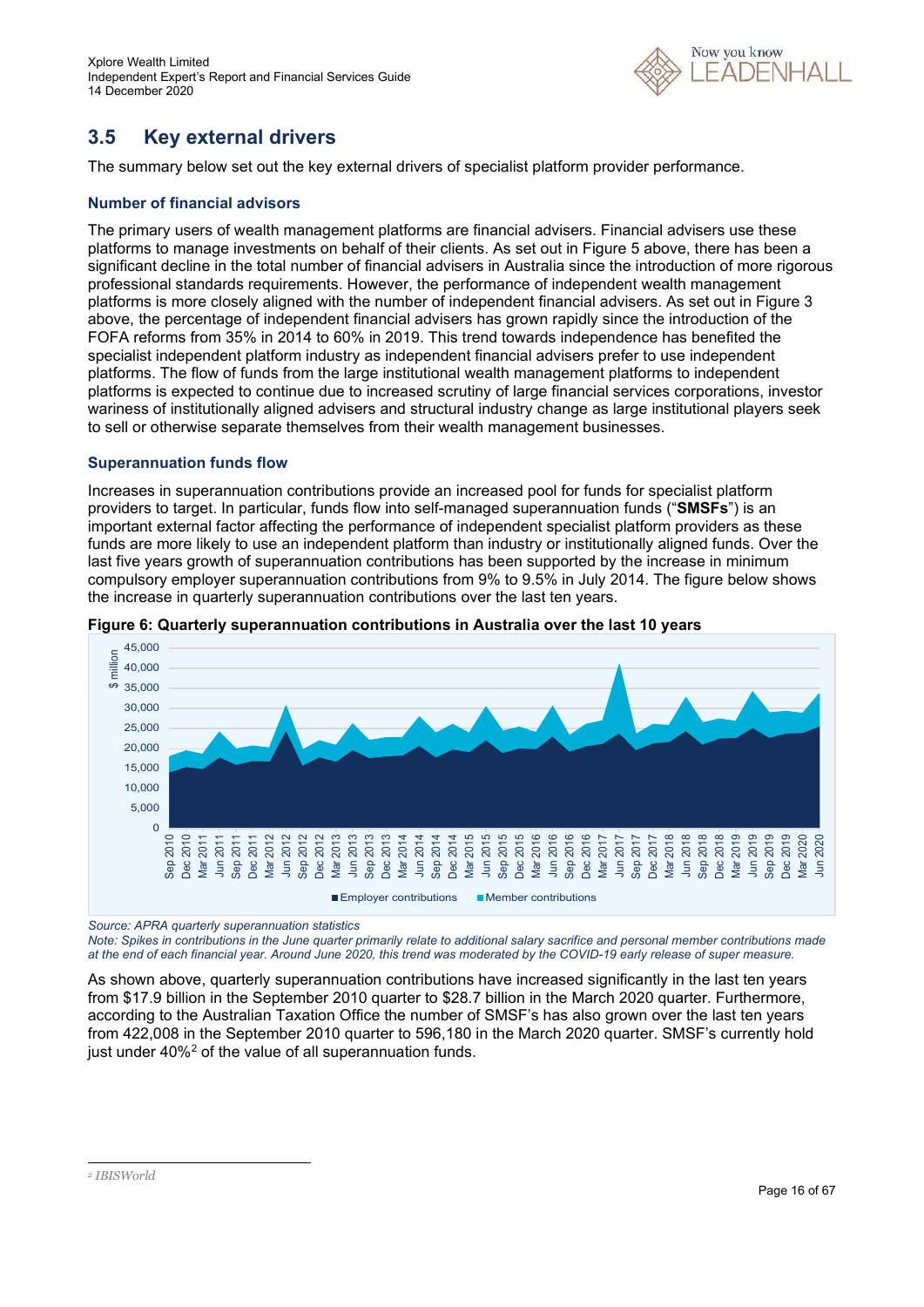

Superannuation contributions are expected to continue to grow over the next five years with compulsory employer superannuation contributions set to increase to 10% in FY22 and then at 0.5% per annum until the contribution rate reaches 12% in FY26. This will be partially offset by funds outflows as a greater number of members reach retirement age. Outside of the increase in compulsory contributions, SMSF balances are expected to grow at a slower rate due to the greater proportion in the retirement phase and the effect of regulatory changes that have reduced caps on concessional and non-concessional contributions made directly by members.

### **High net wealth individuals**

High net wealth individuals often have complicated financial affairs with significant wealth outside of superannuation and often seek advice from financial advisers. Furthermore, a growing number of households are looking to secure their financial future by investing disposable income outside of superannuation. These types of retail investors also often seek guidance from financial advisers.



**Figure 7: Real household disposable income (2017 AUD)** 

*Source: The Household, Income and Labour Dynamics in Australia Survey, 2019* 

More recently, the impact of COVID-19 on household finances has been somewhat cushioned by government support packages. Nevertheless, the RBA expects unemployment to peak at 10% or over 1.3 million by the end of 2020 (up from 700,000 in December 2019) and stay at these levels until mid-2021. This increase in unemployment will likely negatively impact spending capacity despite government assistance.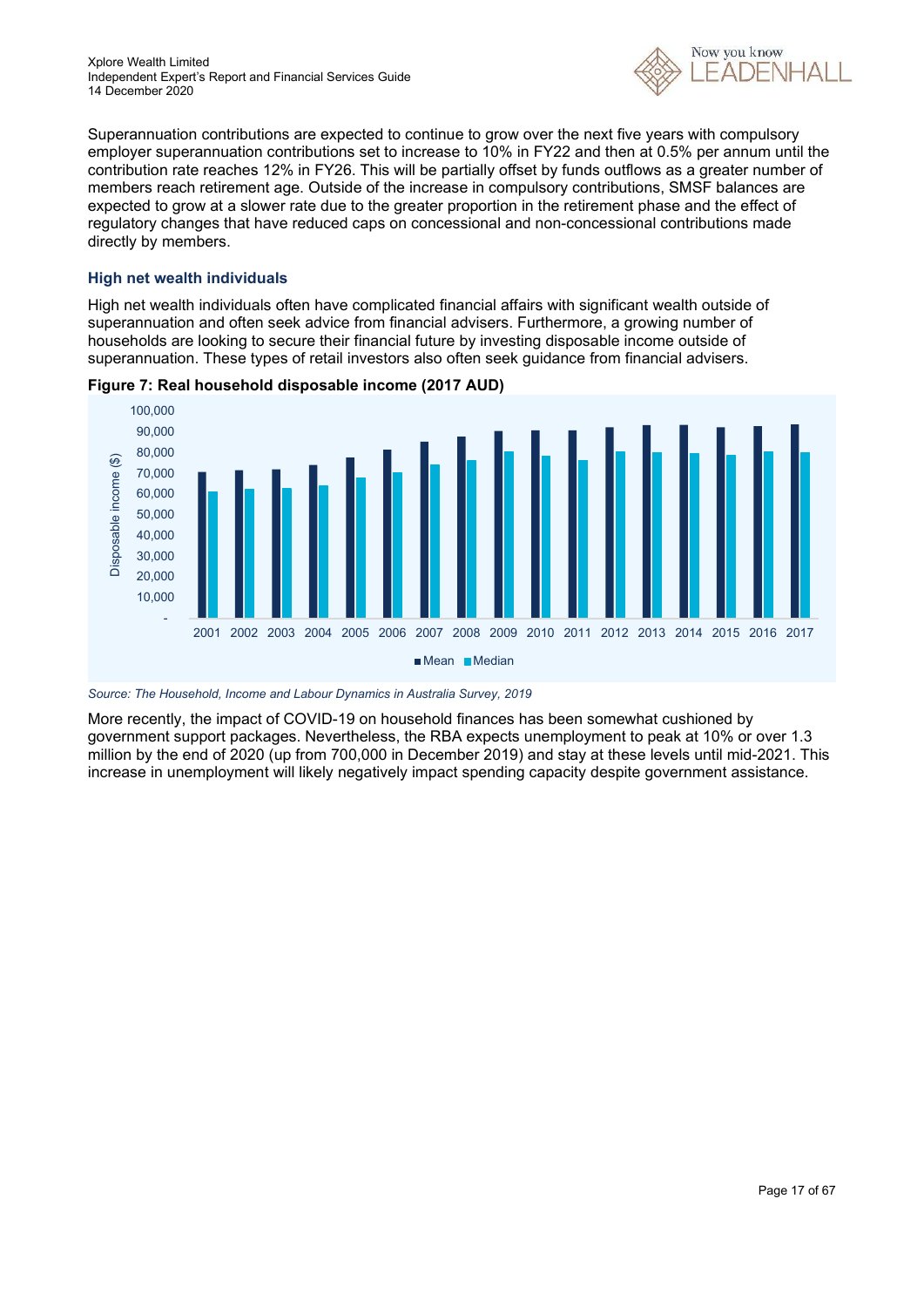

### **Stock market levels**

Specialist platform providers generate a significant proportion of revenue as a percentage of FUA. Therefore, market movements affecting the value of FUA also affect industry revenue. A broad measure of market movement and performance is the Australian All Ordinaries Index ("**All Ords**"). Over the past five years, consistent cuts to the cash rate by the Reserve Bank of Australia, and the rise of the technology sector, have contributed to consistent growth in the All Ords. Movements in the All Ords over this period are shown in the figure below.





The figure above shows a period of sustained growth in the All Ords until the onset of the COVID-19 epidemic in Australia. The first wave of COVID-19 caused the All Ords to plummet 37% in March 2020 before a partial recovery on the back of a significant government economic stimulus program. The economic impact of COVID-19 is expected to extend into FY21 particularly for the tourism and hospitality sectors. The uncertainty surrounding the economic recovery, weak consumer sentiment and negative business confidence is expected to constrain growth of the All Ords over the next twelve months.

### **Cash rate**

Movements in the cash rate often affect asset prices. Lower cash rates usually increase the value of equity markets as fixed income securities become a less appealing investment. This relationship does not necessarily hold in times of crisis, like the current COVID-19 epidemic, where a flight to the safety of cash is often seen. For platform managers the cash rate affects asset prices and subsequently revenue generated as a percentage of FUA. It also affects the margin earned on cash accounts as platform providers provide a lower interest rate to investors than they receive on cash held across client accounts. Currently the Australian cash rate is at an historic low of 0.1% which is squeezing platform provider margins on cash accounts. The figure below set out the historical cash rate in Australia since 1990.

*Source: S&P CapIQ*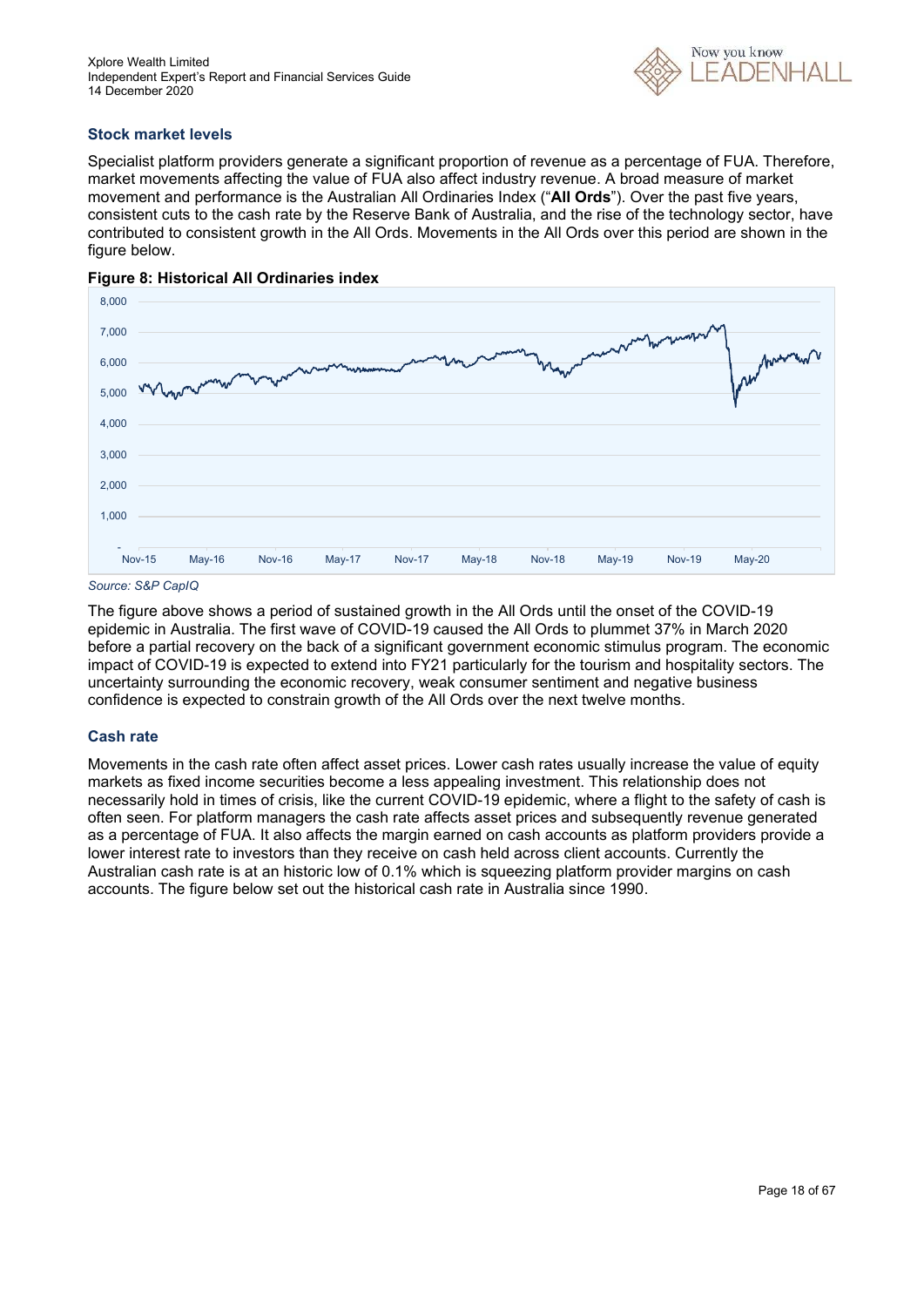





#### *Source: Reserve Bank of Australia*

In reducing the official cash rate to 0.1% on November 3, the Reserve Bank of Australia stated that it would not consider increasing the cash rate from this level until actual inflation is sustainably within the 2% to 3% target range. This will require significant gains in employment and a return to a tight labour market. Given the outlook on these factors the Reserve Bank is not expecting to increase the cash rate for at least three years.

### **3.6 Outlook**

Despite the impact of COVID-19 on market performance and the resulting declining cash rate, the medium term outlook for specialist platform providers is positive, primarily to due the expected continuation in the trend of FUA flowing out of institutionally aligned platforms into independent platforms. There is a near term opportunity to accelerate this trend as larger diversified institutional players seek to divest their wealth management platforms creating uncertainty for both investors and financial advisers. In the near-term organic growth in FUA and revenue is likely to be hampered by lingering effects of COVID-19. However, the current spate of consolidations within the industry may lead to increased margins as a result of economies of scale, although some of these benefits may be offset by decreasing prices charged as competition remains high.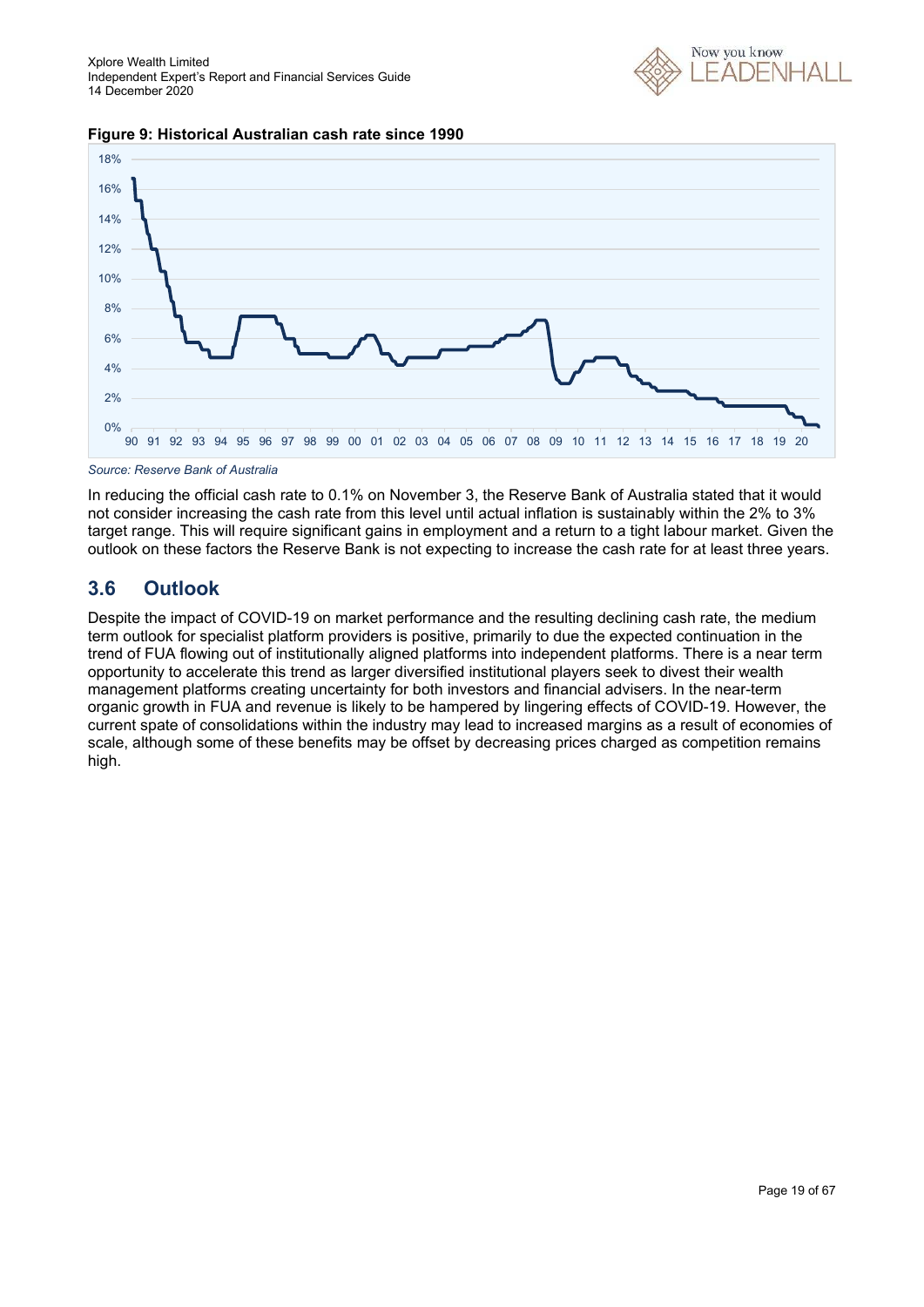

# 4 PROFILE OF XPLORE WEALTH

### **4.1 Background**

Xplore Wealth was established in 2004 to provide Managed Discretionary Accounts ("**MDAs**") to the financial planning market. Over the next 13 years Xplore Wealth grew to become Australia's largest specialist MDA provider with approximately \$2.5 billion in FUA. In November 2017, Xplore Wealth merged with the Linear platform business. Linear was established in 2008 to provide administration and technology solutions to the wealth management industry and had over \$10 billion FUA at the time of the merger. As at 30 September 2020, Xplore has \$15.5 billion FUA and aims to provide a broad range of platform solutions to provide real choice for advisers in managing their clients' wealth.

### **4.2 History**

A brief history of Xplore Wealth is set out in the table below:

| Year | <b>Event</b>                                                                                                                                                                                                                                                                                                                                                                                                        |
|------|---------------------------------------------------------------------------------------------------------------------------------------------------------------------------------------------------------------------------------------------------------------------------------------------------------------------------------------------------------------------------------------------------------------------|
| 2004 | Managed Accounts Holding Ltd ("MAH") (previous name of Xplore Wealth) was<br>٠<br>incorporated.                                                                                                                                                                                                                                                                                                                     |
| 2014 | MAH was admitted to the ASX and had 21 licensees with \$900 million FUA.<br>۰                                                                                                                                                                                                                                                                                                                                       |
| 2015 | Established a wholly owned subsidiary, Planner Holdings Pty Ltd, to provide<br>۰<br>expansion capital to select financial advisory firms.                                                                                                                                                                                                                                                                           |
| 2016 | Knight Financial Advisors implement a MDA service built in partnership with MAH<br>۰<br>with \$300 million FUA transferred to the new solution.<br>Planner Holdings Pty Ltd makes it first investment.<br>۰<br>MAH appointed as investment manager and asset consultant by a<br>superannuation trustee.                                                                                                             |
| 2017 | Investment Administration Services Pty Ltd, a wholly owned subsidiary of MAH is<br>۰<br>approved to be a sponsorship and settlement participant in CHESS allowing them<br>the ability to hold assets in a custodial structure or directly in the client's name.<br>Acquired Linear Financial Holdings Pty Ltd ("Linear"), an administration and<br>technology solutions provider to the wealth management industry. |
| 2018 | MAH acquired Aracon Superannuation Pty Ltd ("Aracon"), a Registrable<br>۰<br>Superannuation Entity.<br>MAH acquired DIY Master Pty Ltd ("DIY Master") a superannuation administrator<br>and promoter.                                                                                                                                                                                                               |
| 2019 | MAH changed its name to Xplore Wealth Ltd.<br>۰<br>New CEO, Michael Wright, is appointed.                                                                                                                                                                                                                                                                                                                           |
| 2020 | Implementation of One Platform transformation program to migrate all clients<br>۰<br>onto one fully integrated platform.<br>Announced proposed acquisition of Xplore Wealth by HUB24.                                                                                                                                                                                                                               |

*Source: Xplore Wealth*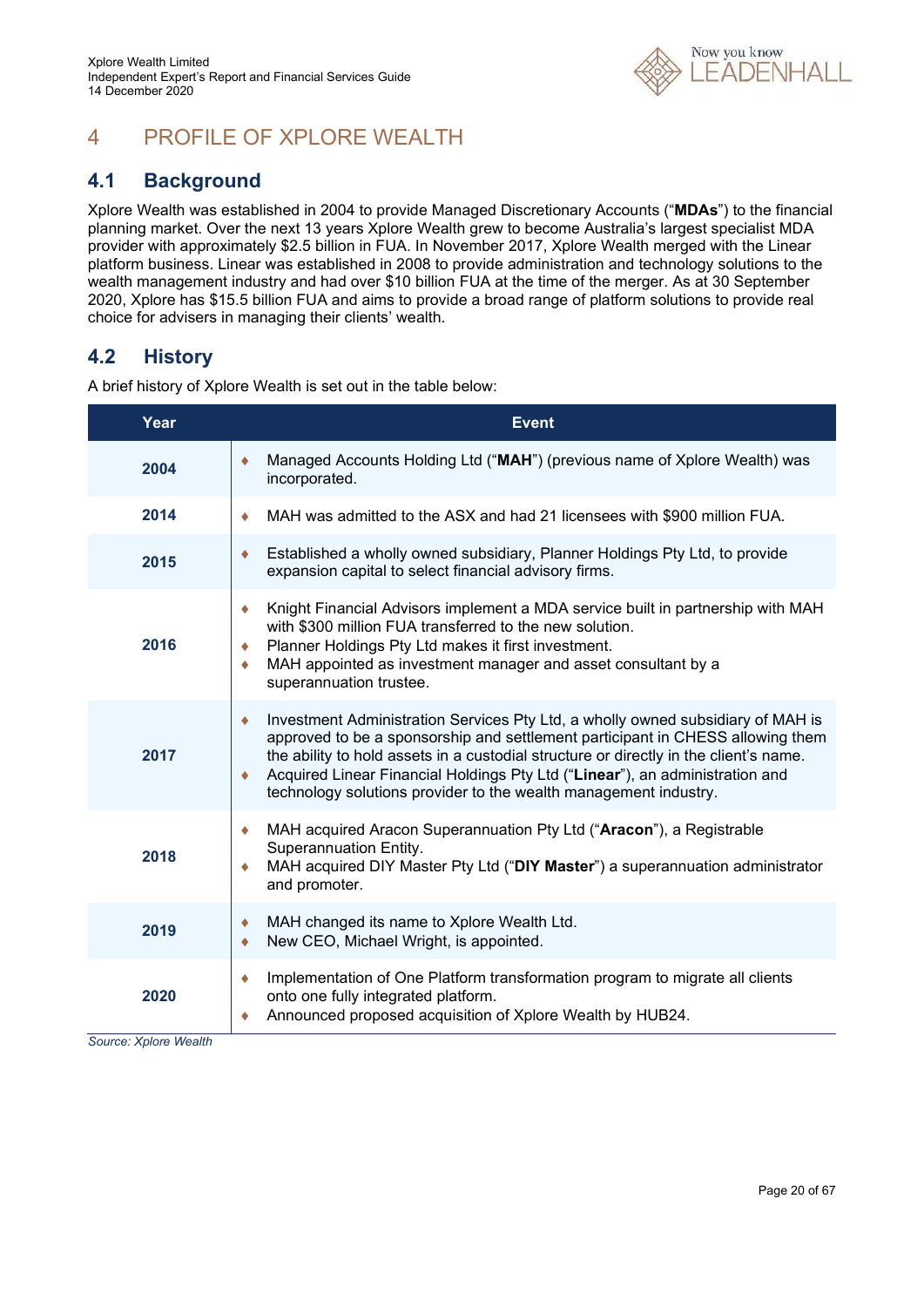Xplore Wealth Limited Independent Expert's Report and Financial Services Guide 14 December 2020



### **4.3 Corporate structure**

The figure below sets out the corporate structure of Xplore Wealth.

### **Figure 10: Xplore Wealth's corporate structure**



The corporate functions of the active entities set out in the figure above are summarised below:

- **Investment Administration Services Pty Ltd:** the holder of the approval for sponsorship and settlement participant in CHESS
- **Margaret Street Nominees Pty Ltd:** ASX settlement participant nominee
- **Margaret Street Investment Consulting Services Pty Ltd:** Investment Committee and investment advisory supervision
- **Xplore Business Services Pty Ltd:** employment of group staff and administration of group service contracts
- **Margaret Street Financial Holdings Pty Ltd:** previous holding company of Linear Group with no current corporate activities
- **Margaret Street Administration Services Pty Ltd:** IDPS-Like, PAS and Westpac GIS Products investment administration
- **Margaret Street Promoter Services:** promoter activities for IDPS-like schemes and Aracon
- **DIY Master Pty Ltd:** Aracon and third-party registrable superannuation entity ("**RSE**") member administration of superannuation
- **Margaret Street Attorney Services Pty Ltd:** limited attorney services in relation to Xplore Wealth managed account scheme
- **Aracon Superannuation Pty Ltd:** RSE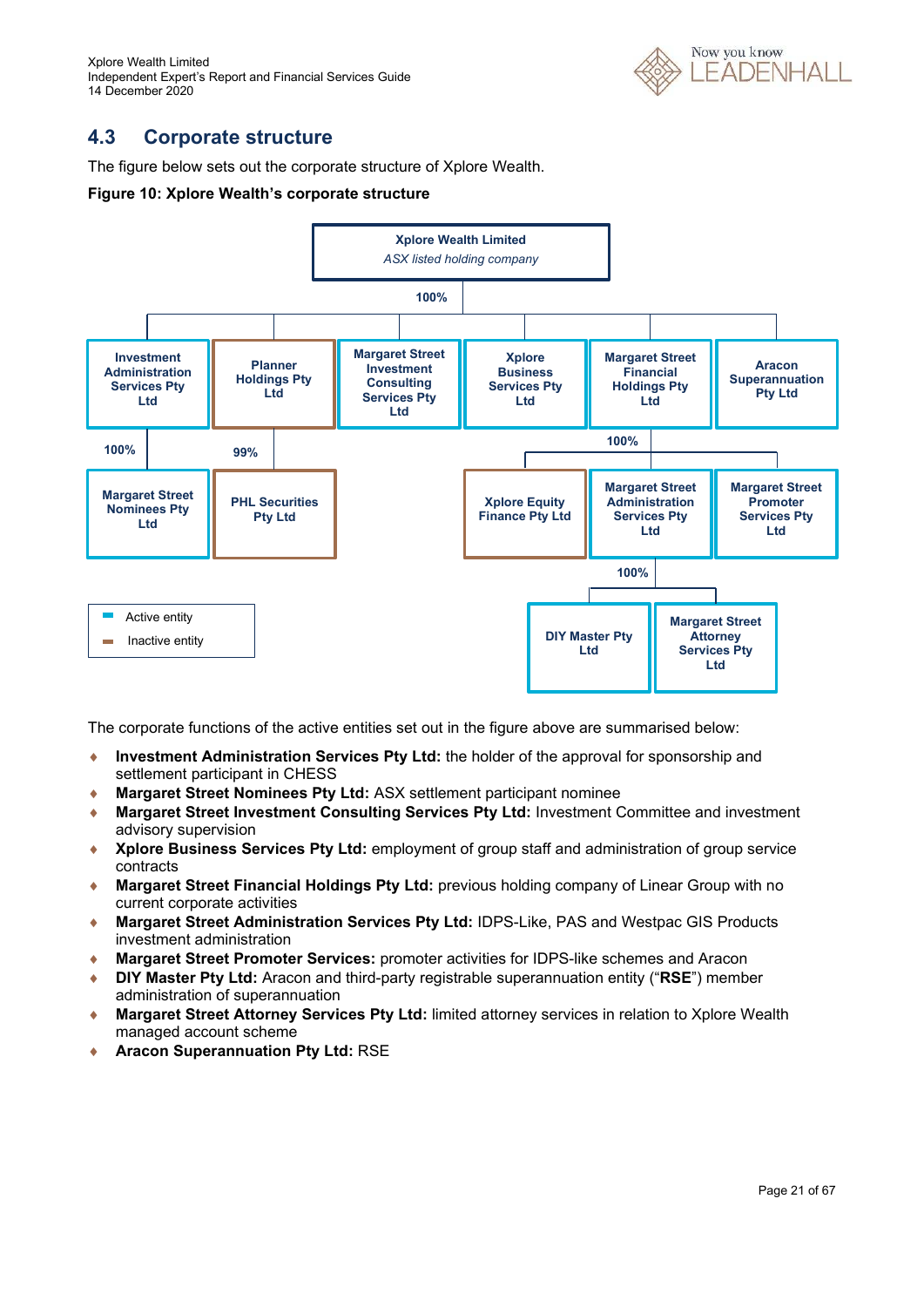

### **4.4 Products**

Xplore Wealth offers a wide range of platform solutions including MDA, super and investment wrap and direct holder identification number. Clients can access a broad range of investments including domestic and global listed securities, domestic managed funds, fixed interest and cash. Further detail on each of the solutions offered is set out below.

### **Managed Discretionary Account**

A MDA is a facility where the client can make contributions and the client's portfolio assets are managed on an individual basis by the MDA provider. As the MDA provider, Xplore Wealth gives the Investment Manager the authority to manage a client's investments in accordance with pre-determined investment objectives and agreed investment guidelines without obtaining specific instructions for each transaction. The Investment Manager develops and manages the client's portfolio, a custodian holds the investments and cash on the client's behalf and Xplore Wealth operates as the administrator undertaking transactions, reporting to the client and providing online resources.

### **Xplore Wrap**

The Xplore Wrap account enables the adviser to consolidate and manage their client's investment portfolio. The account revolves around a central transactional cash account which funds buy transactions and receives the proceeds from sold investments and investment income generated. The Xplore Wrap account is operated by an independent trustee, The Trust Company (RE Services) Limited, but the investor retains beneficial ownership of the underlying assets. An Xplore Wrap account:

- ◆ Consolidates all investments in one place
- Provides online access to view consolidated reports and enable quick and easy portfolio management
- Offers a single consolidated tax report at the end of each year
- ◆ Provides a wide range of investment choices
- Allows for access to boutique investments.

### **Xplore Managed Account**

The Xplore Managed Account offers similar functions as an Xplore Wrap account. It is available as an offthe-shelf product with a comprehensive global equity capability. The SMA can also be white labelled to meet the specific requirement of advisory firms, wealth managers and stockbrokers.

### **Xplore Super and Pension**

Xplore Super and Pension allows clients to hold a wrap style account (as detailed above) for their superannuation investment purposes. Xplore Super and Pension members must appoint a Financial Adviser to assist them in their investment choices. Aracon Superannuation Pty Ltd, a wholly owned subsidiary of Xplore Wealth, is the Trustee of the Fund. The trustee is an approved Trustee by the Australian Prudential Regulatory Authority ("**APRA**") under the Superannuation Industry (Supervision) Act 1993.

### **RSE And Superannuation Administration Services**

Xplore Wealth also provides RSE and superannuation administrative services offered by Aracon and DIY Master respectively, as standalone services.

#### **Share Broking Solutions**

The Xplore Wealth share broking solutions provide a flexible end-to-end administration and taxation solution for stockbrokers and financial advisers who predominantly utilise ASX listed shares in client portfolios.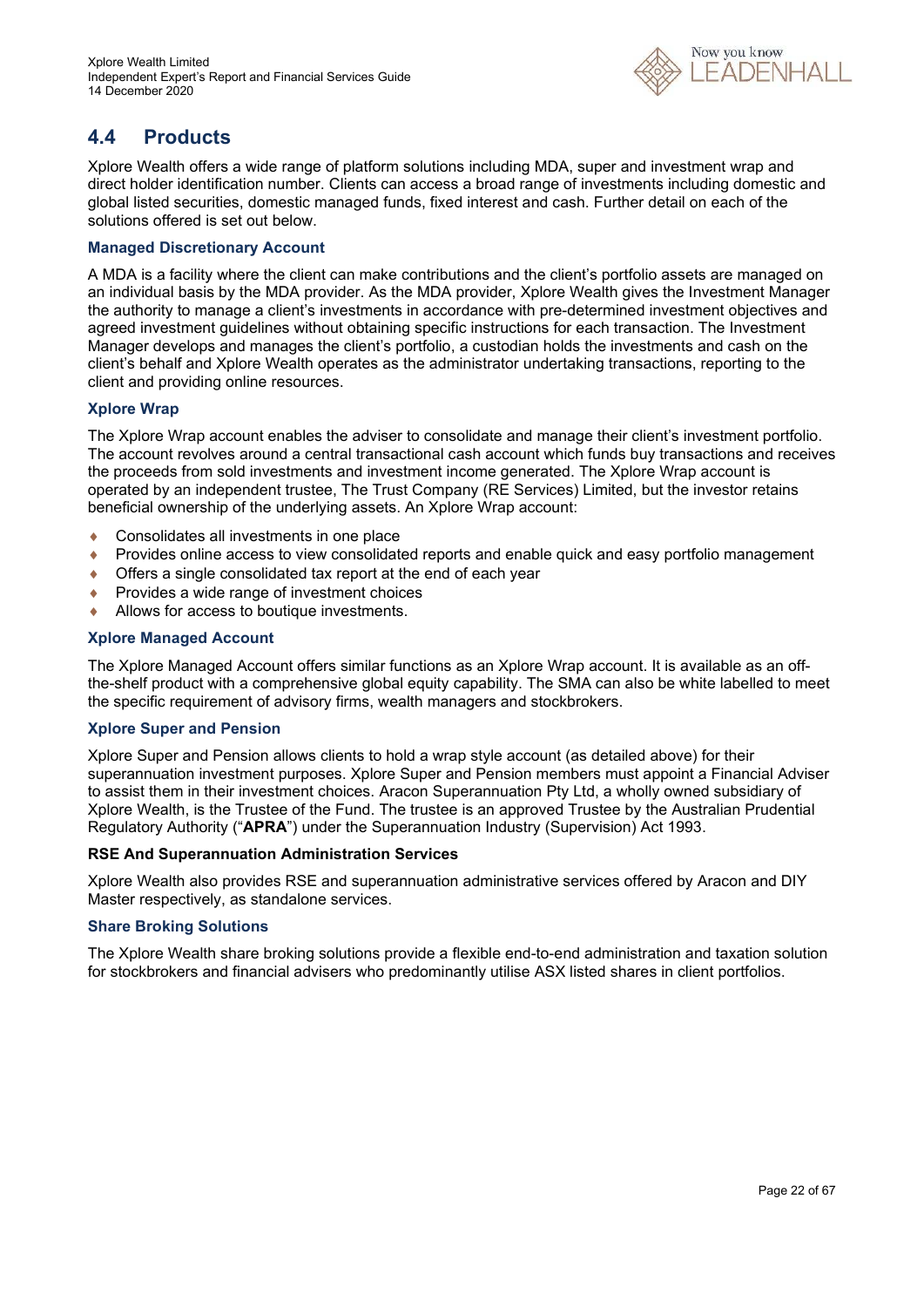Xplore Wealth Limited Independent Expert's Report and Financial Services Guide 14 December 2020



### **4.5 Funds under administration**

Historical Xplore Wealth FUA is set out in the chart below:



### **Figure 11: Historical Xplore Wealth FUA**

*Source: Xplore Wealth* 

In respect of historical FUA we note the following:

- FUA has grown 21% from \$12.83 billion as at 31 March 2018 to \$15.53 billion as at 30 September 2020.
- Maximum FUA of \$15.89 billion was reached in the December 2019 quarter. The decline since this period is due to the decline in the equity markets driven by COVID. This trend was somewhat moderated by an uplift in transaction fees, cash margin and the impact of fee caps.

FUA is split between retail and institutional clients. Retail clients are full-service clients whereas Xplore Wealth only provides administration services to institutional clients. The FUA split between retail and institutional FUA in the September 2020 quarter is set out in the figure below.



**Figure 12: FUA split between retail and institutional - September quarter 2020** 

*Source: Xplore Wealth* 

The split between retail and institutional FUA has been relatively steady since the merger with Linear. However, despite institutional clients representing 60% of FUA, revenue generated from institutional clients only accounted for 14% of revenue in FY20. This is because a broader range of services are provided to retail clients. Further, institutional FUA and revenue is generated by only two clients. Retail FUA and revenue is primarily generated through a network of over 370 financial advisers that administer their clients' investments through an Xplore Wealth platform.

Institutional Wrap Retail MDA Retail Super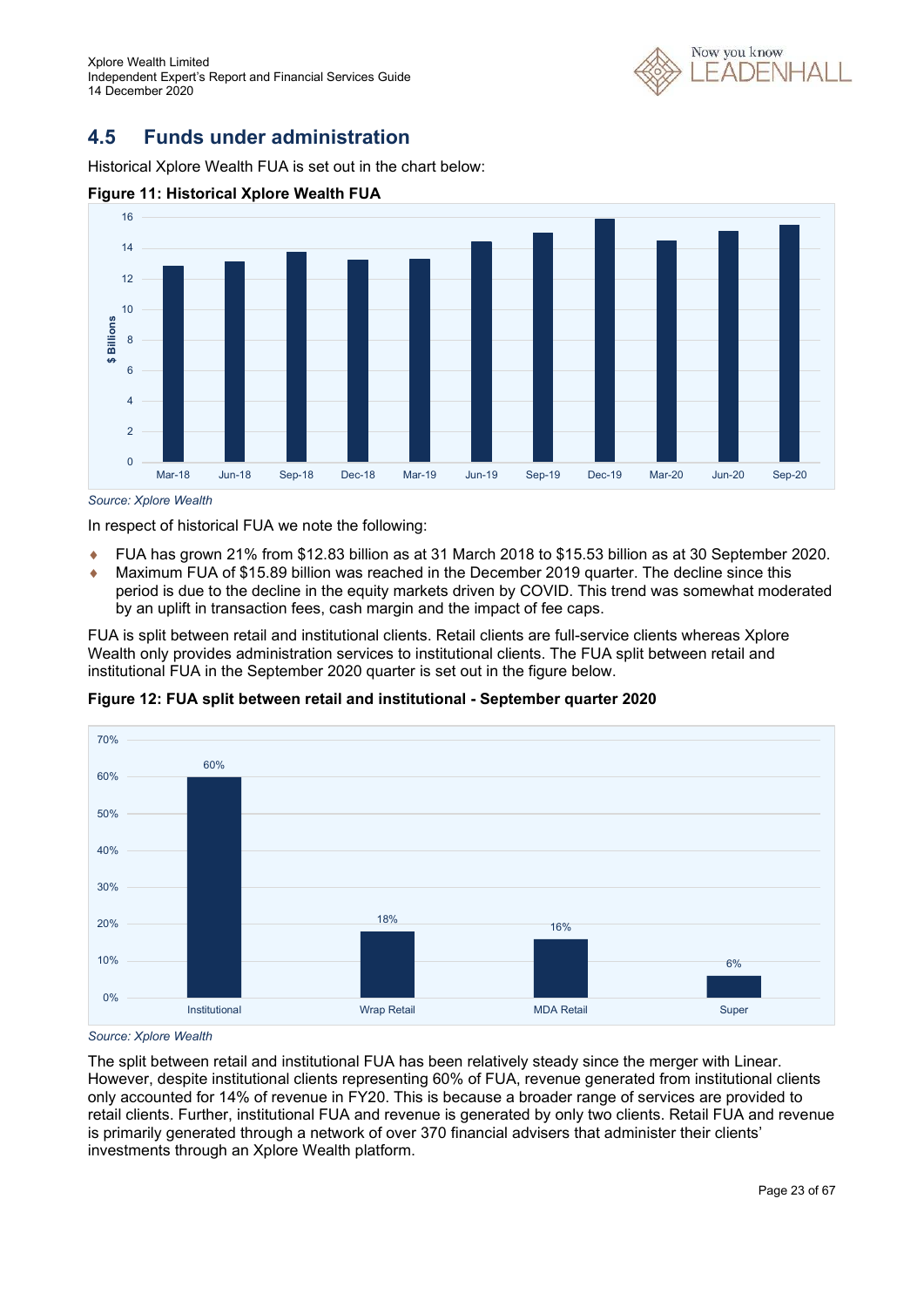

### **4.6 Key personnel**

The Board of Directors of Xplore Wealth comprises:

### **Table 4: Directors of Xplore Wealth**

| <b>Directors</b>                                          | <b>Experience</b>                                                                                                                                                                                                                                                                                                                                                                                                                                                                                                        |
|-----------------------------------------------------------|--------------------------------------------------------------------------------------------------------------------------------------------------------------------------------------------------------------------------------------------------------------------------------------------------------------------------------------------------------------------------------------------------------------------------------------------------------------------------------------------------------------------------|
| <b>Alex Hutchison</b><br>Chairman                         | Mr Hutchison has over 20 years' experience in the financial services<br>industry having worked in a number of senior leadership roles in both ASX-<br>listed and not-for-profit organisations. Mr Hutchison as active participation<br>in industry associations including the Financial Planning Association<br>("FPA"), Australian Institute of Superannuation Trustees and Customer<br>Owned Banking Association. Mr Hutchison is currently the Chief Executive<br>Officer of Energy Industries Superannuation Scheme. |
| <b>Don Sharp</b><br>Non-executive Director                | Mr Sharp is a qualified accountant and an experienced business builder<br>and leader in the financial services sector. He co-founded Bridges Financial<br>Services Pty Ltd, well known for establishing one of the first platform<br>solutions for portfolio management in Australia. Mr Sharp is a former<br>Chairman of Investors Mutual, Global Value Investors and Premium<br>Investors limited and a former Director of Countplus Limited and Treasury<br>Group Ltd.                                                |
| <b>Julie Berry</b><br>Non-executive Director              | Ms Berry is a registered tax (financial) adviser and a Certified Financial<br>Planner who has practised as a financial planner for more than 30 years.<br>Ms Berry is a member of the Tax Practitioners Board and Deputy Chair of<br>the Future2 Foundation. Ms Berry has previously served as Chair of the<br>Institute of Financial Advisers in New Zealand. She is a life member of the<br>FPA and a recipient of the Money Management Lifetime Achievement<br>Award.                                                 |
| <b>Stephen Reed</b><br>Non-executive Director             | Mr Reed has extensive financial services experience including at Norwich<br>Investments Management Ltd, as a Director and partner in Austock<br>stockbroking companies and as founder and director of Austchoice<br>Financial Services Ltd. He has established a number of financial practices,<br>acted as Responsible Manager on a number of others and consulted to a<br>number of financial services companies on strategy and marketing.                                                                            |
| <b>Jillian McGregor</b><br><b>Joint Company Secretary</b> | Mr McGregor has worked as a corporate lawyer for over 20 years, during<br>which time she regularly advised companies and directors on compliance<br>with the Corporation Act, ASX listing rules and other corporate legal<br>matters.                                                                                                                                                                                                                                                                                    |

*Source: Xplore Wealth*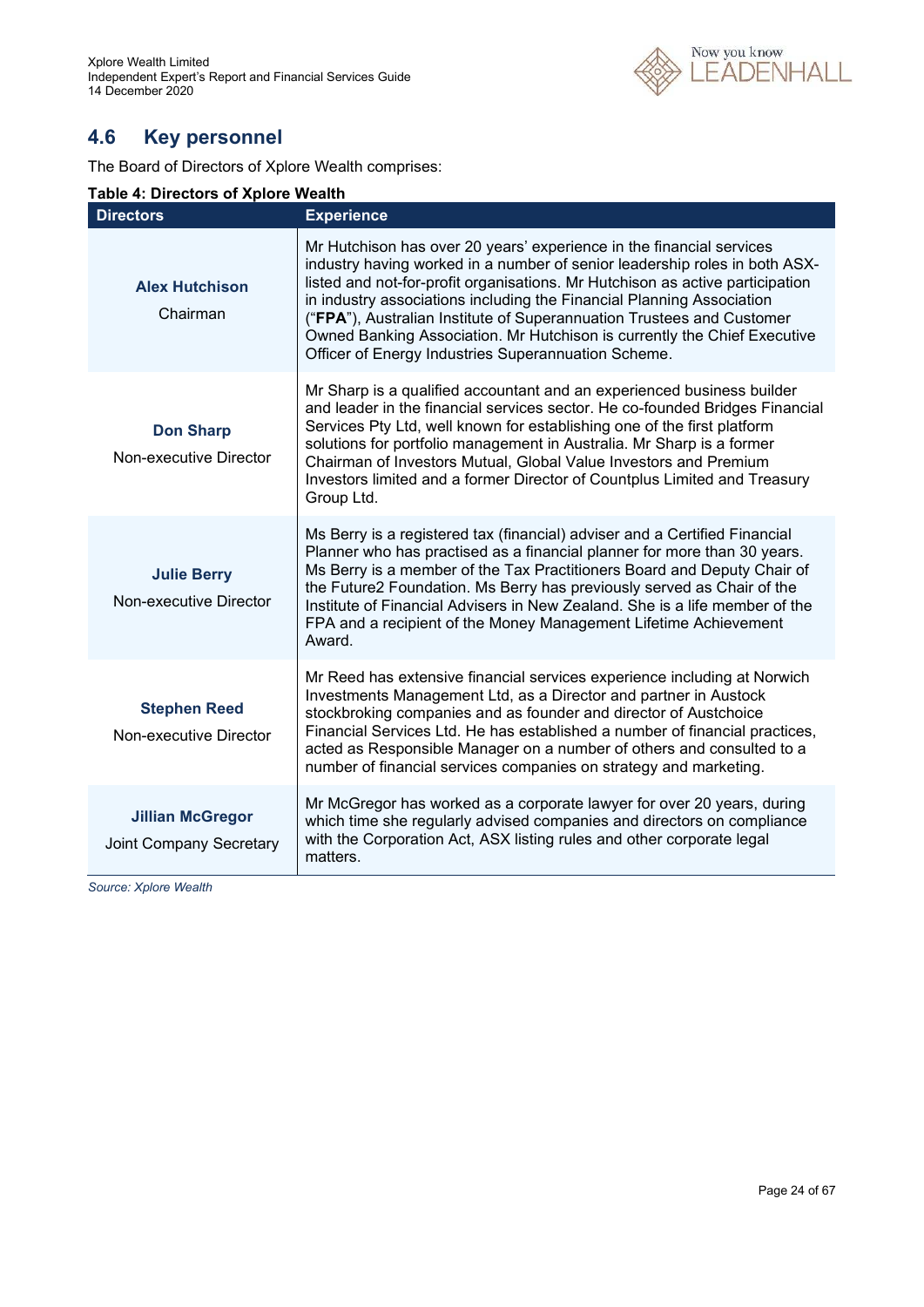

### **4.7 Financial performance**

The audited statements of financial performance for the periods ended 30 June 2018, 30 June 2019 and 30 June 2020 are set out in the table below.

|  | Table 5: Xplore Wealth's financial performance |
|--|------------------------------------------------|
|--|------------------------------------------------|

| \$'000                             | <b>FY18</b> | <b>FY19</b> | <b>FY20</b> |
|------------------------------------|-------------|-------------|-------------|
| <b>Revenue</b>                     | 15,147      | 19,275      | 22,985      |
| Transaction costs                  | (3, 106)    | (4,755)     | (5,661)     |
| <b>Gross Profit</b>                | 12,040      | 14,520      | 17,324      |
| Share of profits of joint ventures | 21          | 50          |             |
| <b>Expenses</b>                    |             |             |             |
| Employee benefits expense          | (6,821)     | (10, 484)   | (11,694)    |
| Professional fees and consulting   | (739)       | (1,012)     | (1,258)     |
| Computer and IT expenses           | (548)       | (1,547)     | (1,849)     |
| Cost of employee share scheme      | (282)       | 23          | (237)       |
| Other expenses                     | (1,706)     | (2,633)     | (1,773)     |
| <b>EBITDA</b>                      | 1,966       | (1,082)     | 513         |
| Depreciation and amortisation      | (2,788)     | (4, 483)    | (2, 172)    |
| Impairment                         | (1,935)     | (100)       | (11, 179)   |
| <b>EBIT</b>                        | (2,758)     | (5,666)     | (12, 838)   |
| Other income                       | 498         | 3,980       | 298         |
| Acquisition related expenses       | (1,263)     | (224)       |             |
| Finance income                     | 128         | 95          | 71          |
| Finance costs                      | (5)         | (5)         | (75)        |
| <b>Profit before tax</b>           | (3,400)     | (1,820)     | (12, 544)   |
| Income tax (expense) / benefit     | 896         | 1,279       | 796         |
| <b>Profit after tax</b>            | (2,504)     | (540)       | (11, 748)   |
| Other metrics                      |             |             |             |
| <b>Revenue Growth</b>              | n/a         | 27%         | 19%         |
| Gross Margin %                     | 79.5%       | 75.3%       | 75.4%       |
| <b>EBITDA Margin %</b>             | 13.0%       | $-5.6%$     | 2.2%        |

*Source: Xplore Wealth* 

*Note: EBITDA prior to FY20 included operating lease expenses which are now recognised as depreciation expenses and interest expenses for right-of-use assets since the introduction of AASB 16 on 1 July 2019.* 

In relation to the historical financial performance of Xplore Wealth set out above:

- The significant increase in revenue in FY19 was primarily due to the full year impact of the Linear merger.
- ◆ The decline in gross margin from FY18 was primarily due to the impact of the various acquisitions in FY18 and FY19.
- Other income in FY19 primarily related to a GST claim of \$3.5 million in respect of the historical operations of Linear.
- ◆ The increase in operating expenses in FY19 is primarily as a result of the full year impact of the Linear merger.
- The increase in depreciation and amortisation in FY19 is primarily due to amortisation of software and customer relationship assets acquired as a result of the Linear merger. Depreciation expenses in FY20 also include the depreciation of a right-of-use asset (being leased premises) due to the adoption of AASB 16 Leases on 1 July 2019.
- The impairment expense recognised in FY20 is primarily related to the decision to write off the carrying value of the Linear software as a result of the decision to implement the One Platform program.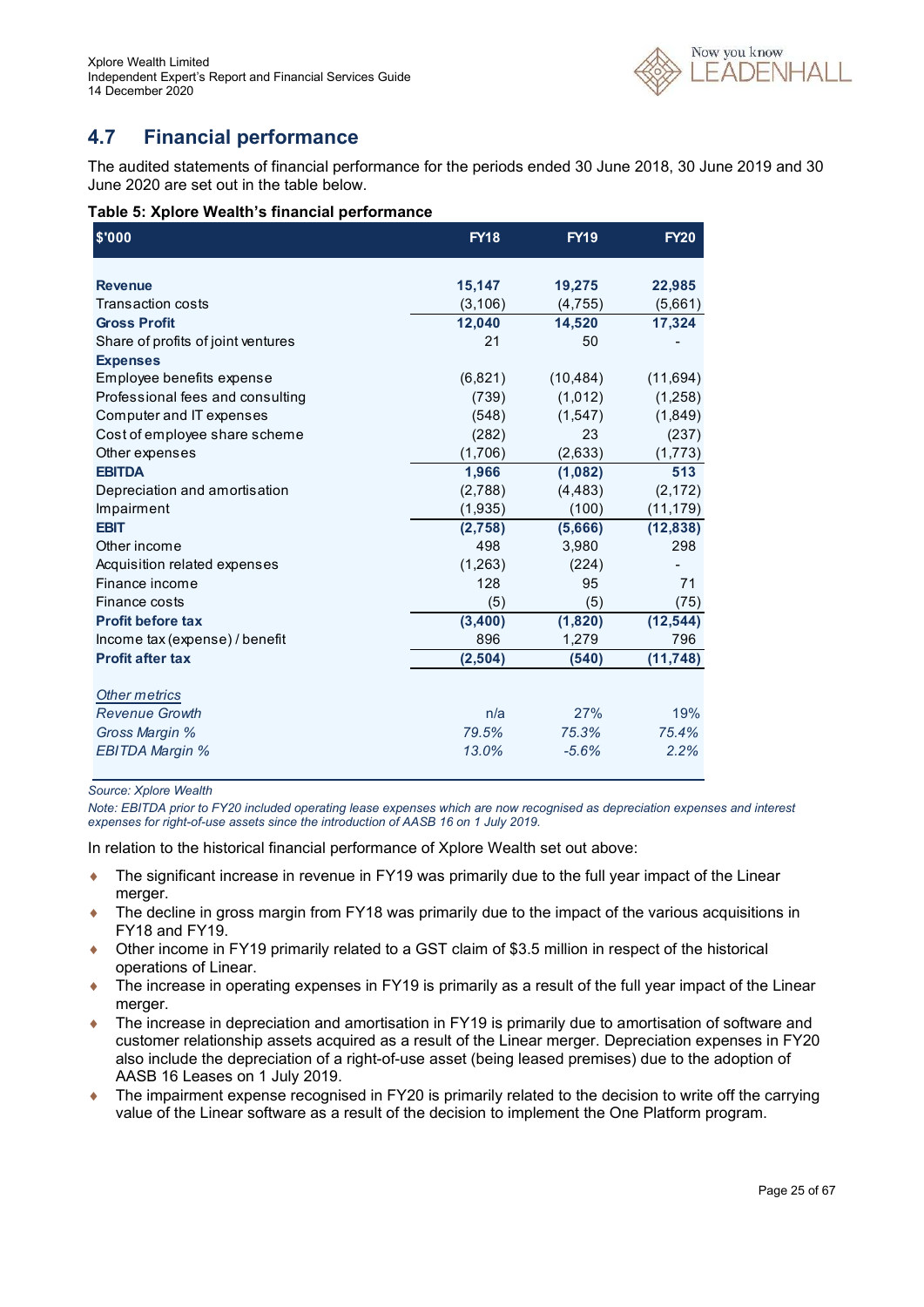

### **4.8 Financial position**

The audited statements of financial position as at 30 June 2018, 30 June 2019 and 30 June 2020 are set out in the table below.

|  |  | Table 6: Xplore Wealth's financial position |  |  |
|--|--|---------------------------------------------|--|--|
|--|--|---------------------------------------------|--|--|

| \$'000                                             | 30-Jun-18 | 30-Jun-19                    | 30-Jun-20 |
|----------------------------------------------------|-----------|------------------------------|-----------|
|                                                    |           |                              |           |
| <b>Current assets</b><br>Cash and cash equivalents | 4,932     | 941                          | 2,251     |
| Other financial assets                             | 1,250     | 1,501                        | 1,908     |
| Trade and other receivables                        | 2,476     | 5,714                        | 1,989     |
| Other current assets                               |           | 893                          | 1,361     |
| Non-current assets classified as held for sale     |           | 500                          |           |
| <b>Total current assets</b>                        | 8,659     | 9,548                        | 7,509     |
|                                                    |           |                              |           |
| <b>Non-current assets</b>                          |           |                              |           |
| Investments accounted for using the equity method  | 545       |                              |           |
| Investments                                        | 101       | 12                           |           |
| Plant and equipment                                | 262       | 341                          | 263       |
| Right-of-use assets                                |           |                              | 1,066     |
| Intangibles                                        | 40,549    | 38,954                       | 27,899    |
| Deferred tax asset                                 | 4,298     | 5,398                        | 5,971     |
| <b>Total non-current assets</b>                    | 45,755    | 44,705                       | 35,199    |
| <b>Total assets</b>                                | 54,413    | 54,254                       | 42,707    |
| <b>Current liabilities</b>                         |           |                              |           |
| Trade and other payables                           | (2,086)   | (3,353)                      | (3,050)   |
| Deferred government grant                          | (307)     | (237)                        | (111)     |
| Lease liabilities                                  |           |                              | (565)     |
| Provisions                                         | (725)     | (736)                        | (911)     |
| Deferred consideration                             |           | (500)                        |           |
| Other current liabilities                          | (6)       | $\qquad \qquad \blacksquare$ |           |
| <b>Total current liabilities</b>                   | (3, 124)  | (4,827)                      | (4,636)   |
|                                                    |           |                              |           |
| <b>Non-current liabilities</b>                     |           |                              |           |
| Deferred government grant                          | (399)     | (354)                        | (178)     |
| Lease liabilities                                  |           |                              | (615)     |
| Deferred tax liability                             | (982)     | (758)                        | (533)     |
| Provisions                                         | (175)     | (198)                        | (249)     |
| <b>Total non-current liabilities</b>               | (1, 556)  | (1, 310)                     | (1, 575)  |
| <b>Total liabilities</b>                           | (4,681)   | (6, 136)                     | (6, 211)  |
|                                                    |           |                              |           |
| <b>Net assets</b>                                  | 49,733    | 48,117                       | 36,496    |

### *Source: Xplore Wealth*

In relation to the historical financial position of Xplore Wealth:

- ◆ The decrease in cash in FY19 was primarily related to acquisition expenses and share buy backs.
- Other financial assets are comprised of a loan receivable from McGregor Wealth Management Pty Ltd, term and bank deposits and the operational risk financial reserve requirement in accordance with APRA Prudential Standard.
- ◆ The increase in trade and other receivables in FY19 was as a result of the recognition of the Linear GST claim of \$3.5 million.
- Other current assets are primarily comprised of prepayments and accrued income.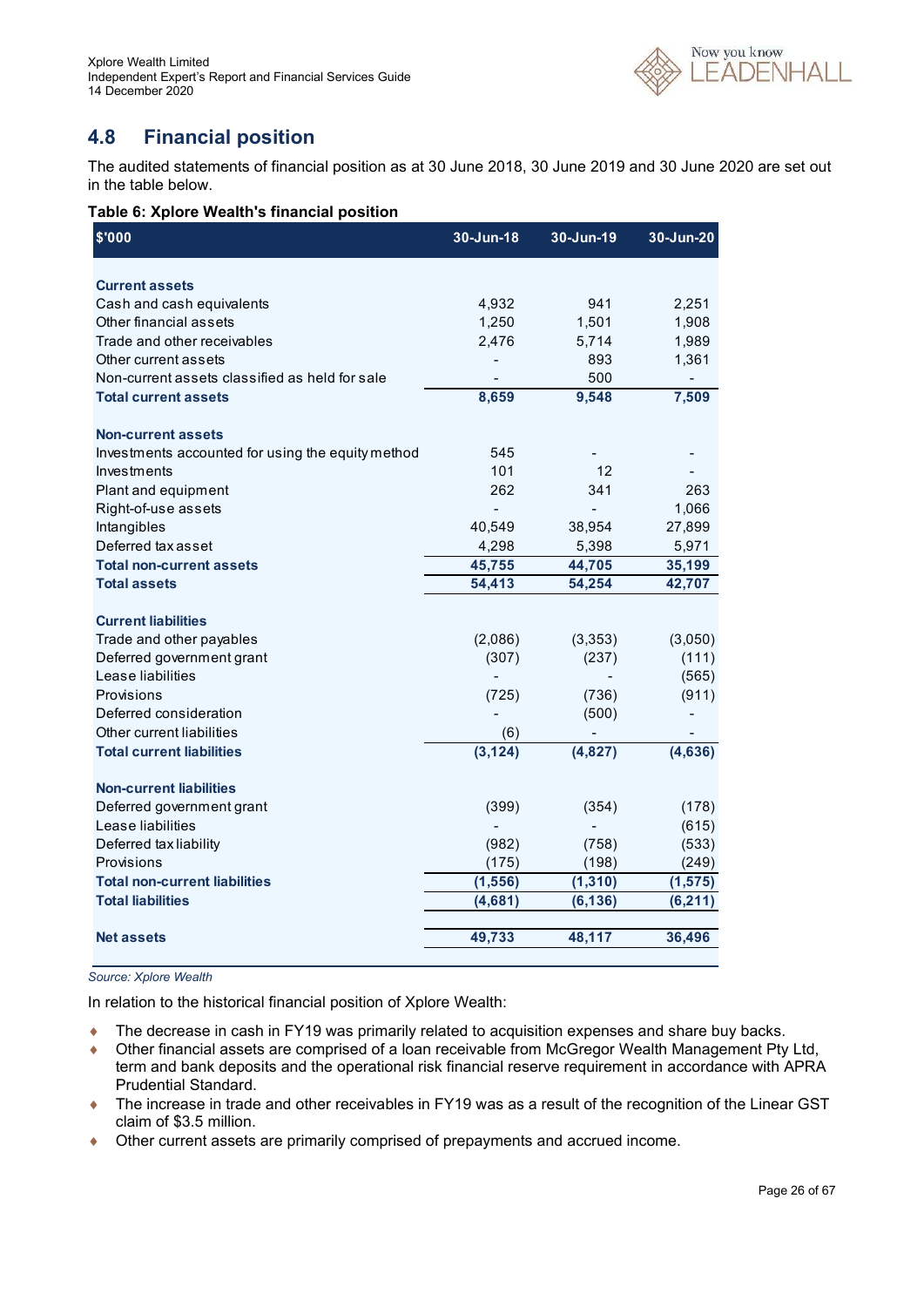

- In FY19, Xplore wealth made the decision to sell its interest in McGregor Wealth Management Pty Ltd and as such this was reflected as non-current assets held for sale in this period.
- Intangibles primarily relate to goodwill, customer relationships and software assets acquired as a result of the Linear merger. The decrease in FY19 and FY20 is related to amortisation and impairment of the customer relationship and software assets due to the implementation of the One Platform program
- Xplore Wealth adopted AASB 16 Leases as at 1 July 2019. As a result, right-of-use assets and corresponding lease liabilities are recognised for business premises leases.
- ◆ The deferred tax asset is primarily comprised of historical tax losses.
- ◆ Trade & other payables primarily represent liabilities for goods and services received by Xplore Wealth that remain unpaid at the end of the reporting period, accrued expenses and provision for research & development tax offset claims.
- **Provisions are related to annual and long service leave entitlements.**
- ◆ The deferred consideration liability in FY19 related to contingent consideration payable in respect of the acquisition of DIY Master Pty Ltd.
- Deferred tax liability relates to the difference between accounting and tax treatments of customer relationship acquired as the amortisation expense for customer relationship is not deductible for tax purposes.

### **4.9 Cash flows**

The audited statements of cash flows for the periods ended 30 June 2018, 30 June 2019 and 30 June 2020 are set out in the table below.

### **Table 7: Xplore Wealth's cash flows**

| \$'000                                                                       | <b>FY18</b>    | <b>FY19</b>           | <b>FY20</b>     |
|------------------------------------------------------------------------------|----------------|-----------------------|-----------------|
|                                                                              |                |                       |                 |
| Receipts from customers (inclusive of GST)                                   | 15,004         | 21,638                | 26,146          |
| Payments to suppliers and employees (inclusive of GST)                       | (12,690)       | (21, 631)             | (22, 588)       |
| Acqusition related expenses                                                  | (1,263)        | (224)                 |                 |
| Payment to acquiree's supplier and employees<br>Interest received            | (1,526)<br>128 | (196)<br>95           | 71              |
|                                                                              |                |                       |                 |
| Other revenue                                                                | 498            |                       |                 |
| Government grants received                                                   |                |                       | 81              |
| Interest and other finance costs paid<br>Income taxes refunded               | (5)            | (5)<br>$\overline{2}$ | (75)            |
|                                                                              | 146            |                       | 1               |
| Net cash flows from operating activites                                      | (23,071)       | (323)<br>(904)        | 3,637<br>(792)  |
| Payment for purchase of business                                             | (78)           |                       |                 |
| Payments for investments                                                     |                | (12)                  |                 |
| Payments for plant and equipment                                             | (214)          | (51)                  | (65)            |
| Payments for intangibles                                                     | (1,227)        | (1,386)               | (1, 139)<br>125 |
| Receipt from related party                                                   | 138            |                       |                 |
| (Payments)/proceeds from term deposits                                       |                | (263)                 | (9)             |
| Net cash flows used in investing activities<br>Proceeds from issue of shares | (24, 452)      | (2,616)               | (1,880)<br>75   |
|                                                                              | 35,151         |                       |                 |
| Payments for share buy-backs<br>Share is sue transaction costs               | (1,910)        | (1,042)               |                 |
|                                                                              |                | (10)                  | (2)             |
| Dividends paid                                                               | (268)          |                       |                 |
| Repayment of borrowings - Linear                                             | (5,359)        |                       |                 |
| Repayment of lease liabilities                                               |                |                       | (520)           |
| Net cash used in financing activities                                        | 27,614         | (1, 052)              | (447)           |
| Net increase/(decrease) in cash held                                         | 3,308          | (3,991)               | 1,310           |
| Cash at the beginning of the financial year                                  | 1,624          | 4,932                 | 941             |
| Cash at the end of the financial year                                        | 4,932          | 941                   | 2,251           |

*Source: Xplore Wealth*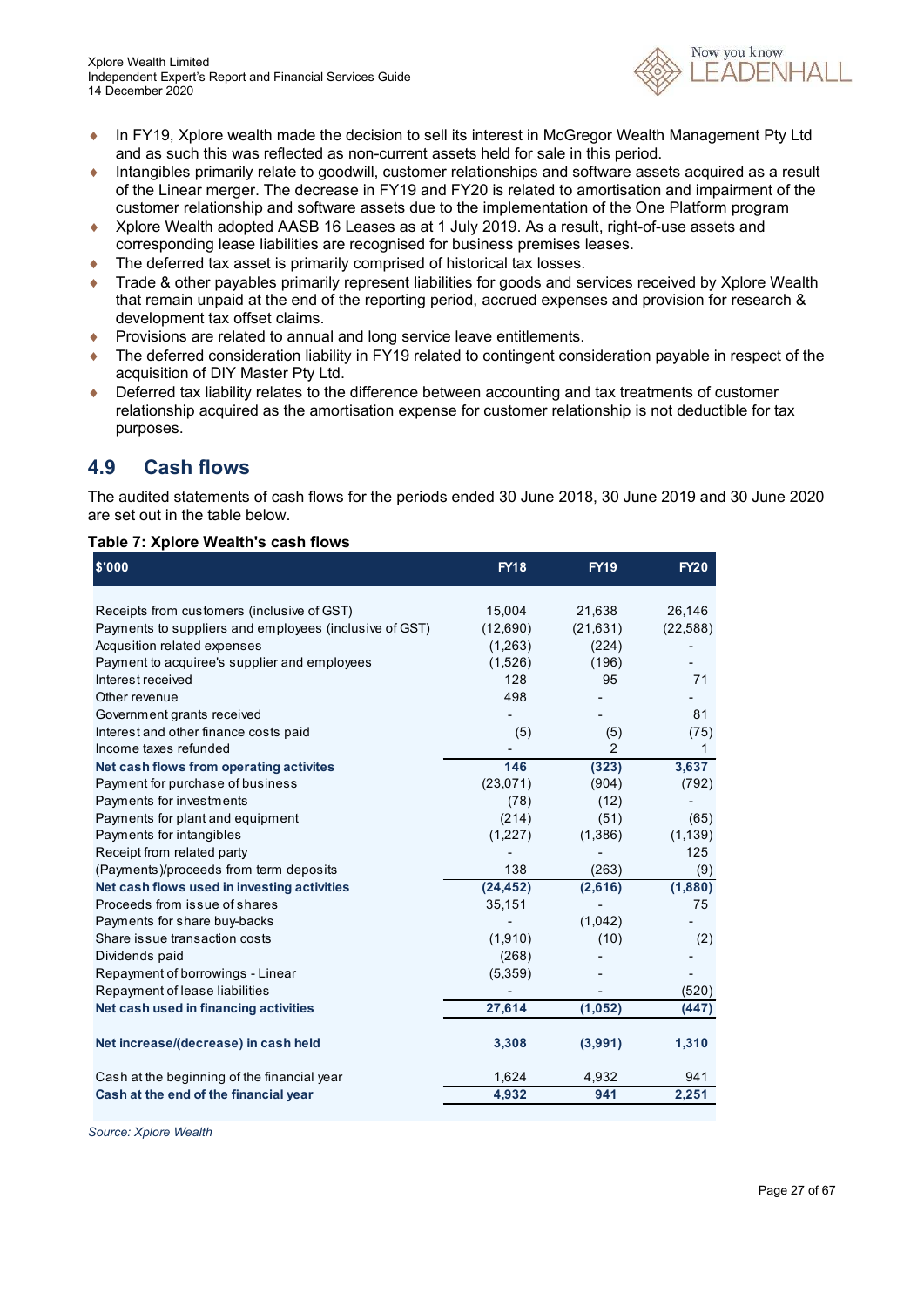

In relation to the historical cash flows of Xplore Wealth set out above, we note the following:

- Receipts from customers in FY20 incudes receipt of \$3.5 million from the Linear GST claim.
- ◆ Payments for the purchase of business and acquisition related expenses in FY18 relate to the acquisition of Linear.

### **4.10 Capital structure and shareholders**

As at 5 November 2020, Xplore Wealth had a total of 297,536,240 ordinary shares on issue. The following table sets out details of Xplore Wealth's substantial shareholders as at that date:

#### **Table 8: Xplore Wealth's substantial shareholders**

| <b>Shareholder name</b>                |                           | $\%$    |
|----------------------------------------|---------------------------|---------|
|                                        | Number of shares interest |         |
|                                        |                           |         |
| <b>Pivot Wealth</b>                    | 23,000,000                | $7.7\%$ |
| Mr & Mrs Colin J Scully                | 21.993.389                | 7.4%    |
| <b>Investors Mutual</b>                | 20,351,790                | 6.8%    |
| Mr Donald K Sharp                      | 18, 133, 389              | 6.1%    |
| Mr & Mrs Paul A Collins                | 17,872,745                | $6.0\%$ |
| Messrs Colin J Scully & Donald K Sharp | 17,573,658                | 5.9%    |
| <b>Other Shareholders</b>              | 178,611,269               | 60.0%   |
| <b>Total</b>                           | 297,536,240               | 100.0%  |
|                                        |                           |         |

*Source: Xplore Wealth* 

In to the ordinary addition shares set out above, Xplore Wealth has a total of 22,347,549 options on issue which were issued under employee and executive share schemes. A summary of the options on issue is set out in the table below.

#### **Table 9: Xplore Wealth's options on issue**

| <b>Tranche</b> | <b>Number Exercise price</b> |        | <b>Expiry date</b> |
|----------------|------------------------------|--------|--------------------|
|                |                              |        |                    |
| 2017 ESOP      | 278,735                      | \$0.35 | 15/09/2021         |
| 2019 ESOP      | 1,506,816                    | \$0.28 | 15/02/2023         |
| 2020 ESOP      | 3,021,732                    | \$0.18 | 12/03/2024         |
| 2021 ESOP      | 5.821.500                    | \$0.18 | 23/11/2024         |
| 2017 XSOP      | 856,666                      | \$0.35 | 29/01/2022         |
| 2020 XSOP i    | 3.402.100                    | \$0.18 | 13/03/2024         |
| 2020 XSOP ii   | 1.000.000                    | \$0.25 | 16/03/2024         |
| 2020 XSOP iii  | 1.000.000                    | \$0.30 | 16/03/2024         |
| 2021 XSOP      | 5,460,000                    | \$0.18 | 23/11/2024         |
| <b>Total</b>   | 22,347,549                   |        |                    |
|                |                              |        |                    |

*Source: Xplore Wealth* 

*We understand that additional 11.3 million options, in respect of the 2021 employee and executive plans, have been allocated but not yet been granted as at the date of this report. This would not impact our conclusion on the fairness or reasonableness of the Proposed Transaction.*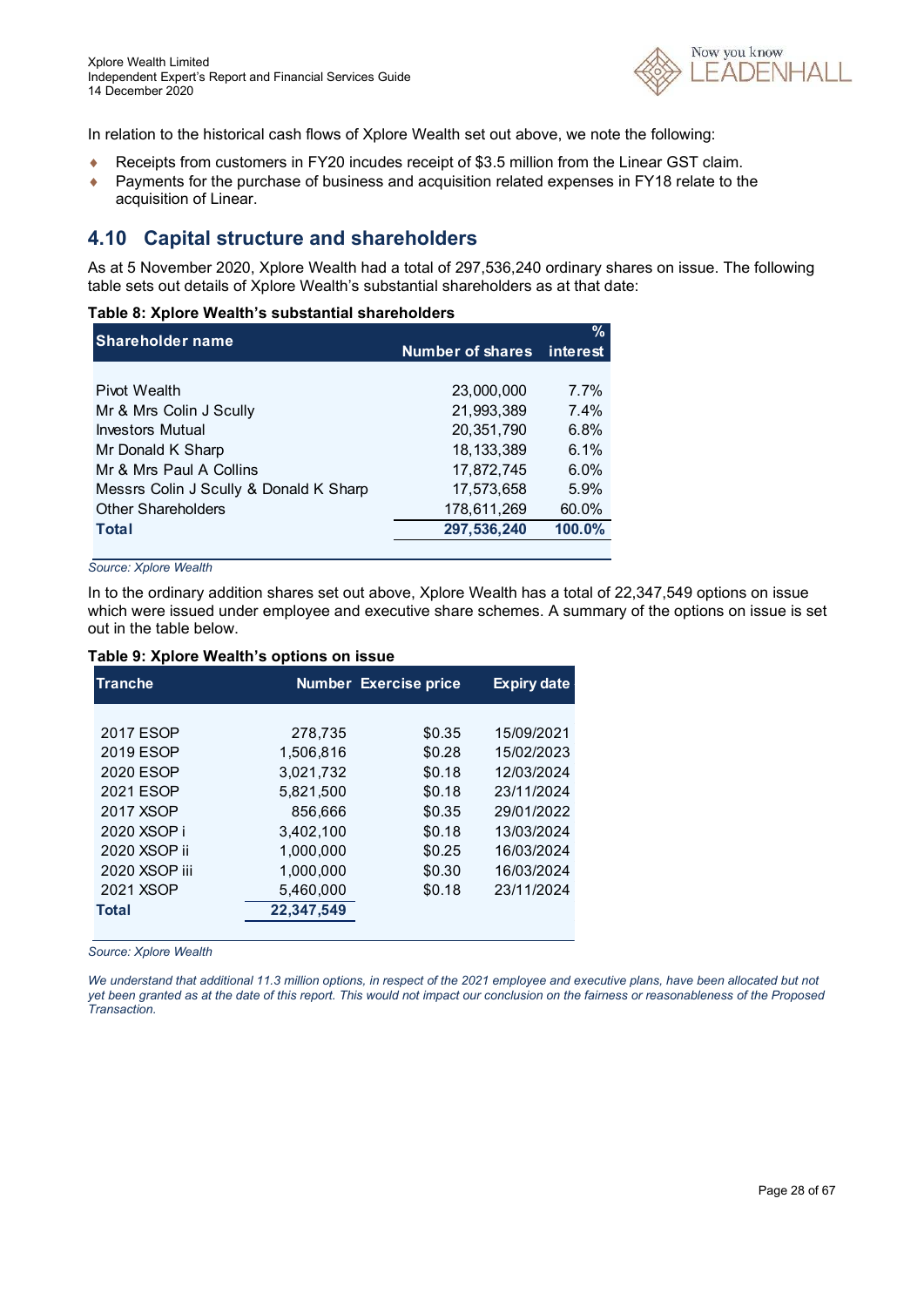

# **4.11 Share trading**

The following chart shows the share market trading of Xplore Wealth shares, for the 12 months to 5 November 2020:



**Figure 13: Xplore Wealth's share trading over the past 12 months** 

In relation to the trading of Xplore Wealth shares over the past 12 months, we note the following:

- Xplore Wealth shares primarily traded in a band between \$0.04 and \$0.08 per share.
- ◆ The share price spiked to \$0.12 per share on 11 February 2020, seemingly in anticipation of positive half year results. Upon release of the half year results a week later the share price fell back to \$0.09.
- Between 20 March and 9 July shares traded between \$0.04 and \$0.06 as the uncertainty surrounding COVID-19 depressed the market in general. From 10 July 2020, the share price climbed slightly higher to trade between \$0.06 and \$0.09 as the overall market regained some strength.
- The spike in price and volume on 29 October 2020 coincided with the announcement of the HUB24 takeover offer. In total, 13.6 million shares were traded on 29 and 30 October 2020 at a price of \$0.19. A further 10.7 million shares were traded over the next four trading days at a price of \$0.18.
- Overall Xplore Wealth shares are relatively thinly traded with an average of 298,258 shares or \$15,962 traded per day.

### **4.12 Outlook**

Prior to the announcement of the Proposed Transaction, Xplore Wealth was in the final stages of executing its One Platform strategy which has delivered initiatives that will generate \$1.6m in annualised cost savings to September 2020 and it's expected to contribute further significant cost savings in FY21 as well as providing a more streamlined service to clients. This low cost operating model and enhanced platform capability would enable Xplore Wealth to compete more effectively with the larger players in the independent platform market to exploit the outflows from institutional platforms which is expected to continue at least into the medium term. The short-term outlook is expected to be dominated by the negative effects of COVID-19 on the market, although there has been a significant recovery since the first wave hit the country at the end of March 2020. Overall, the outlook appears positive with industry dynamics expected to continue to favour the independent platform sector although this is likely to continue to increase competition in the sector.

*Source: S&P CapIQ*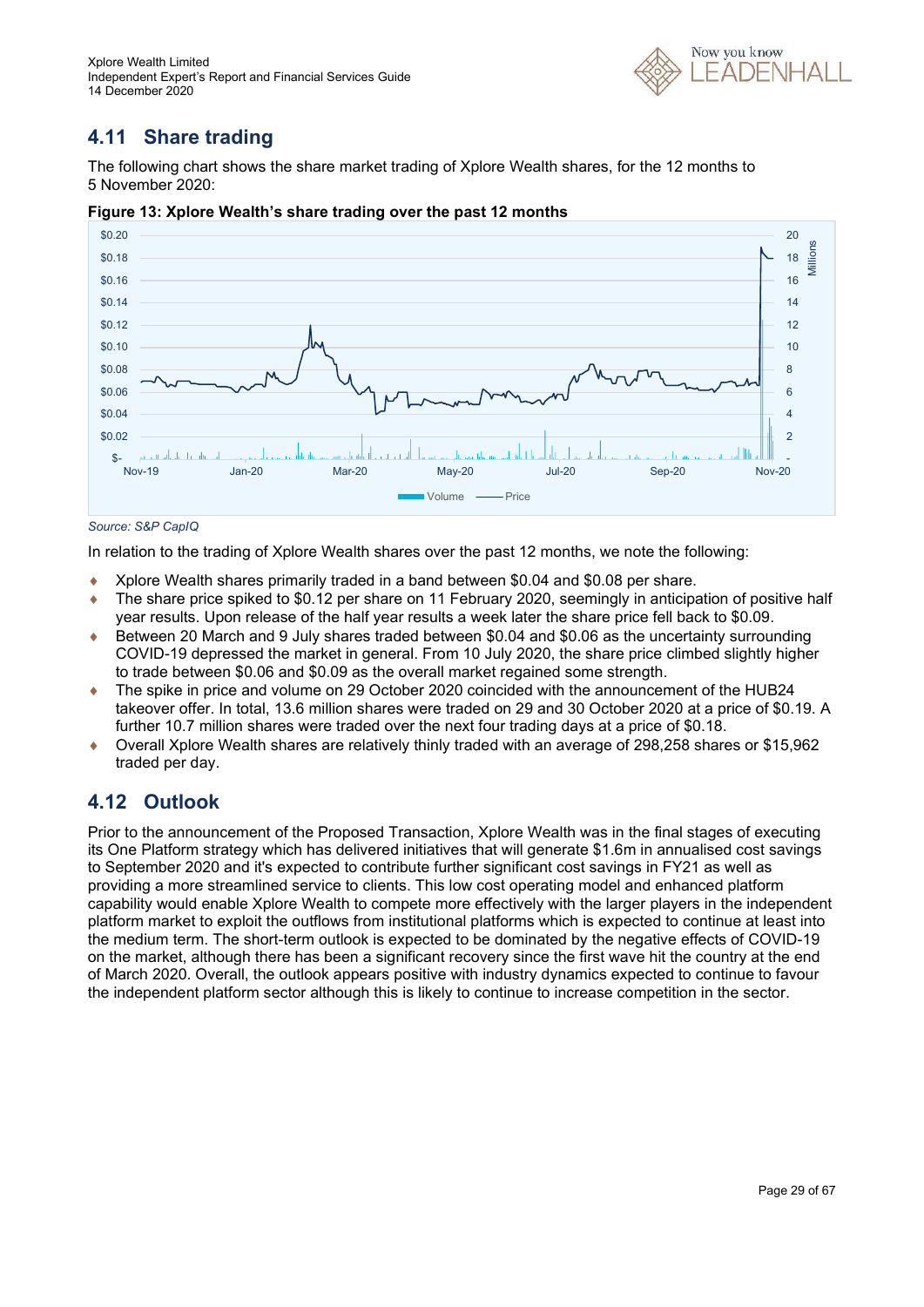

# 5 PROFILE OF HUB24

As part of the consideration under the Proposed Transaction is HUB24 shares, we have provided an analysis of HUB24. HUB24 has a market capitalisation of \$1.3 billion, compared to Xplore Wealth of only \$20 million prior to the announcement of the Proposed Transaction. Accordingly, the impact of the Proposed Transaction on HUB24's share price is likely to limited. HUB24 shares are also highly liquid, thus a Shareholder would be able to realise the HUB24 consideration shares in the near term at a price similar to current trading in HUB24 shares, all else being equal. Whether to continue to hold HUB24 shares received as consideration is a separate investment decision for Shareholders, and is not the subject of this report. Thus, the intrinsic value of HUB24 shares, to the extent it may differ from the market price, is of limited relevance. As a result, our analysis of HUB24 is relatively brief.

### **5.1 Background**

Founded in 2007, HUB24 is an ASX-Listed listed investment and superannuation platform service provider based in Sydney, NSW. The company, together with its subsidiaries provides a range of wealth management solutions to the financial services industry, including online portfolio administration services through their specialist investment platform (**"Platform"**). The Group also provides dealer licensee services under Paragem as well as application and technology products through Agility Applications Pty Ltd (**"Agility"**).

### **5.2 Overview of Operations**

HUB24 operates through three main segments, Platform, Licensee and IT services with Platform accounting for the largest portion of total revenue (FY19: 56% and FY20: 67%).

The breakdown of FY19 and FY20 revenue is as follows:



### *Source: HUB24*

Further information in respect of each of HUB24's segments is set out below.

 **Platform:** HUB24 provides investment portfolio and superannuation administration services to financial advisers through its specialist online platform. It allows advisers to serve their clients with access to diverse investment options, cost-effective trading and comprehensive reporting. Despite the COVID-19 disruption in the global economy, this segment has grown significantly with FUA up by over 30%, to \$17.2 billion as at 30 June 2020.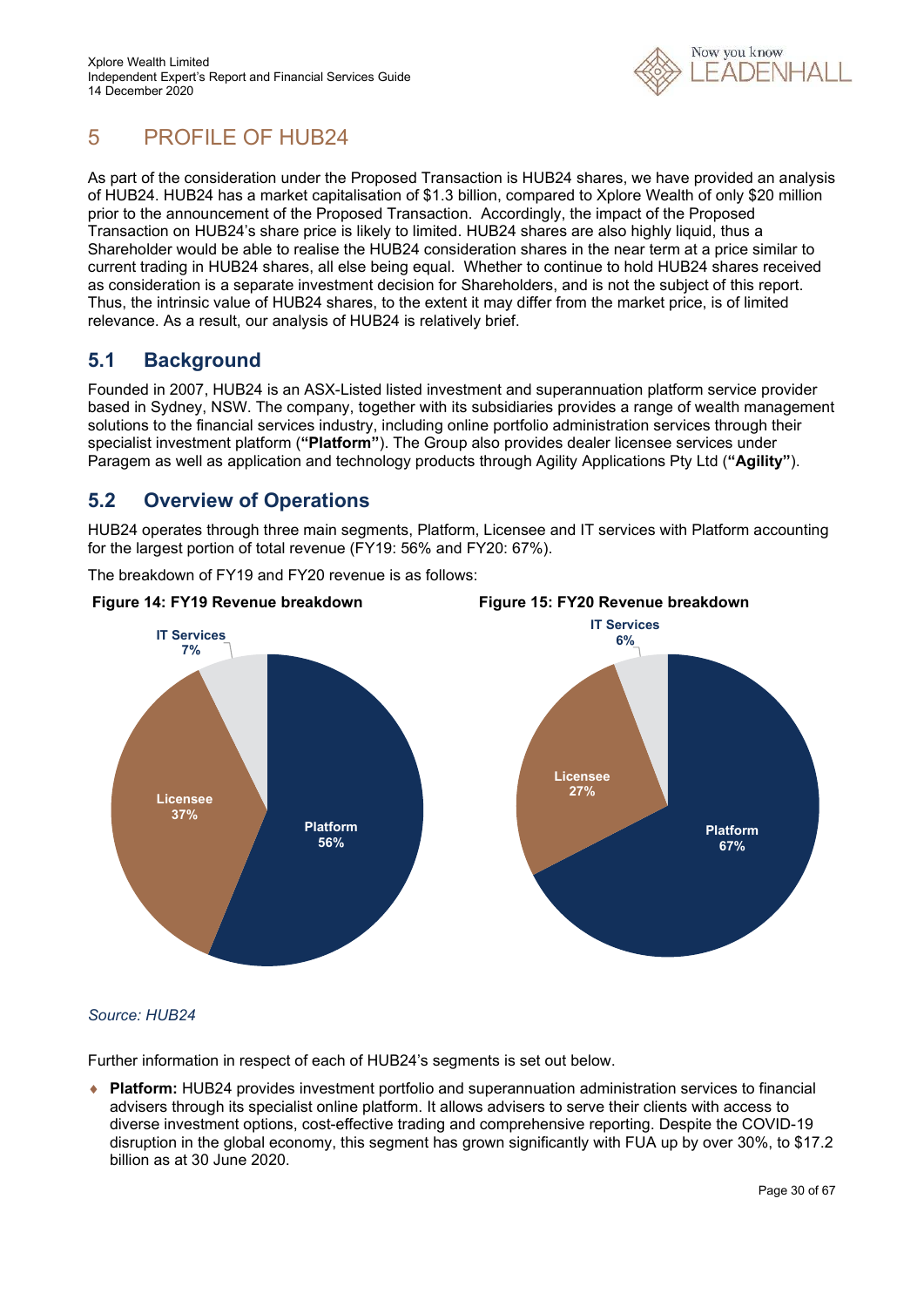

In March 2020, HUB24 entered a strategic partnership with Clearview Wealth Ltd (**"Clearview"**) to include Clearview's managed portfolio and insurance products in the Platform. As part of the agreement, over \$1 billion FUA will migrate from Clearview to HUB24 platform's in FY21.

- **Licensee:** HUB24 provides licensee services to financial advisers trading under Paragem. These include compliance, software, education, and support to financial planning practices, enabling advisers to provide clients with financial advice across a range of products. As at 30 June 2020, Paragem's network comprised 37 financial advice businesses, representing 77 financial advisers.
- ◆ **IT services:** Through its subsidiary, Agility, HUB24 provides business application and technology products to the financial services industry. It delivers various data management and reporting solutions via CONNECT a proprietary web-based application platform, with an aim to improve organizations' performance through efficiency in business process and data capacity. This segment currently services approximately 45% of the stockbroking market in Australia.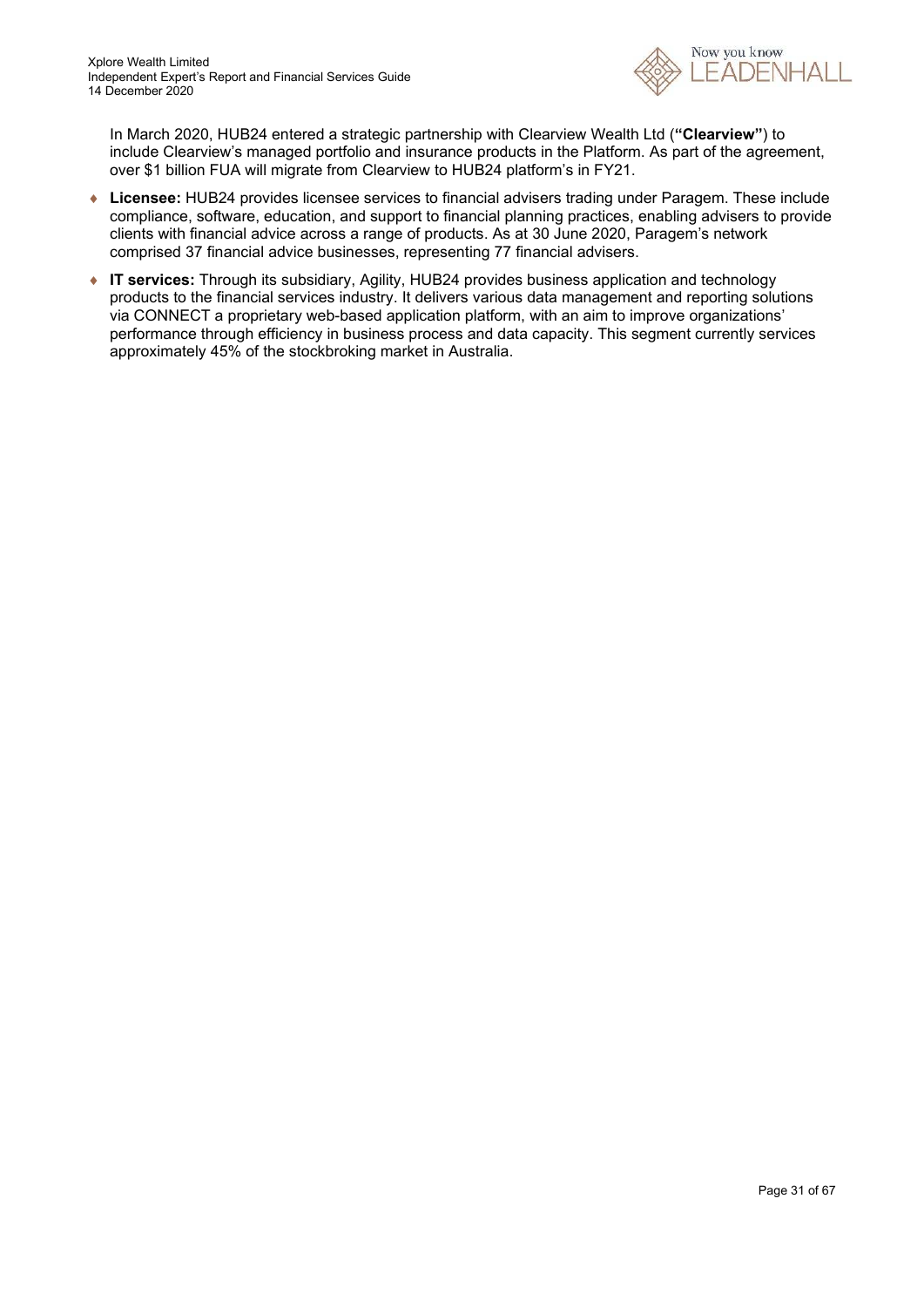

# **5.3 Key Personnel**

The Board of Directors and senior management of HUB24 comprises:

### **Table 10: Key personnel of HUB24**

| <b>Directors</b>                                          | <b>Experience</b>                                                                                                                                                                                                                                                                                                               |
|-----------------------------------------------------------|---------------------------------------------------------------------------------------------------------------------------------------------------------------------------------------------------------------------------------------------------------------------------------------------------------------------------------|
| <b>Bruce Higgins</b><br><b>Executive Chairman</b>         | Appointed as Chairman in October 2012, Mr Higgins has over 20 years'<br>experience as a senior executive or CEO in various companies including<br>listed technology companies. Prior to this, he held director positions in<br>Legend Corporation Ltd and Novita Healthcare Ltd.                                                |
| <b>Andrew Alcock</b><br><b>Managing Director</b>          | Mr Alcock has over 25 years' experience across wealth management<br>encompassing advice, platforms, industry superannuation, insurance and<br>information technology. Previously, he served as CEO of Australian<br>Administration Services, a subsidiary of Link Market Services, providing<br>superannuation administrations. |
| <b>Paul Rogan</b><br>Non-executive Director               | Mr Rogan is a senior financial services executive with over 26 years'<br>experience serving on several boards and industry groups. He has been on<br>the HUB24 Board since 2017.                                                                                                                                                |
| <b>Ian Litster</b><br>Non-executive Director              | Mr Lister has more than 13 years' experience in designing and developing<br>software for the financial planning industries. He is an expert in the<br>management of information technology organisations and software<br>development. Mr Lister was appointed to the Board in September 2012.                                   |
| <b>Anthony McDonald</b><br>Non-executive Director         | Mr McDonald was appointed to the HUB24 Board in September 2015. He<br>was the co-founder of financial planning firm Snowball Group Ltd which<br>merged with Shadforth in 2011. He is currently a non-executive director of<br>SIP Emerging Companies Ltd and URB Investments Ltd.                                               |
| <b>Ruth Stringer</b><br>Non-executive Director            | Appointed in February 2020, Ms Stringer is an experienced financial<br>services lawyer, particularly in funds management, superannuation, life<br>insurance and financial planning. Ms Stringer also serves on the Audit, Risk<br>and Compliance Committee.                                                                     |
| <b>Kitrina Shanahan</b><br><b>Chief Financial Officer</b> | Ms Shanahan has over 20 years of experience in finance, governance, and<br>risk. She also has extensive experience in platforms, advice and broader<br>financial services. Prior to HUB24, she was CFO at Westpac Insurance.                                                                                                    |
| <b>Craig Lawrenson</b><br><b>Chief Operating Officer</b>  | Mr Lawrenson has over 20 years' experience in financial services across<br>operations, distribution, product management, product development and<br>business transformation. Previously, he worked in a variety of roles within<br><b>BT Financial Group.</b>                                                                   |

*Source: HUB24*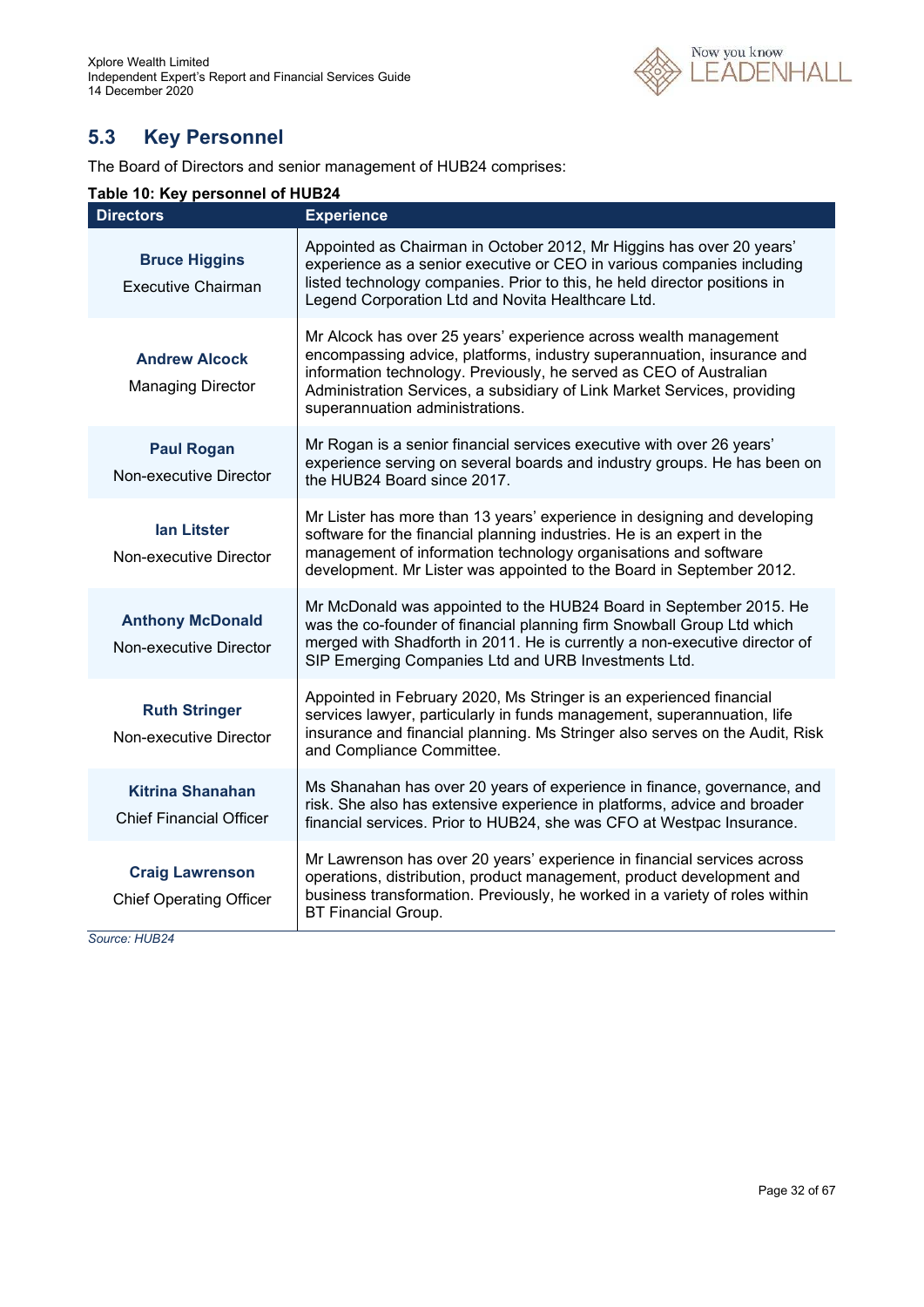

### **5.4 Financial performance**

The audited statements of financial performance for the periods ended 30 June 2018, 30 June 2019 and 30 June 2020 are set out in the table below.

### **Table 11: HUB24's financial performance**

| \$'000                              | <b>FY18</b> | <b>FY19</b> | <b>FY20</b> |
|-------------------------------------|-------------|-------------|-------------|
| <b>Revenue</b>                      |             |             |             |
| Platform                            |             |             |             |
|                                     | 39,768      | 54,145      | 74,355      |
| Licensee                            | 35,769      | 35,236      | 29,550      |
| <b>IT Services</b>                  | 8,460       | 6,977       | 6,360       |
| <b>Total</b>                        | 83,998      | 96,358      | 110,265     |
| Other income                        | 2,384       | 1,145       | 851         |
| <b>Expenses</b>                     |             |             |             |
| Direct costs for providing services | (39, 566)   | (39, 921)   | (35, 942)   |
| Employee benefits                   | (25, 222)   | (32, 351)   | (42, 320)   |
| Property and occupancy              | (1, 811)    | (2,203)     | (417)       |
| Administrative                      | (8,570)     | (10, 772)   | (14, 027)   |
| <b>EBITDA</b>                       | 11,213      | 12,256      | 18,410      |
| Depreciation and amortisation       | (2,016)     | (2,574)     | (5, 323)    |
| Impairment                          |             |             | (1,000)     |
| <b>EBIT</b>                         | 9,197       | 9,682       | 12,087      |
| Finance income                      | 613         | 1,164       | 945         |
| Finance costs                       |             |             | (204)       |
| <b>Profit before tax</b>            | 9,810       | 10,846      | 12,827      |
| Income tax (expense) / benefit      | (2, 431)    | (3,682)     | (4, 599)    |
| <b>Profit after tax</b>             | 7,379       | 7,164       | 8,228       |
| <b>Other metrics</b>                |             |             |             |
| <b>Revenue Growth</b>               | n/a         | 14.7%       | 14.4%       |
| Gross Margin %                      | 52.9%       | 58.6%       | 67.4%       |
| <b>EBITDA Margin %</b>              | 13.3%       | 12.7%       | 16.7%       |

#### *Source: HUB24*

*Note: EBITDA prior to FY20 included operating lease expenses which are now recognised as depreciation expenses and interest expenses for right-of-use assets since the introduction of AASB 16 on 1 July 2019.* 

In relation to the historical financial performance of HUB24 set out above, we note the following:

- HUB24 has demonstrated consistent growth in profitability and revenue between FY18 and FY20. In particular, the significant increase in FY20 was unpinned by the growth in FUA and net fund flows from new and existing adviser relationships on the Platform. The business was not significantly impacted by COVID-19 due to the higher trading volumes and cash balances on the Platform offsetting the decline in FUA based revenue.
- Other income represents the fair value adjustment for the deferred contingent consideration in relation to the acquisition of Agility in 2017.
- Direct costs of providing services pertain to platform and custody fees and licensee-related charges. These costs decreased in FY20, primarily due to the decline in licensee charges consistent with reduced licensee revenue as a result of some advisers moving to self-licensing.
- Employee benefit expenses are the largest cost for HUB24. These costs have increased significantly in FY20 due to increased headcount in the sales and distribution and IT development teams, as part of HUB24's investment in growth coupled with employee share-based payments recognised for the special long term incentive scheme during the year.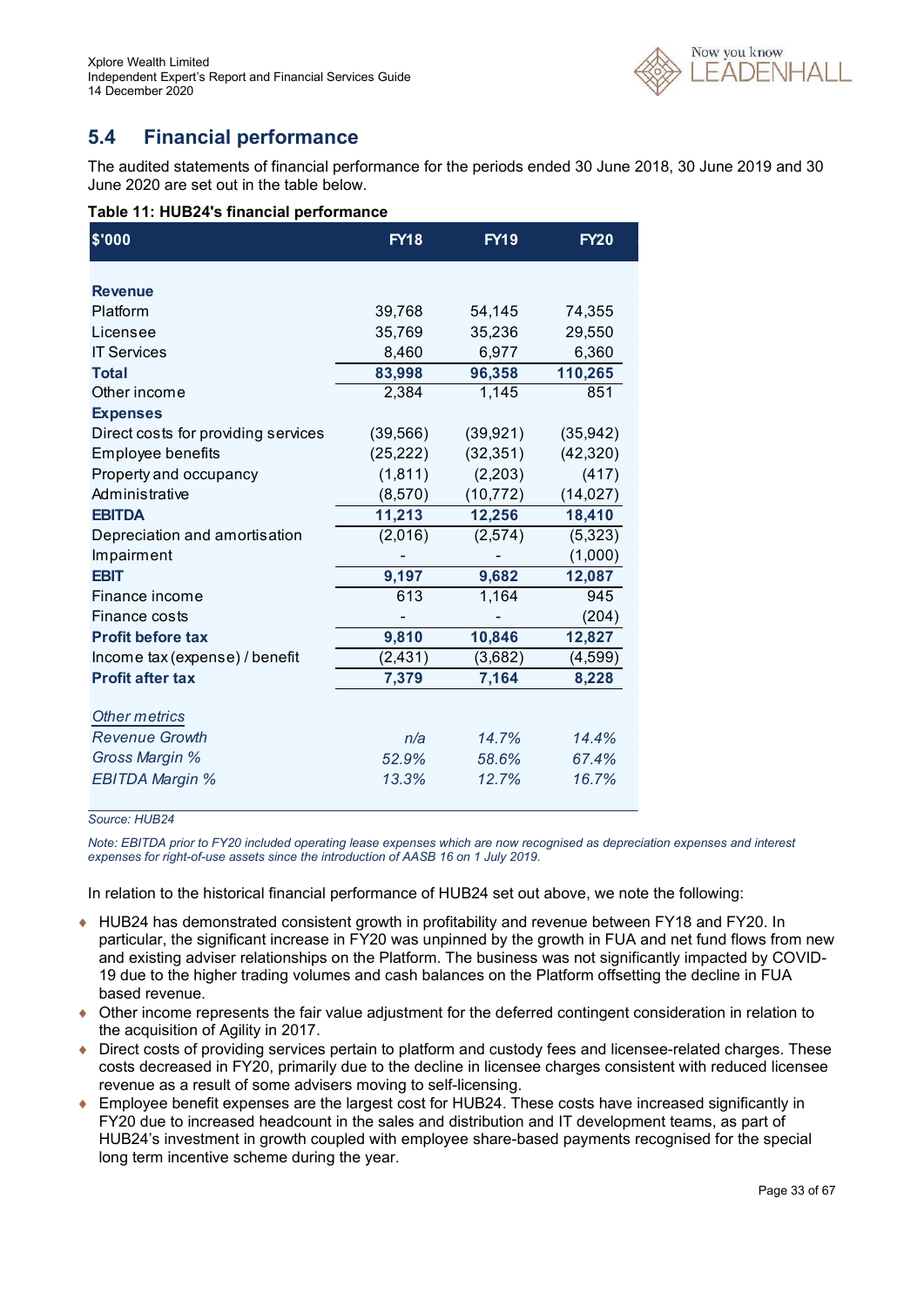

- ♦ The drop in property and occupancy costs relates to the implementation of AASB 16 Leases resulting in lease expenses being recognised as depreciation expense and interest expense.
- Impairment losses recognised in FY20 relates to the customer relationships and intangible assets acquired with Agility in 2017 following a strategic review of the IT business, whereby HUB24 decided to cease to provide technology hosting services to new clients going forward.

### **5.5 Financial position**

The audited statements of financial position as at 30 June 2018, 30 June 2019 and 30 June 2020 are set out in the table below.

### **Table 12: HUB24's financial position**

| \$'000                               | 30-Jun-18 | 30-Jun-19 | 30-Jun-20 |
|--------------------------------------|-----------|-----------|-----------|
| <b>Current assets</b>                |           |           |           |
| Cash and bank balances               | 16,959    | 18,466    | 33,809    |
| Trade and other receivables          | 5,088     | 7,565     | 10,046    |
| Other current assets                 | 765       | 781       | 1,799     |
| <b>Total current assets</b>          | 22,812    | 26,812    | 45,655    |
| <b>Non-current assets</b>            |           |           |           |
| Receivables                          | 2,011     | 2,000     |           |
| Office equipment                     | 2,214     | 1,956     | 1,662     |
| Right-of-use assets                  |           |           | 5,437     |
| Intangible assets                    | 32,023    | 37,069    | 39,963    |
| Deferred tax assets                  | 13,361    | 9,685     | 5,101     |
| <b>Total non-current assets</b>      | 49,610    | 50,709    | 52,163    |
| <b>Total assets</b>                  | 72,422    | 77,522    | 97,818    |
| <b>Current liabilities</b>           |           |           |           |
| Trade and other payables             | (5,228)   | (3,363)   | (5,370)   |
| Provisions                           | (4,080)   | (5,053)   | (7, 811)  |
| Deferred income                      | (417)     | (259)     | (89)      |
| Lease Liabilities                    |           |           | (1,670)   |
| <b>Total current liabilities</b>     | (9, 725)  | (8,676)   | (14, 940) |
| <b>Non-current liabilities</b>       |           |           |           |
| Provisions                           | (882)     | (1,001)   | (1,514)   |
| Deferred income                      | (1,022)   | (775)     | (587)     |
| Lease Liabilities                    |           |           | (4, 385)  |
| Other                                | (2,927)   | (2, 146)  | (1,568)   |
| <b>Total non-current liabilities</b> | (4,831)   | (3,923)   | (8,054)   |
| <b>Total liabilities</b>             | (14, 556) | (12,598)  | (22, 994) |
| <b>Net assets</b>                    | 57,866    | 64,924    | 74,823    |

#### *Source: HUB24*

In relation to the historical financial position of HUB24 set out above, we note the following:

- ◆ Cash and cash equivalents increased year-on-year due to the strong growth in the Platform business which saw consistent net flows and a rise in FUA. The significant increase in cash balance in FY20 is primarily a result of COVID-19 induced market volatility driving up trading volumes and cash account balances on the Platform.
- The increase in trade and other receivables over the period is consistent with the revenue growth from the Platform business.

ļ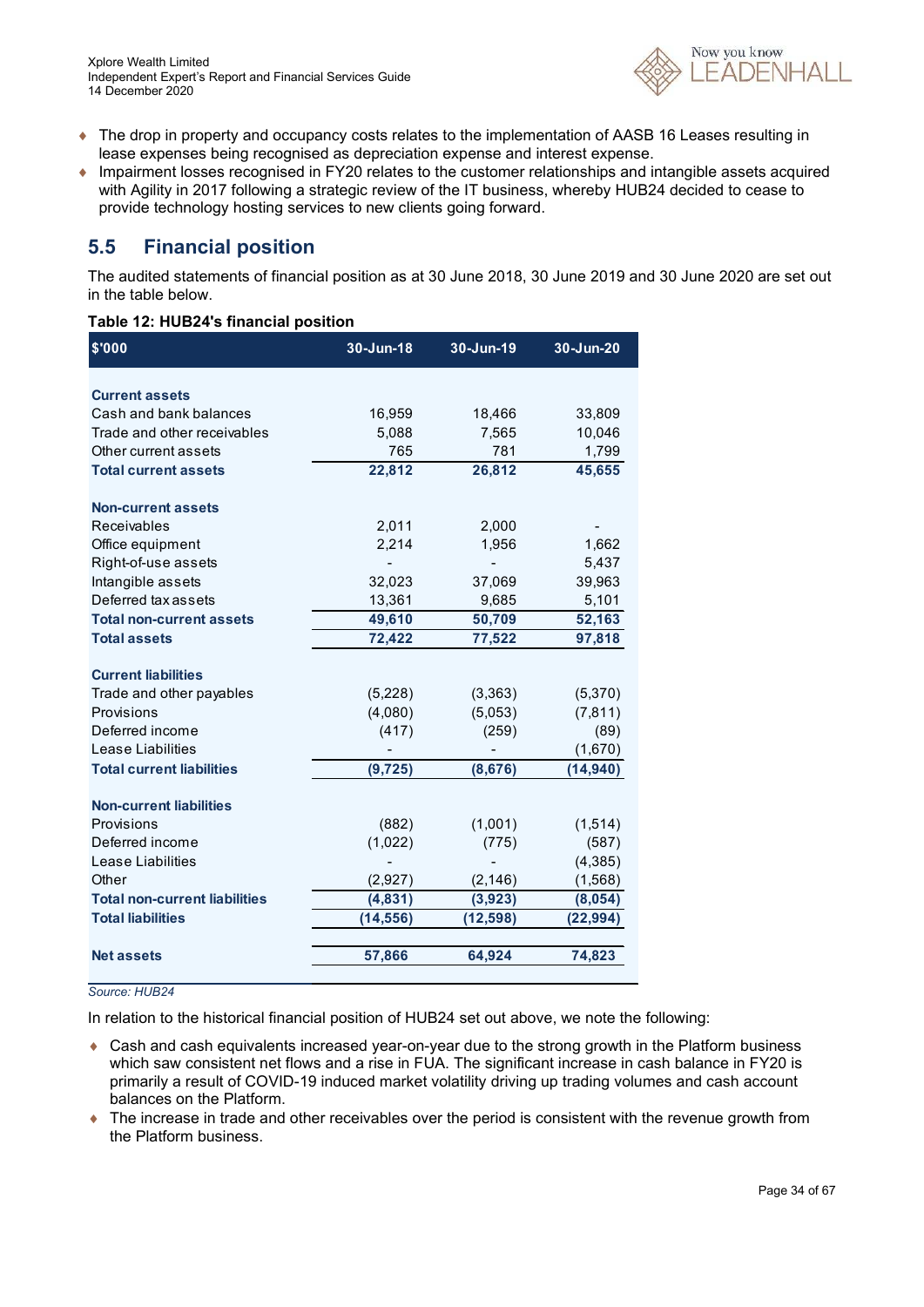

- Non-current receivables pertains to the Operational Risk Financial Requirement (**"ORFR"**) loan advance to the Trustee for the HUB24 Superfund. The amount was fully repaid to the Group due to a change of trustee on 30 June 2020. A new ORFR loan was made subsequent to the year-end.
- HUB24 adopted AASB 16 Leases as at 1 July 2019. As a result, right-of-use assets and corresponding lease liabilities are recognised for business premises and equipment.
- Intangible assets largely consist of capitalised Platform and HUBConnect development costs, goodwill, customer relationships and software acquired with Agility in 2017. In FY20, impairment losses were recognised on the Agility customer relationship and software upon the strategy review of the IT business.
- Trade and other payables include liabilities for goods and services received by HUB24 that remain unpaid at the end of the reporting period as well as the current portion of the deferred contingent consideration for the acquisition of Agility in 2017. The balance has increased in line with the high level of trading activities caused by COVID-19.
- Provisions predominately relate to employee benefits. The increase in provision in FY20 is reflective of the increased headcount leading to a rise in provision for employee entitlements.
- Other non-current liabilities represent the non-current portion of deferred contingent consideration for the acquisition of Agility, reassessed annually.
- HUB24 does not have any debt. In FY20, the company entered a \$5 million working capital facility which remained undrawn at year-end.

### **5.6 Cash flows**

The audited statements of cash flows for the periods ended 30 June 2018, 30 June 2019 and 30 June 2020 are set out in the table below.

### **Table 13: HUB24's cash flows**

| \$'000                                                           | 30-Jun-18 | 30-Jun-19 | 30-Jun-20 |
|------------------------------------------------------------------|-----------|-----------|-----------|
|                                                                  |           |           |           |
| Receipts from customers (inclusive of GST)                       | 93,223    | 102,184   | 116,811   |
| Payments to suppliers and employees (inclusive of GST)           | (81, 482) | (91, 198) | (91, 768) |
| Interest received                                                | 510       | 645       | 633       |
| Interest paid on lease liability                                 |           |           | (204)     |
| Short term lease payments                                        |           |           | (213)     |
| Net cash inflow from operating activities                        | 12,251    | 11,631    | 25,258    |
| Payments for acquisitions (net of cash acquired)                 | (2,000)   | (411)     | (475)     |
| Payments for office equipment                                    | (2.012)   | (458)     | (498)     |
| Payments for intangible assets                                   | (4,389)   | (6,905)   | (6, 727)  |
| Net cash (outflow) from investing activities                     | (8,401)   | (7, 774)  | (7,700)   |
| ORFR loan facility advance settlement proceeds                   |           |           | 2,000     |
| Proceeds from issues of shares and other equity securities       | 2,325     | 1,093     | 1,242     |
| Dividends paid                                                   |           | (3, 423)  | (3,827)   |
| Payments for capital raising costs                               | (52)      | (19)      | (16)      |
| Repayment of lease principal payments                            |           |           | (1,614)   |
| Net cash (outflow)/inflow from financing activities              | 2,273     | (2,350)   | (2, 215)  |
| Net increase in cash and cash equivalents                        | 6,122     | 1,507     | 15,343    |
| Cash and cash equivalents at the beginning of the financial year | 10.837    | 16,959    | 18,466    |
| Cash and cash equivalents at end of year                         | 16,959    | 18,466    | 33,809    |

#### *Source: HUB24*

In relation to the historical cash flows position of HUB24 set out above, we note the following:

- HUB24 has generated net cash inflow in each of the periods presented above. Most of which was due to the growth in the Platform business.
- The substantial net cash inflow in FY20 is largely attributable to higher transaction volume and cash account balance in the time of extreme market volatility led by COVID-19, coupled with organic growth in FUA driving up revenue.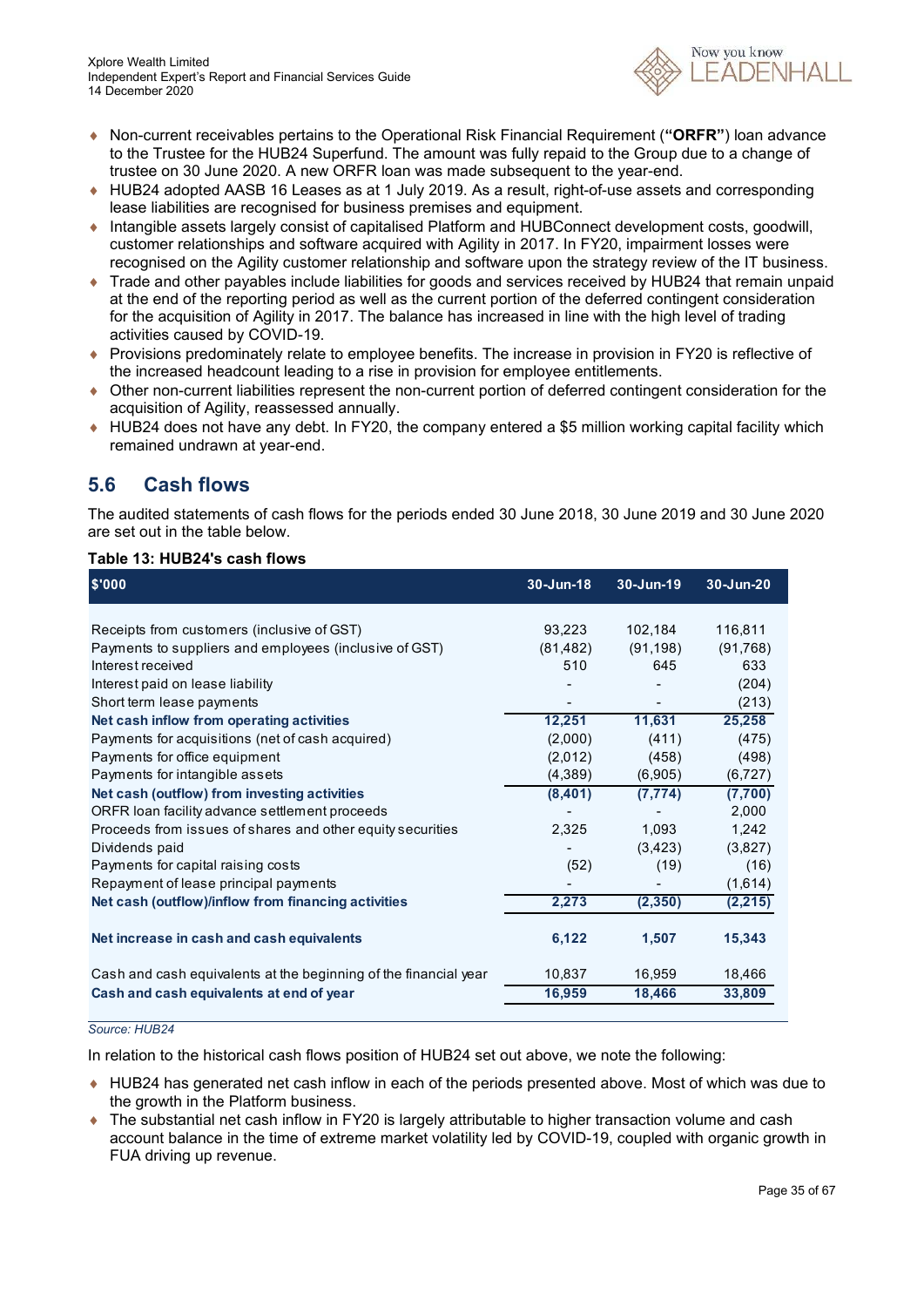

### **5.7 Pro-forma Financials**

On 28 October 2020, HUB24 announced the Proposed Transaction along with two other strategic transactions

- the acquisition of Ord Minnett's portfolio administration and reporting service business for approximately \$10.5 million
- a proposed 40% investment in Easton for cash consideration of \$14 million plus the transfer of Paragem.

A set of pro-forma consolidated financial statements have been prepared as if these transactions had been completed prior to 1 July 2019 in respect of the financial performance and prior to 30 June 2020 in respect of the financial position. Further information is provided in Section 10 of the scheme booklet.

The pro-forma statement of financial performance for the proposed merged entity for the 12 months ending 30 June 2020 is as follows:

### **Figure 16: Proforma statement of financial performance of the proposed merged entity**

| \$'000                                      | <b>XPL</b>          | <b>HUB</b>                      | Proforma  | <b>Proposed</b> |
|---------------------------------------------|---------------------|---------------------------------|-----------|-----------------|
|                                             | <b>FY20 Audited</b> | <b>FY20 Audited adjustments</b> |           | merged entity   |
|                                             |                     |                                 |           |                 |
| Revenue                                     | 22,985              | 110,265                         | (26, 583) | 106,667         |
| Other income                                | 298                 | 304                             | 675       | 1,277           |
| <b>Total</b>                                | 23,284              | 110,569                         | (25, 908) | 107,944         |
| <b>Expenses</b>                             |                     |                                 |           |                 |
| Direct costs for providing services         | (5,661)             | (35,942)                        | 24,627    | (16, 976)       |
| Employee benefits expense                   | (11,694)            | (42, 320)                       |           | (54, 014)       |
| Communication and IT expenses               | (1,849)             | (3,685)                         |           | (5,534)         |
| Professional fees and consulting            | (1,258)             | (3,690)                         |           | (4,948)         |
| Other expenses                              | (2,209)             | (5,335)                         | 4,327     | (3,217)         |
| <b>EBITDA</b>                               | 612                 | 19,596                          | 3,046     | 23,254          |
| Acquisition-related expenses                |                     | (1,733)                         |           | (1,733)         |
| Depreciation & amortisation                 | (2, 172)            | (5,323)                         |           | (7, 495)        |
| Impairment of intangibles                   | (10, 979)           | (1,000)                         |           | (11, 979)       |
| Fair value gain on contingent consideration |                     | 851                             |           | 851             |
| <b>EBIT</b>                                 | (12, 540)           | 12,391                          | 3,046     | 2,897           |
| Finance income                              | 71                  | 641                             |           | 712             |
| Finance costs                               | (75)                | (204)                           |           | (280)           |
| <b>Profit before tax</b>                    | (12, 544)           | 12,827                          | 3,046     | 3,329           |
| Income tax (expense) / benefit              | 796                 | (4,599)                         | (526)     | (4,329)         |
| <b>Profit after tax</b>                     | (11, 748)           | 8,228                           | 2,520     | (999)           |

*Source: HUB24*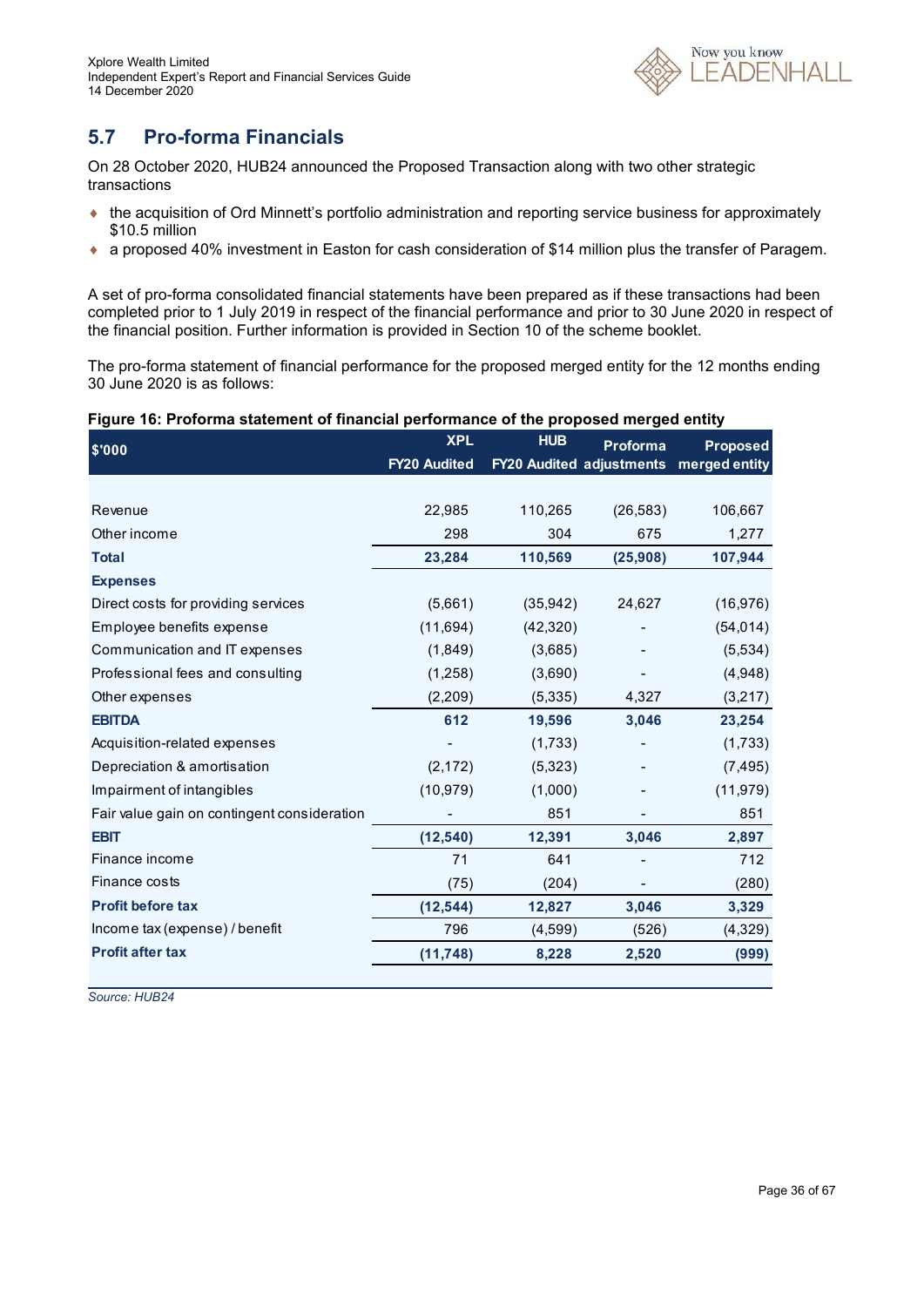

The pro-forma statement of financial position for the proposed merged entity as at 30 June 2020 is set out below.

| Figure 17: Proforma statement of financial position of the proposed merged entity |  |
|-----------------------------------------------------------------------------------|--|
|-----------------------------------------------------------------------------------|--|

| \$'000                                                                      | <b>XPL</b> | <b>HUB</b>            | Proforma    | <b>Proposed</b> |
|-----------------------------------------------------------------------------|------------|-----------------------|-------------|-----------------|
|                                                                             |            | 30/06/2020 30/06/2020 | adjustments | merged entity   |
| <b>Current assets</b>                                                       |            |                       |             |                 |
| Cash and cash equivalents                                                   | 2,251      | 33,809                | 10,947      | 47,008          |
| Trade and other receivables                                                 | 1,989      | 10,046                | (499)       | 11,536          |
| Other financial assets                                                      | 0          | 0                     | 0           | 0               |
| Other assets                                                                | 3,341      | 1,799                 | 0           | 5,140           |
| <b>Total current assets</b>                                                 | 7,581      | 45,655                | 10,449      | 63,684          |
|                                                                             |            |                       |             |                 |
| <b>Non current assets</b>                                                   |            |                       |             |                 |
| Plant and equipment                                                         | 263        | 1,662                 | (7)         | 1,918           |
| Intangibles                                                                 | 27,899     | 39,963                | 33,928      | 101,790         |
| Right of use assets                                                         | 1,066      | 5,437                 | 0           | 6,503           |
| Deferred tax assets (net of deferred tax liability)                         | 5,437      | 5,101                 | 0           | 10,538          |
| Investment in associate                                                     | 0          | $\mathbf{0}$          | 18,000      | 18,000          |
| Other assets                                                                | 0          | 0                     | (7)         | (7)             |
| <b>Total non current assets</b>                                             | 34,665     | 52,163                | 51,913      | 138,741         |
| <b>Total assets</b>                                                         | 42,246     | 97,818                | 62,362      | 202,425         |
|                                                                             |            |                       |             |                 |
| <b>Current liabilities</b>                                                  |            |                       |             |                 |
| Trade and other payables                                                    | (3,050)    | (5,370)               | 594         | (7, 825)        |
| Deferred income, grants and consideration                                   | (111)      | (89)                  |             | (200)           |
| Employee benefits                                                           | (911)      | (6,824)               |             | (7, 735)        |
| Lease liabilities                                                           | (565)      | (1,670)               |             | (2, 235)        |
| Other liabilities                                                           |            | (987)                 | (2, 975)    | (3,962)         |
| <b>Total current liabilities</b>                                            | (4,636)    | (14, 940)             | (2, 381)    | (21, 957)       |
|                                                                             |            |                       |             |                 |
| <b>Non current liabilities</b><br>Deferred income, grants and consideration |            |                       |             |                 |
|                                                                             | (178)      | (587)                 |             | (765)           |
| Employee benefits<br>Lease liabilities                                      | (249)      | (1, 398)              |             | (1,647)         |
| Other liabilities                                                           | (615)      | (4, 385)              |             | (5,001)         |
|                                                                             |            | (1,684)               | (9,500)     | (11, 184)       |
| <b>Total non current liabilities</b>                                        | (1, 042)   | (8,054)               | (9,500)     | (18, 596)       |
| <b>Total liabilities</b>                                                    | (5,678)    | (22, 994)             | (11, 881)   | (40, 553)       |
| <b>Net assets</b>                                                           | 36,568     | 74,823                | 50,481      | 161,872         |
|                                                                             |            |                       |             |                 |

*Source: HUB24*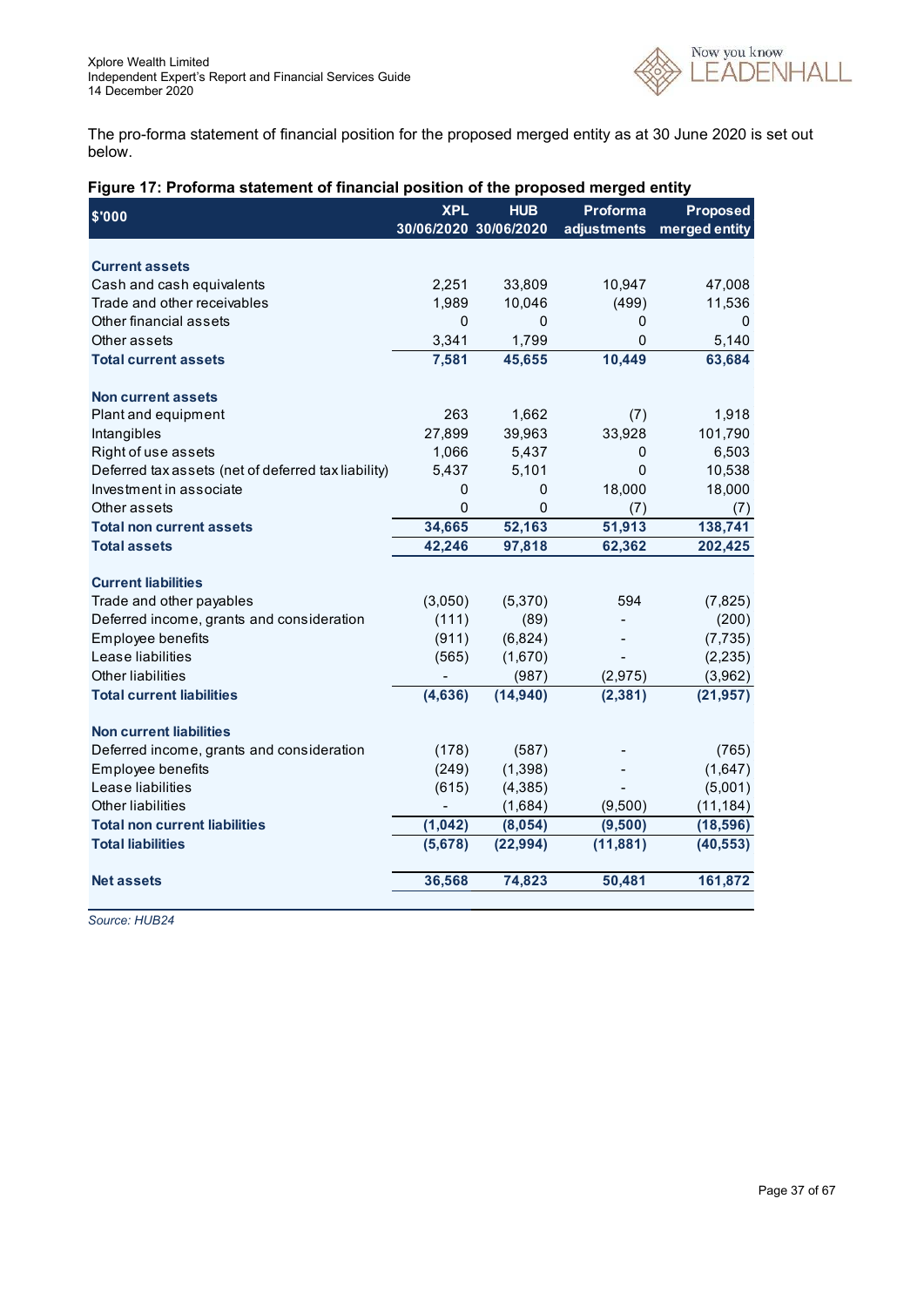

### **5.8 Capital structure and shareholders**

As at 4 November 2020, HUB24 had a total of 62,830,297 ordinary shares on issue. The following table sets out details of HUB24's substantial shareholders as at that date:

### **Table 14: HUB24's substantial shareholders**

| <b>Shareholder name</b>                      | Number of  | % Total         |
|----------------------------------------------|------------|-----------------|
|                                              | shares     | <b>interest</b> |
|                                              |            |                 |
| <b>TIGA Trading Pty Ltd</b>                  | 6,112,400  | 9.73%           |
| ECP Asset Management Pty Ltd                 | 6.135.832  | 9.77%           |
| Hyperion Asset Management Limited            | 5.326.764  | 8.48%           |
| Bennelong Australian Equity Partners Pty Ltd | 4,857,092  | 7.73%           |
| Mr Ian Litster                               | 3,280,677  | $5.22\%$        |
| Other shareholders                           | 37,117,532 | 59.08%          |
| <b>Total</b>                                 | 62,830,297 | 100%            |
|                                              |            |                 |

*Source: HUB24 Annual report FY20 and ASX* 

In addition, there are a total of 1.6 million share options on issue with exercise prices between \$2.46 and \$13.44, expiring between October 2020 and November 2024 and 864,936 performance award rights expiring between November 2031 and November 2034.

### **5.9 Share trading**

The following chart shows the market trading of HUB24 shares, for the 12 months to 4 November 2020:



### **Figure 18: HUB24's share performance**

#### *Source: CapIQ*

In relation to the trading of HUB24 shares over the past 12 months, we note the following:

- Shares were relatively liquid, with an average daily value traded of approximately \$4.9 million at a volume weighted average price ("**VWAP**") of \$11.49 over the period.
- ♦ Prior to March 2020, HUB24 was trading above \$10. The decline in share price in the first half of March 2020 is likely attributable to the onset of the COVID-19 pandemic disrupting the capital market. The share price fell to \$6.40 before recovering in April 2020.
- The surge in trading volume on 5 March 2020 coincided with the announcement of the resignation of the CFO and the appointment of an interim CFO.
- ◆ On 12 June 2020 HUB24 was removed from the S&P/ASX200 index, resulting in a spike in trading volume and subsequent dip in the share price.
- ◆ The share price has steadily grown since July 2020, surpassing \$15 in late August 2020. This is likely due to the favourable industry conditions, positive FY20 result accompanied by fully franked dividends.
- On 28 October 2020, the company announced a \$60 million equity raising for the Proposed Transaction along with two other strategic transactions. The share price rose by \$1.75 to \$22.72 the following day.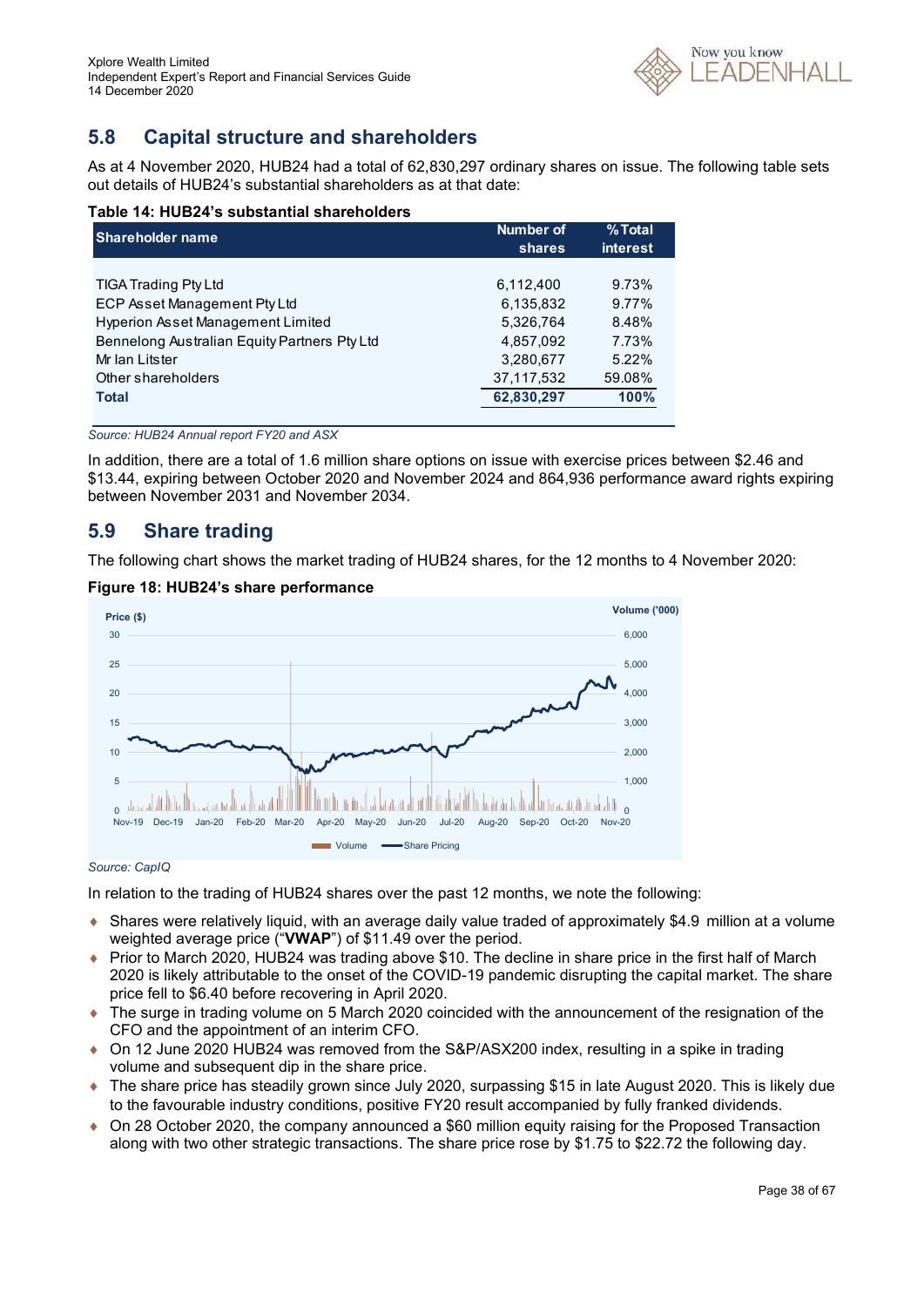# 6 VALUATION METHODOLOGY

To estimate the fair market value of Xplore Wealth and the Scrip Consideration payable by HUB24 we have considered common market practice and the valuation methodologies recommended in RG 111. There are a number of methods that can be used to value a business including:

- ◆ The discounted cash flow method
- ◆ The capitalisation of future maintainable earnings method
- ◆ Asset based methods
- ◆ Analysis of share market trading
- $\bullet$  Industry specific rules of thumb

Each of these methods is appropriate in certain circumstances and often more than one approach is applied. The choice of methods depends on several factors such as the nature of the business being valued, the return on the assets employed in the business, the valuation methodologies usually applied to value such businesses and availability of the required information. A detailed description of these methods and when they are appropriate is provided in Appendix 2.

### **6.1 Selected Methodology – Xplore Wealth**

In selecting an appropriate valuation methodology for Xplore Wealth, we have considered the following:

| <b>Method</b>                        | <b>Considerations</b>                                                                                                                                                                                                                                                                                                                                                                                                                                                                                                                                                                                                                                                                                                                                                                                                                             | <b>Approach</b> |
|--------------------------------------|---------------------------------------------------------------------------------------------------------------------------------------------------------------------------------------------------------------------------------------------------------------------------------------------------------------------------------------------------------------------------------------------------------------------------------------------------------------------------------------------------------------------------------------------------------------------------------------------------------------------------------------------------------------------------------------------------------------------------------------------------------------------------------------------------------------------------------------------------|-----------------|
| <b>Capitalisation</b><br>of earnings | • There are a number of comparable listed companies for which there is<br>sufficient data available to calculate comparable earnings multiples.<br>There have also been a number of recent M&A transactions involving<br>other platform providers.<br>We have been provided with a detailed FY21 budget and have had<br>discussions with management regarding year to date performance.<br>Whilst Xplore Wealth expects to improve profitability significantly in the<br>short term, a significant portion of this improvement is attributable to<br>cost savings which have already been identified and implemented.                                                                                                                                                                                                                             | Selected        |
| <b>Discounted</b><br>cash flow       | While there are medium term projections available for Xplore Wealth,<br>they were prepared for impairment testing purposes ("Impairment<br>Model"). Due to the restrictions placed on cash flows allowed for<br>impairment testing, these cash flows are lower than those we believe a<br>hypothetical acquirer of Xplore Wealth would adopt.<br>Longer term growth expectations that can be captured from a<br>discounted cash flow model are also captured in a capitalisation of<br>earnings approach to the extent suitable comparable companies are<br>used which have similar growth prospects. For this reason, a<br>discounted cash flow approach would not provide a better measure of<br>the potential growth in this particular instance due to the existence of<br>listed companies with highly comparable business to Xplore Wealth. | Cross-<br>check |

### **Table 15: Consideration of methodologies**

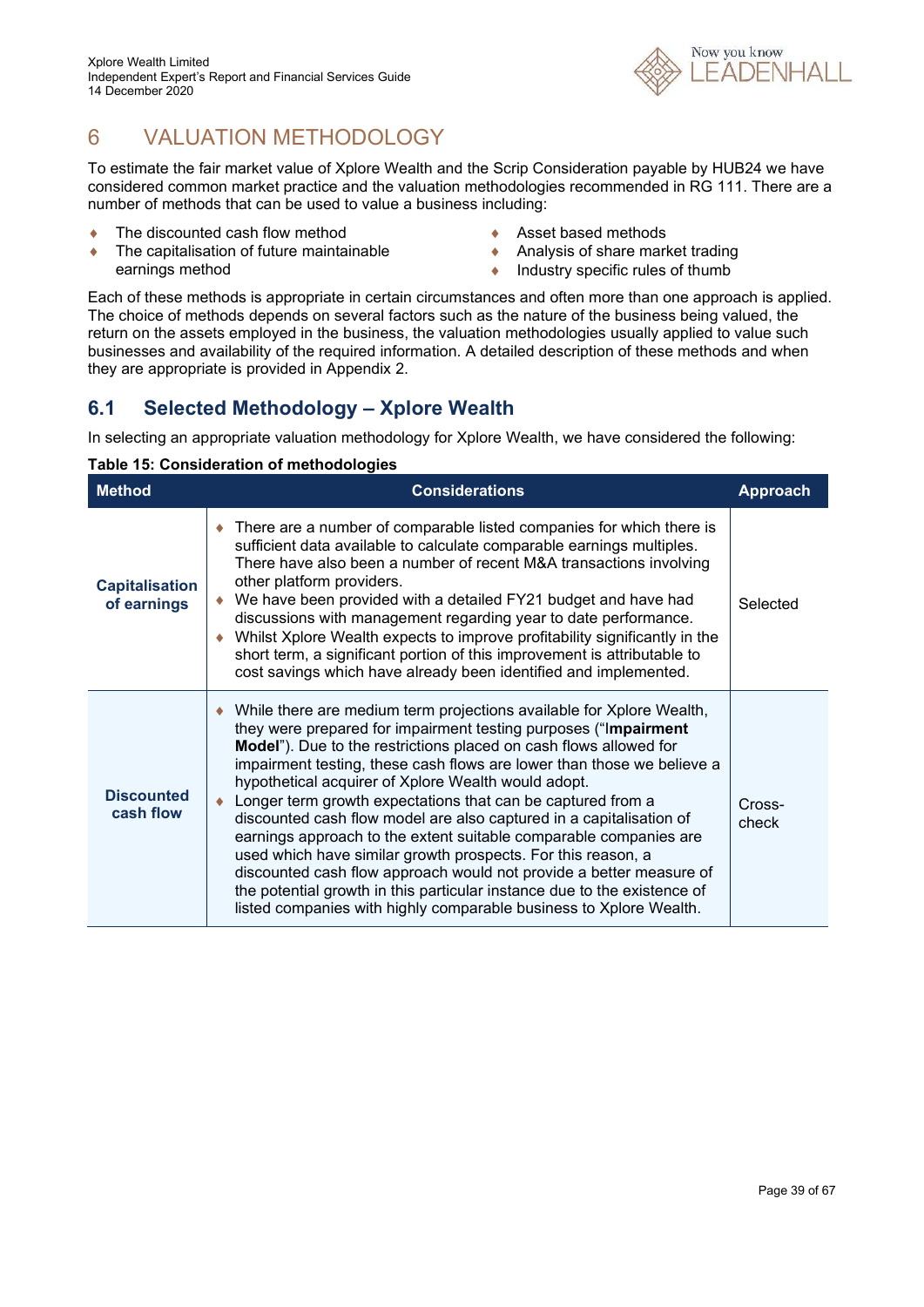

| <b>Method</b>              | <b>Considerations</b>                                                                                                                                                                                                                                                                                                                                                                                                                                                                                        | Approach                 |
|----------------------------|--------------------------------------------------------------------------------------------------------------------------------------------------------------------------------------------------------------------------------------------------------------------------------------------------------------------------------------------------------------------------------------------------------------------------------------------------------------------------------------------------------------|--------------------------|
| <b>Share trading</b>       | • Share market trading in Xplore Wealth's shares has been moderately<br>liquid, although there have been periods where no or very low volumes<br>of shares have been traded for several days. Therefore, an analysis of<br>share market trading is not as reliable as the capitalisation of earnings<br>method as a primary valuation methodology in assessing the intrinsic<br>value of an Xplore Wealth share.                                                                                             | Cross-<br>check          |
| <b>Asset</b><br>approaches | ◆ Xplore Wealth is neither an asset-based business nor an investment<br>holding company. Asset approaches are generally not appropriate for<br>operating businesses as they ignore the value of most internally<br>generated intangible assets.<br>Although Xplore Wealth has a history of before tax losses, we consider<br>it to be a going concern as the business has been able to obtain<br>additional capital from its shareholders when required. Therefore, an<br>asset approach is not appropriate. | <b>Not</b><br>considered |

### **6.2 Selected Methodology – Scrip Consideration**

In selecting an appropriate methodology for the valuation of the Scrip Consideration, we have considered the following:

| <b>Method</b>                        | <b>Considerations</b>                                                                                                                                                                                                                                                                                                                                                                                                                                                                                                                                                                                                                                                                                                                                                   | <b>Approach</b>          |
|--------------------------------------|-------------------------------------------------------------------------------------------------------------------------------------------------------------------------------------------------------------------------------------------------------------------------------------------------------------------------------------------------------------------------------------------------------------------------------------------------------------------------------------------------------------------------------------------------------------------------------------------------------------------------------------------------------------------------------------------------------------------------------------------------------------------------|--------------------------|
| <b>Share trading</b>                 | Trading in HUB24 shares is relatively liquid indicating that the share<br>price probably adequately reflects expectations of future performance.<br>♦ HUB24 provides quarterly market updates of FUA, a key driver of<br>performance, and other significant matters.<br>HUB24 is much larger than Xplore Wealth and as such the Proposed<br>Transaction is not expected to have a significant effect on the HUB24<br>share price in the short term.<br>• To the extent Shareholders receive HUB24 shares as consideration, in<br>the near term those shares could be sold at, or close to, the prevailing<br>market price. If a Shareholder chose to hold HUB24 shares longer<br>term that is a separate investment decision that is not the subject of<br>this report. | Selected                 |
| <b>Capitalisation</b><br>of earnings | In the short term we do not anticipate that the Proposed Transaction<br>will have a material impact on the price of HUB24 shares. Thus, the<br>capitalisation of earnings approach is less relevant to a Shareholder's<br>decision about the Proposed Transaction than the analysis of share<br>trading.<br>• There is limited analyst coverage of HUB24, however FY21 earnings<br>estimates are available.<br>• There are a number of comparable listed companies for which there is<br>sufficient analyst coverage to determine market multiples.                                                                                                                                                                                                                     | Cross-<br>check          |
| <b>Discounted</b><br>cash flow       | As with the capitalisation of earnings approach, we consider the<br>analysis of share trading to be more relevant to a shareholders<br>decision than a discounted cash flow analysis.                                                                                                                                                                                                                                                                                                                                                                                                                                                                                                                                                                                   | <b>Not</b><br>considered |
| <b>Asset</b><br>approaches           | HUB24 is neither an asset-based business nor an investment holding<br>company. Asset approaches are generally not appropriate for<br>operating businesses as they ignore the value of most internally<br>generated intangible assets.                                                                                                                                                                                                                                                                                                                                                                                                                                                                                                                                   | <b>Not</b><br>considered |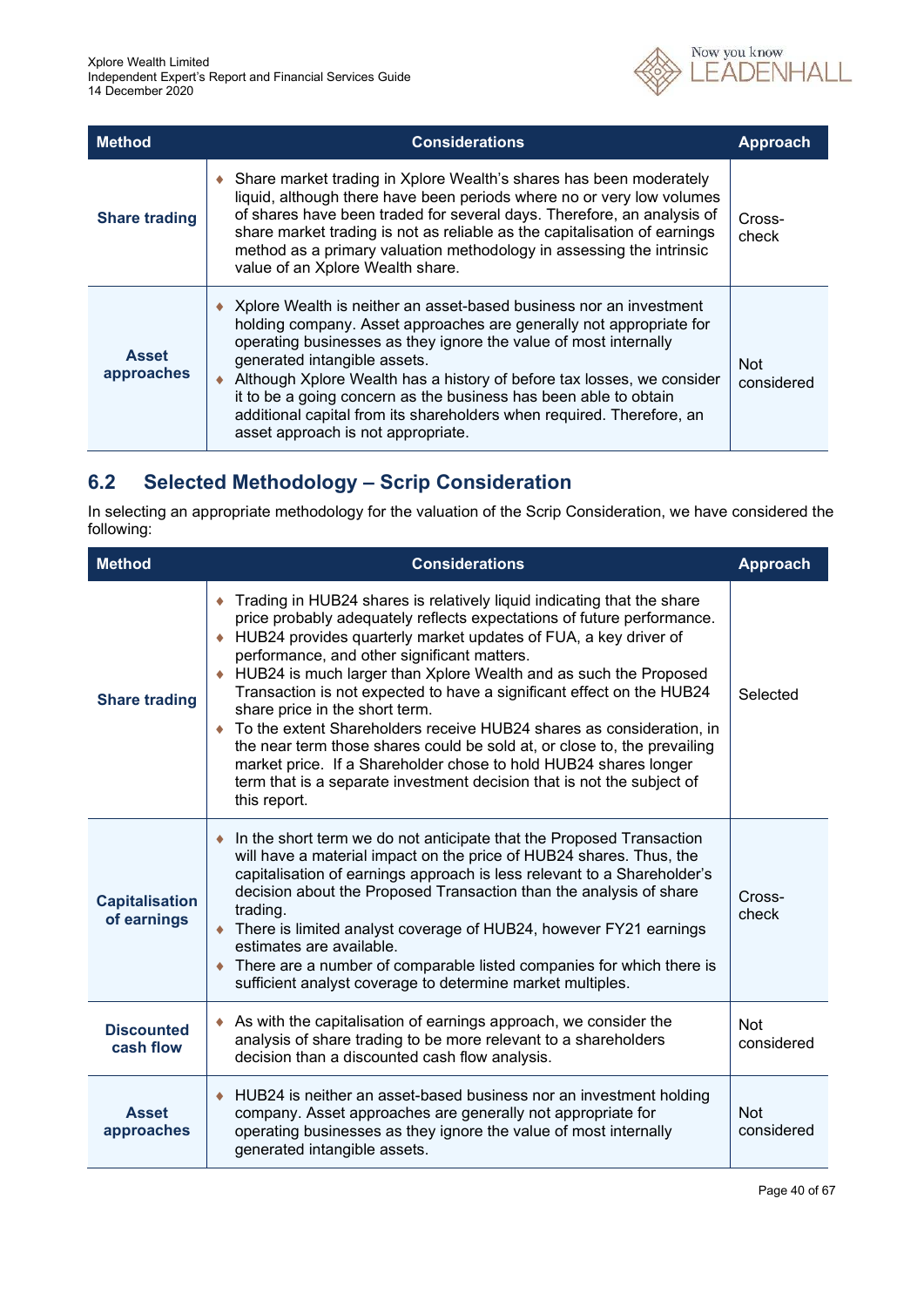

# 7 VALUATION OF XPLORE WEALTH

We have assessed the fair market value of Xplore Wealth using the capitalisation of future maintainable earnings method which requires consideration of the following factors:

- An appropriate level of maintainable earnings
- ◆ An appropriate earnings multiple
- ◆ The value of any non-operating assets and liabilities
- ◆ Relevant cross-checks

These considerations are discussed in more detail below.

### **7.1 Maintainable earnings**

The following measures of earnings are often used for business valuations:

- **Revenue**: mostly used for companies that do not make a positive EBITDA or as a cross-check of a valuation conclusion derived using another method.
- **EBITDA**: most appropriate where depreciation distorts earnings, for example in a company that has a significant level of depreciating assets but little ongoing capital expenditure requirement.
- **EBITA**: in most cases EBITA will be more reliable than EBITDA as it takes account of the capital intensity of the business.
- **EBIT**: while commonly used in practice, multiples of EBIT are usually more reliable than EBITA multiples as they remove the impact of amortisation which is a non-cash accounting entry that does not reflect a need for future capital investment (unlike depreciation).
- **NPAT**: relevant in valuing businesses where interest is a major part of the overall earnings of the group (e.g. financial services businesses such as banks).

Multiples of EBITDA, EBITA and EBIT are commonly used to value the whole business for acquisition purposes where gearing is in the control of the acquirer. In contrast, NPAT (or P/E) multiples are often used for valuing a minority interest in a company as the investor has no control over the level of debt.

We have selected EBITDA as appropriate measures for Xplore Wealth because:

- Earnings multiples based on EBITDA, EBITA and EBIT are not affected by different financing structures which impact multiples of net profit after tax.
- EBITDA is a commonly adopted metric in the industry and removes the impact of varying capital and asset structures across comparable companies.
- Comparable companies have significantly varying investments in intangible assets, particularly capitalised software assets acquired through business combinations. This results in large differences in amortisation costs across the comparable companies that are not necessarily reflective of ongoing investment requirements. Using a multiple of EBITDA eliminates the impact of this variance in amortisation expense.
- Historically, Xplore Wealth has recorded EBIT losses primarily due to large, short term amortisation expense which is not reflective of ongoing investment required.
- Third party forecasts of EBITA for comparable companies are not readily available, making EBITA multiples difficult to apply.

When considering an appropriate level of future maintainable earnings, it is important to base the analysis on a maintainable level of earnings which includes adjustment for any non-recurring items as these items will not impact the ongoing earnings of the business.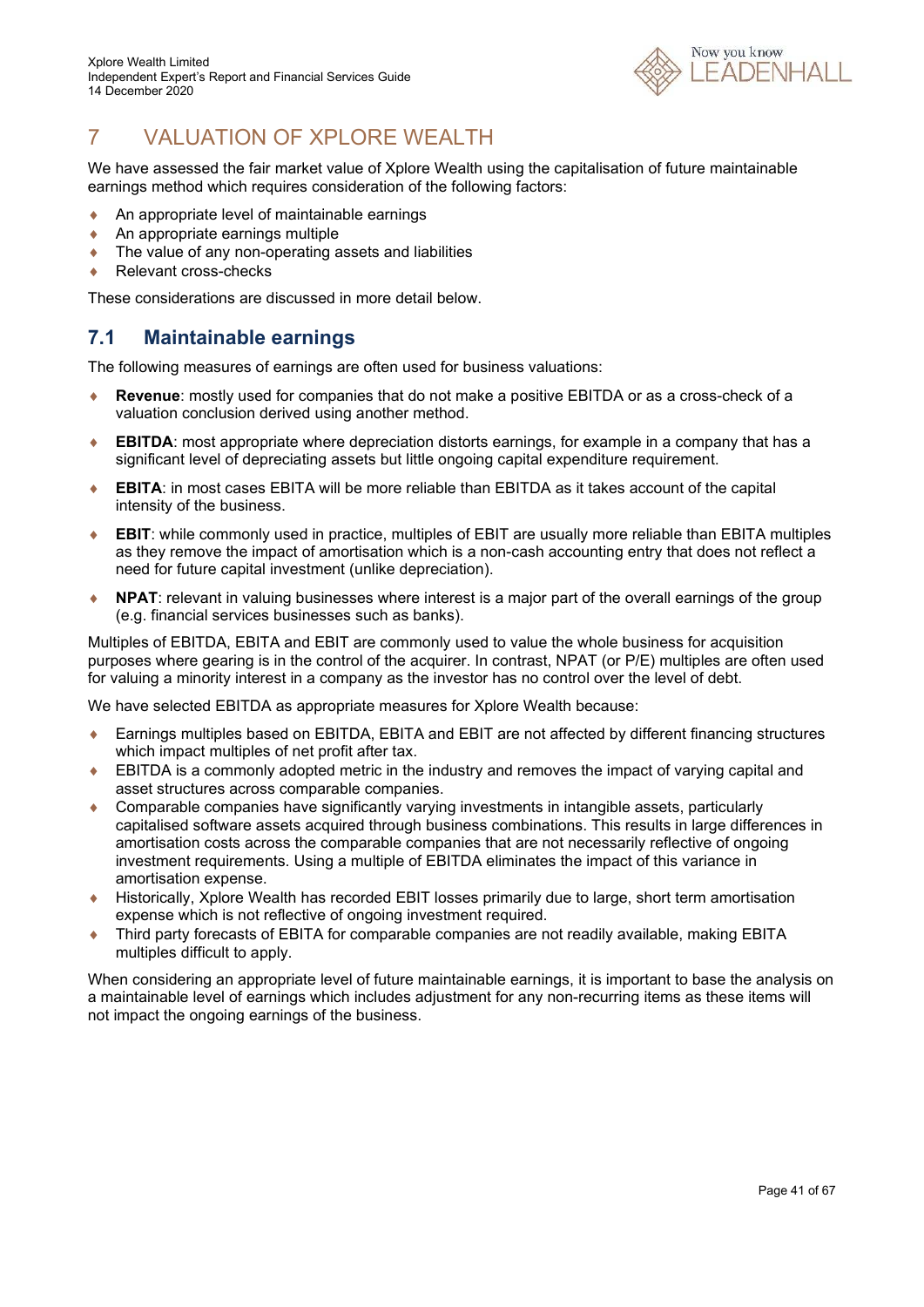

### **Maintainable EBITDA**

The table below sets out the FY20 underlying EBITDA and annualised year-to-date performance to 31 October 2020.

### **Figure 19: EBITDA build up**

| <b>EBITDA build up</b>                  | <b>FY20</b> | <b>Annualised</b><br><b>FY21</b> | <b>FY21M</b> |
|-----------------------------------------|-------------|----------------------------------|--------------|
|                                         |             |                                  |              |
| <b>Underlying EBITDA</b>                | 2.8         | 3.7                              | 3.7          |
| Cost of employee option scheme          | (0.3)       | (0.3)                            | (0.3)        |
| <b>Subtotal</b>                         | 2.6         | 3.4                              | 3.4          |
| Annualised One Platform savings in FY21 |             | 1.4                              | 2.3          |
| <b>Adjusted EBITDA</b>                  | 2.6         | 4.8                              | 5.7          |
|                                         |             |                                  |              |

*Source: Xplore Wealth and Leadenhall analysis* 

*Notes:* 

*1. Annualised FY21 underlying EBITDA is based on the four months to October 2020.* 

*2. FY21M represents the FY21 maintainable earnings after the completion of the One Platform program.* 

*3. Total annualised One Platform savings is estimated to be \$2.5 million net of \$0.2 million savings realised to date.* 

### **Factors considered**

In considering an appropriate level of maintainable EBITDA we have focussed on the following key factors:

- **FY20 EBITDA:** underlying EBITDA reported by Xplore Wealth for FY20 was \$2.8 million after taking into account the following non-recurring items:
	- A provision of \$0.5 million for an historical R&D claim payment that was being challenged. This claim has now been allowed in full and no repayment will be required.
	- $\div$  Expenses relating to the implementation of the One Platform program.
	- Expenses incurred as a result of the termination of the previous CEO and hiring of a new CEO and head of sales.
- **Year to date performance:** Annualised EBITDA for the four months to October 2020 is \$3.7 million, based on Xplore Wealth's management accounts.
- **One Platform cost savings:** The One Platform program is a transformation project to fully integrate the Linear business. It will create a single technology back-end with one custodian, one client portal, one team and one set of policies and procedures to achieve operational efficiencies and savings. The project is expected to deliver an annualised recurring savings, up to \$2.5 million. As at the close of the first quarter in FY21, various initiatives had been implemented to deliver \$1.6 million in annualised recurring cost savings, \$208,000 of which had been realised. Further savings are expected to be realised in the near term, subject to the completion of the Platform migration.
- **Cost of employee option scheme:** Xplore Wealth employees are able to participate in an employee option scheme. Historically the cost of this scheme has been excluded from the calculation of reported underlying EBITDA. We consider that the cost of the scheme is akin to remuneration and as such have included the cost in our estimate of maintainable EBITDA based on an average historical cost of \$250,000 per annum.
- **Key client retention:** early in FY21 a key client informed Xplore Wealth that it decided to put the contract to a limited tender involving Xplore Wealth, HUB24 and one other provider. We understand there are some operational impediments that would make changing provider challenging. However, there is still a possibility of Xplore Wealth losing this client. The loss of this client would have a significant impact on revenue and EBITDA.

Based the above analysis, we have selected a future maintainable earnings of \$4.5 million to \$5.0 million having regards to the uncertainty over the completion of the One Platform migration and subsequent realisation of cost savings as well as the potential risk of the loss of the key client.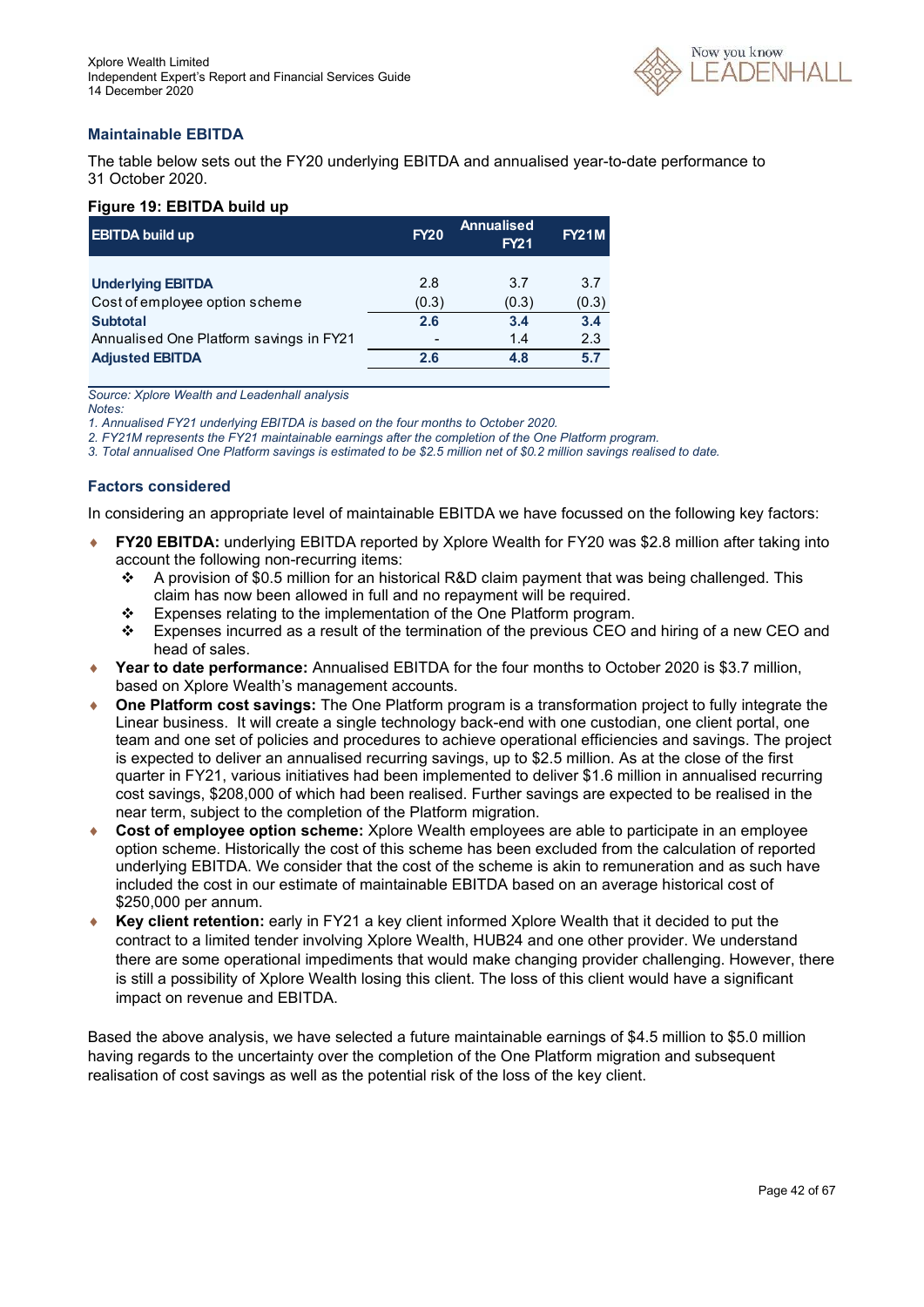

### **7.2 Earnings multiple**

### **Overview**

The multiples selected to apply to maintainable earnings implicitly reflect expectations about future growth, risk and the time value of money all compensated for in a single number. Multiples can be derived from three main sources:

- Using the guideline public company method, market multiples are derived from the trading prices of stocks of companies that are engaged in the same or similar lines of business and that are actively traded on a free and open market, such as the ASX.
- Transactions involving companies engaged in the same or similar lines of business.
- It is also possible to build a multiple from first principles based on an appropriate discount rate and growth expectations. This approach is generally used when the first two are not possible. We have not considered this approach in valuing Xplore Wealth.

### **Trading multiples**

In respect of public company trading multiples, we have considered publicly listed companies that operate businesses with similar industry exposure to Xplore Wealth. We have taken into account two sets of comparable companies. The first set includes publicly listed independent platform providers in Australia while the second set includes publicly listed financial services administration providers in Australia. The following table sets out the historical and forecast trading EBITDA and EBIT multiples for the selected comparable companies:

### **Table 16: Trading multiples of comparable companies**

| <b>Company</b>                              | EV(S'm) |             | Revenue growth |             | <b>EBITDA</b> growth |             | <b>EBITDA</b> margin |             | <b>EBITDA</b> multiple |
|---------------------------------------------|---------|-------------|----------------|-------------|----------------------|-------------|----------------------|-------------|------------------------|
|                                             |         | <b>FY21</b> | <b>FY22</b>    | <b>FY21</b> | <b>FY22</b>          | <b>FY21</b> | <b>FY22</b>          | <b>FY21</b> | <b>FY22</b>            |
|                                             |         |             |                |             |                      |             |                      |             |                        |
| Indpendent platform providers               |         |             |                |             |                      |             |                      |             |                        |
| Netwealth Group Limited                     | 3,983.0 | 17%         | 19%            | 18%         | 21%                  | 53%         | 53%                  | 52.1x       | 43.1x                  |
| <b>HUB24 Limited</b>                        | 1.354.5 | 14%         | 21%            | 35%         | 48%                  | 26%         | 32%                  | 40.5x       | 27.4x                  |
| <b>Praemium Limited</b>                     | 316.0   | 31%         | 17%            | 9%          | 33%                  | 24%         | 27%                  | 20.3x       | 15.3x                  |
| Average                                     |         | 21%         | 19%            | 20.9%       | 34.0%                | 34.2%       | 37.4%                | 37.7x       | 28.6x                  |
| Other platform and administration providers |         |             |                |             |                      |             |                      |             |                        |
| <b>Link Administration Holdings Limited</b> | 3,655.9 | $0\%$       | 8%             | 10%         | 19%                  | 22%         | 24%                  | 13.5x       | 11.4x                  |
| <b>IRESS Limited</b>                        | 2.000.3 | 8%          | 11%            | $-5%$       | 9%                   | 23%         | 23%                  | 15.7x       | 14.5x                  |
| <b>Class Limited</b>                        | 259.6   | 20%         | 10%            | 21%         | 10%                  | 42%         | 42%                  | 11.8x       | 10.7x                  |
| Mainstream Group Holdings Limited           | 151.6   | 27%         | 12%            | 27%         | 17%                  | 18%         | 18%                  | 12.9x       | 11.0x                  |
| Average                                     |         | 14%         | 10%            | 13%         | 14%                  | 26%         | 27%                  | 13.5x       | 11.9x                  |
| <b>Overall average</b>                      |         | 17%         | 14%            | 17%         | 22%                  | 30%         | 31%                  | 23.8x       | 19.1x                  |
| <b>Overall median</b>                       |         | 17%         | 12%            | 18%         | 19%                  | 24%         | 27%                  | 15.7x       | 14.5x                  |

*Source: S&P CapIQ, company announcements and Leadenhall analysis as at 10 November 2020 Note: the figures presented above are post AASB116 implementation* 

It should be noted that these multiples are based on trading of minority shareholders. In contrast, we are considering the value of an Xplore Wealth share on a control basis. Therefore, consideration must be given to observed control premiums in the Australian market and the impact on the minority trading multiples, of the comparable companies, if applied. Further information on control premiums is provided in Appendix 4.

In addition to considering the differences between minority and control multiples, we have also considered the following factors in relation to the comparable company trading multiples in determining an appropriate earnings multiple to apply to the valuation of Xplore Wealth:

- Xplore Wealth is much smaller than the comparable listed companies set out above. All other things being equal, smaller companies trade on lower multiples.
- Based on the midpoint of the selected maintainable earnings and FY20 revenue, Xplore Wealth's EBITDA margin would be 17.4%. This is lower than the other independent platform providers and in line with Mainstream. All other things being equal, companies operating on lower margins trade at lower multiples.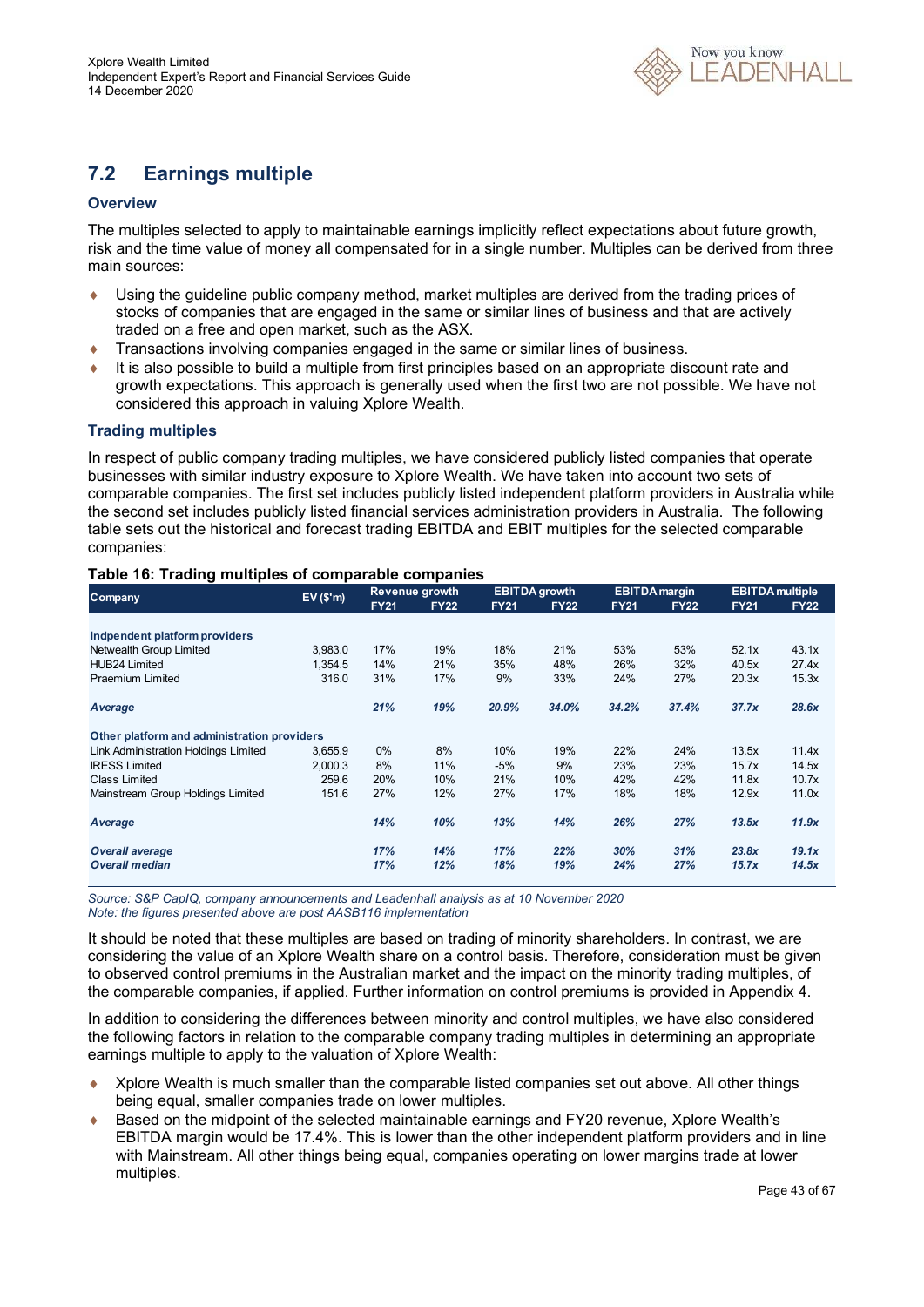

- Xplore Wealth has much lower forecast revenue growth than the comparable platform providers, Class Limited and Mainstream Group. Furthermore, Xplore Wealth's forecast EBITDA growth is almost exclusively related to cost reductions rather than revenue growth. All other things being equal, higher growth companies tend to trade on higher multiples. The difference in perceived growth prospects is highlighted by the significant increase in share prices experienced by the other listed independent platform providers over the last three months as summarised below:
	- Netwealth has increased from an enterprise value of \$3.0 billion on August 17 2020<sup>3</sup> to \$4 billion
	- HUB24 has increased from an enterprise value of \$1.0 billion on August 24 2020<sup>3</sup> to \$1.4 billion
	- Praemium has increased from an enterprise value of \$158 million on August 13 2020<sup>3</sup> to \$316 million
	- \* Xplore Wealth's enterprise value declined from \$23 million on August 24 2020<sup>3</sup> to \$20 million on the day prior to the announcement of the transaction with HUB24.
- The significant uplift in enterprise value of the comparable independent platform providers has not been driven by an increase in near term EBITDA forecasts (which have not changed materially since August 2020). This has resulted in a significant increase in forecast EBITDA multiples. Therefore, we have not placed significant weight on these trading multiples in our selection of an appropriate multiple generally to apply to the valuation of Xplore Wealth.
- Of the other platform and administration providers, the most comparable in terms of size and operations is Mainstream Group which provides fund administration services to 350 clients with over 1,000 funds. Importantly Mainstream Group revenue is driven by FUA, cash balances and transaction volumes in the same manner as platform providers. The main difference is a lower % of FUA is charged for administration services. In comparison to Xplore Wealth, Mainstream Group is larger, has higher growth expectations and a similar EBITDA margin (although Xplore Wealth would have a higher margin if all of the cost benefits from the One Platform Program were recognised). On this basis we would expect Xplore Wealth the trade on a lower multiple than Mainstream Group (before adjusting for a control premium).

### **Transaction multiples**

In addition to our analysis of trading multiples, we have also reviewed relevant transaction multiples in Australia. The table below shows the historical and forecast (where available) EBITDA multiples from relevant transactions with publicly available data.

| <b>Target</b>                      | <b>Acquirer</b>             | <b>Target location</b> | <b>Date</b> | <b>Implied EV</b> |      | <b>EBITDA</b>              |                            | <b>EBITDA</b> multiple |
|------------------------------------|-----------------------------|------------------------|-------------|-------------------|------|----------------------------|----------------------------|------------------------|
|                                    |                             |                        |             |                   |      | (\$'m) Historical Forecast | <b>Historical Forecast</b> |                        |
|                                    |                             |                        |             |                   |      |                            |                            |                        |
| OneVue Holdings                    | <b>IRESS Limited</b>        | Australia              | 6/11/2020   | 112.7             | 6.6  | 7.75 to 8.2                | 17.1x                      | 13.7x to 14.5x         |
| <b>GBST Holdings Limited</b>       | FNZ (UK) Ltd                | Australia              | 5/11/2019   | 225.9             | 16.0 | 19.6                       | 14.1x                      | 11.5x                  |
| Stat Pro Group plc                 | Confluence Technolgies Inc. | <b>UK</b>              | 29/10/2019  | 353.7             | 12.6 | 22.0                       | 28.1x                      | 16.1x                  |
| IFG Group plc                      | Epiris Fund II              | <b>UK</b>              | 28/08/2019  | 318.8             | 25.0 | n/a                        | 12.8x                      | n/a                    |
| Diversa Trustees/CCSL Limited      | Sargon Capital              | Australia              | 28/06/2019  | 37.0              | 2.7  | n/a                        | 13.9x                      | n/a                    |
| <b>Trinity Fund Administration</b> | Mainstream                  | Australia              | 2/10/2017   | 4.7               | 0.7  | n/a                        | 7.0x                       | n/a                    |
| <b>Agility Aplications</b>         | Hub <sub>24</sub>           | Australia              | 3/01/2017   | 6.2               | 0.5  | n/a                        | 12.8x                      | n/a                    |
| Financial Synergy Pty Ltd          | <b>IRESS Limited</b>        | Australia              | 26/09/2016  | 87.8              | 9.4  | n/a                        | 9.3x                       | n/a                    |
| Average                            |                             |                        |             |                   |      |                            | 14.4x                      | 13.9x                  |

### **Table 17: Transaction multiples**

*Source: S&P CapIQ, company announcements and Leadenhall analysis Notes:* 

*1. All transaction multiples except the OneVue Holdings multiple are calculated pre-AASB116. Pre-implementation of AASB116 EBITDA would have been lower as lease costs were included as an operating expense as such pre-AASB116 multiples would be higher than post-AASB116 multiples all other things being equal.* 

*2. We have considered the recent acquisition of Powerwrap by Praemium. However, as Powerwrap has negative historical EBITDA and no analyst coverage we were unable to determine a meaning multiple from this transaction.* 

*3. The range of forecast EBITDA for OneVue Holdings is derived from the mid-point of the selected maintainable earnings of the independent expert who provided an opinion on the transaction and the consensus analyst EBITDA at the time the transaction was announced.* 

*4. The assessed enterprise value for the Diversa Trustees and Trinity Fund administration transactions excludes contingent consideration as there was no forecast EBITDA publicly available.* 

*5. The average forecast multiple includes the mid-point of the OneVue Holdings forecast multiple.* 

*<sup>3</sup> Date of last balance sheet filing*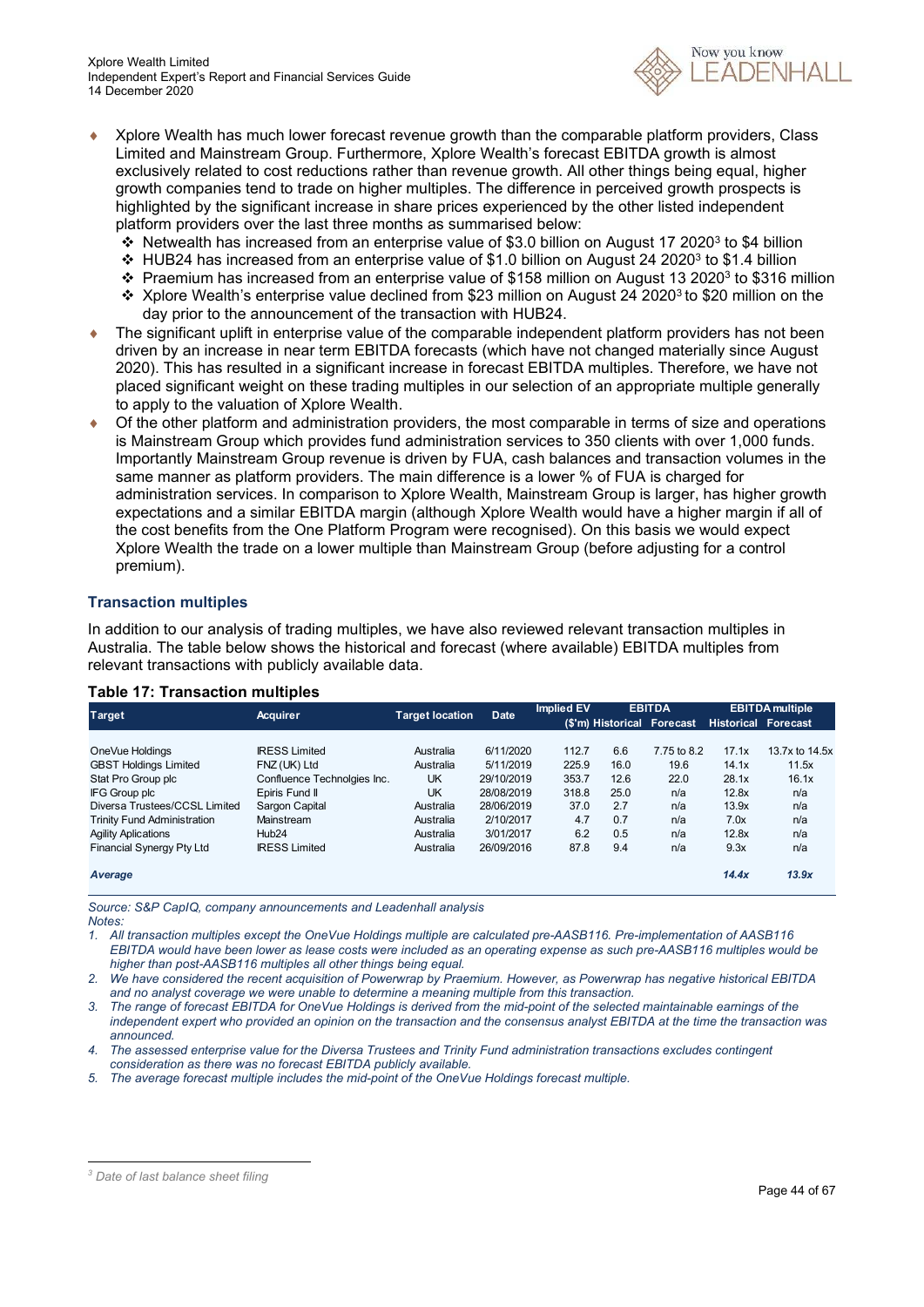

The observed multiples from comparable transactions are control multiples and include any premium paid for control. Therefore, no adjustment for a control premium is required. These multiples also include any value paid for synergies, including any special value.

We have considered the following factors in relation to the above transaction multiples in determining an appropriate earnings multiple to apply to the valuation of Xplore Wealth:

- ◆ The most comparable transaction is the acquisition of OneVue Holdings by IRESS which closed on 6 November 2020. OneVue has similar operations to Xplore Wealth. In FY20 OneVue derived approximately 64% of revenue from fund administration services with the remaining 36% of revenue being derived from platform services.
- In comparison to Xplore Wealth, at the time of the transaction, OneVue Holdings was larger (preannouncement market cap of approximately \$70 million, had higher historical EBITDA and EBITDA growth (underlying EBITDA of \$6.6 million in FY20, representing 42% growth on the prior year), slightly higher forecast revenue growth in FY21 of 6.5%, lower forecast FY21 EBITDA growth of 24% (noting Xplore wealth forecast FY21 EBITDA growth is primarily attributable to One Platform cost savings) and similar forecast EBITDA margins (when using our selected maintainable earnings to calculate Xplore Wealth's forecast FY21 margin). Overall, due to the larger size and higher growth prospects of OneVue Holdings we expect that Xplore Wealth would trade on a slightly lower multiple.
- Excluding the Stat Pro transaction (which has a much higher historical multiple than the other comparable transactions), the average historical EBITDA multiple of the comparable transactions is 12.4x.

### **Conclusion**

We have selected a capitalisation multiple of 12.0x to 13.0x to value Xplore Wealth on a control basis. Our key considerations in selecting the appropriate multiple are summarised below:

- We have given less weight to the current trading multiples of the comparable listed independent platform providers as Xplore Wealth has not followed the trend of positive market sentiment experienced by these companies in the last three months.
- We have given most weight to the forecast trading multiples of Mainstream Group and the OneVue Holdings transaction multiples as these are the most comparable companies in terms of size and EBITDA margins whilst also operating similar business models with the same revenue drivers as Xplore Wealth.

### **7.3 Non-operating assets and liabilities**

In order to assess the value of Xplore Wealth shares, it is necessary to identify any other assets and liabilities not included in the enterprise value calculated. These can be:

- **Surplus assets**: assets held by the company that are not utilised in its business operation. This could be investments, unused plant and equipment held for resale, or any other assets not required to run the operating business. It is necessary to ensure that any income from surplus assets (i.e. rent / dividends) is excluded from the business value.
- **Non-operating liabilities**: liabilities of a company not directly related to its current business operations, although they may relate to previous business activities, for example claims against the entity.
- **Net debt**: comprising of debt used to fund a business, less surplus cash held by the company.

Each of these factors are considered below.

### **Surplus assets**

We have identified one surplus asset being carried forward tax losses. As at 30 June 2020, a deferred tax asset of \$5.2 million was recognised in respect of carried forward tax losses. There are a further \$2 million carried forward tax losses which does not meet the recognition criteria. We do not consider that a purchaser would attribute full value to the carried forward tax losses due to uncertainty regarding the timing and quantum of tax loss realisation. As such we have included a value of \$3.6 million for the carried forward tax losses. We note that attributing full value to the tax losses would not change our opinion.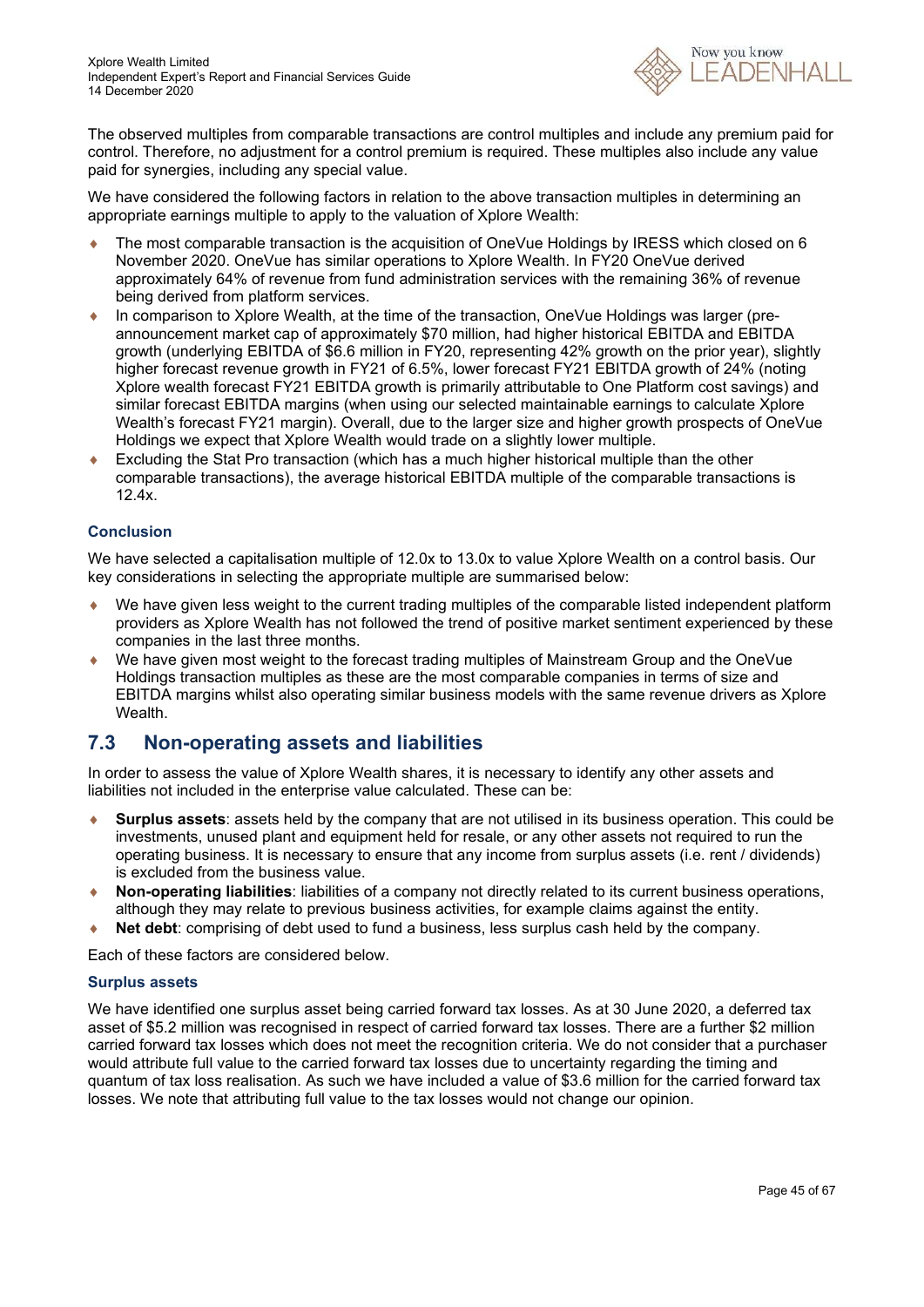

### **Non-operating liabilities**

We have identified one non-operating liability, being the investment required to complete the One Platform program. Management estimate the cost to complete the One Platform program is in the range of \$2 million to \$2.5 million.

We note that as at June 2020, there was a contingent liability in respect of the potential repayment of previous R&D claims made by Linear. On 4 November 2020 it was confirmed that the R&D claim has been accepted in full and therefore no repayment is required.

### **Net debt**

The net debt position for Xplore Wealth as at 30 September 2020 is set out in the table below:

### **Table 18: Net debt summary**

| Net debt (\$'m)   |     |
|-------------------|-----|
| Cash              | 3.1 |
| Loan receivable   | 0.7 |
| Net cash / (debt) | 3.8 |

*Source: Xplore Wealth* 

*Note: Loan receivable relates to the sale of Xplore Wealth's 50% interest in McGregor Wealth Management, the proceeds from which have a two year repayment period with settlement expected before 30 June 2021.* 

### **7.4 Value allocated to options**

Xplore Wealth currently has 22.3 million options on issue as set out in Section 4.10 above. We have assessed the value of the outstanding options using the Black-Scholes Merton valuation method as described in Section 8 below.

### **7.5 Valuation summary**

Based on the analysis set out above, the value of a Xplore Wealth share (on a control basis) is as set out in the table below:

### **Table 19: Valuation summary**

| (S'm)                                 | Low   | <b>High</b> |
|---------------------------------------|-------|-------------|
|                                       |       |             |
| Maintainable EBITDA                   | 4.5   | 5.0         |
| Multiple                              | 12.0x | 13.0x       |
| <b>Enterprise value</b>               | 54.0  | 65.0        |
| Net cash                              | 3.8   | 3.8         |
| Surplus asset                         | 3.6   | 3.6         |
| Non-operating liabilities             | (2.5) | (2.0)       |
| <b>Equity value</b>                   | 58.9  | 70.4        |
| Value allocated to options            | (1.8) | (1.8)       |
| Value attributable to ordinary shares | 57.1  | 68.6        |
| Number of shares                      | 297.5 | 297.5       |
| \$/share                              | 0.192 | 0.231       |
|                                       |       |             |

*Source: Leadenhall analysis* 

### **7.6 Cross-checks**

### **High level DCF**

We have conducted a high level DCF analysis based on the impairment model provided by Xplore Wealth and our assessed discount rate. The key inputs to this analysis are summarised below: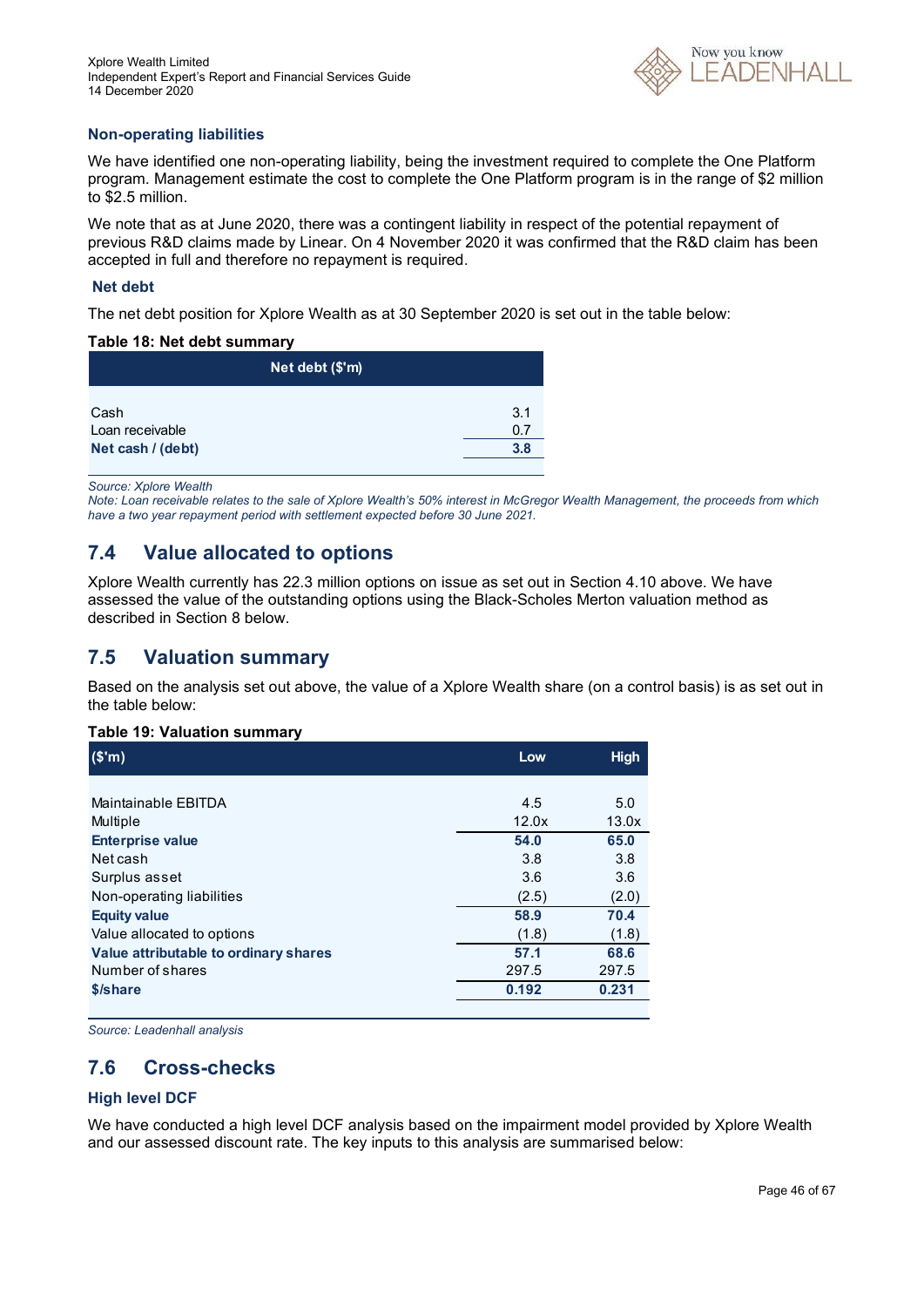

- ♦ Revenue growth rate is assumed to be in line with the budget for FY21 and FY22 and 5% from FY23 onwards
- EBITDA margin is expected to increase towards market average over the forecast period
- The adopted discount rate is in the range of 12.5% to 14.5%
- $\bullet$  The adopted terminal growth rate is 2.5%.

Based on the above inputs, the enterprise value for Xplore Wealth is in the range of \$38.5 to \$46.4million or \$0.13 to \$0.16 per share, which is slightly below our assessed value. This is in line with our expectation as, due to the restrictions on cash flows for impairment testing purposes, forecasts prepared for impairment testing purposes are generally conservative. Thus, we consider the high-level DCF to be broadly supportive of the value derived from our primary valuation methodology.

#### **Share trading analysis**

Market trading in Xplore Wealth shares provides an indication of the market's assessment of the value of Xplore Wealth on a minority basis. We have presented an analysis of recent trading in Xplore Wealth shares in Section 4.11 above. When assessing market trading, it is necessary to consider whether the market is informed and liquid. In this regard, we note:

- Xplore Wealth is a listed company with continuous disclosure obligations under the ASX Listing Rules, thus the market is reasonably informed about its activities. However, Xplore Wealth has demonstrated limited profitability in recent times. Investing in Xplore Wealth may therefore be perceived as speculative.
- Xplore Wealth is currently undergoing a transformation project aimed at delivering significant cost savings. The full quantum of the potential cost savings from the One Platform program has not been disclosed to the market.
- Xplore Wealth shares are reasonably widely held. However, Xplore Wealth shares traded with an average daily volume of approximately 0.25 million and the daily market trading was frequently under \$20,000 over the 12 months to 28 October 2020. This level is below the level at which many institutional investors may wish to trade and may be seen as a deterrent for other significant investors.

As a result of these factors, we consider the market trading to be moderately well-informed but relatively illiquid. We have therefore undertaken only a high level analysis of share market trading by assessing the level of control premium implied by our mid-point valuation range compared to the VWAP of an Xplore Wealth share over various periods leading up to the announcement of the Proposed Transaction on 29 October 2020, as set out in the following figure.



### **Figure 20: Implied control premium to market trading prices**

*Source: S&P CapIQ and Leadenhall analysis.* 

The generally observed range for control premiums is between 20% and 40%. In addition, the average takeover premium observed for transactions in the information technology sector in Australia between 2007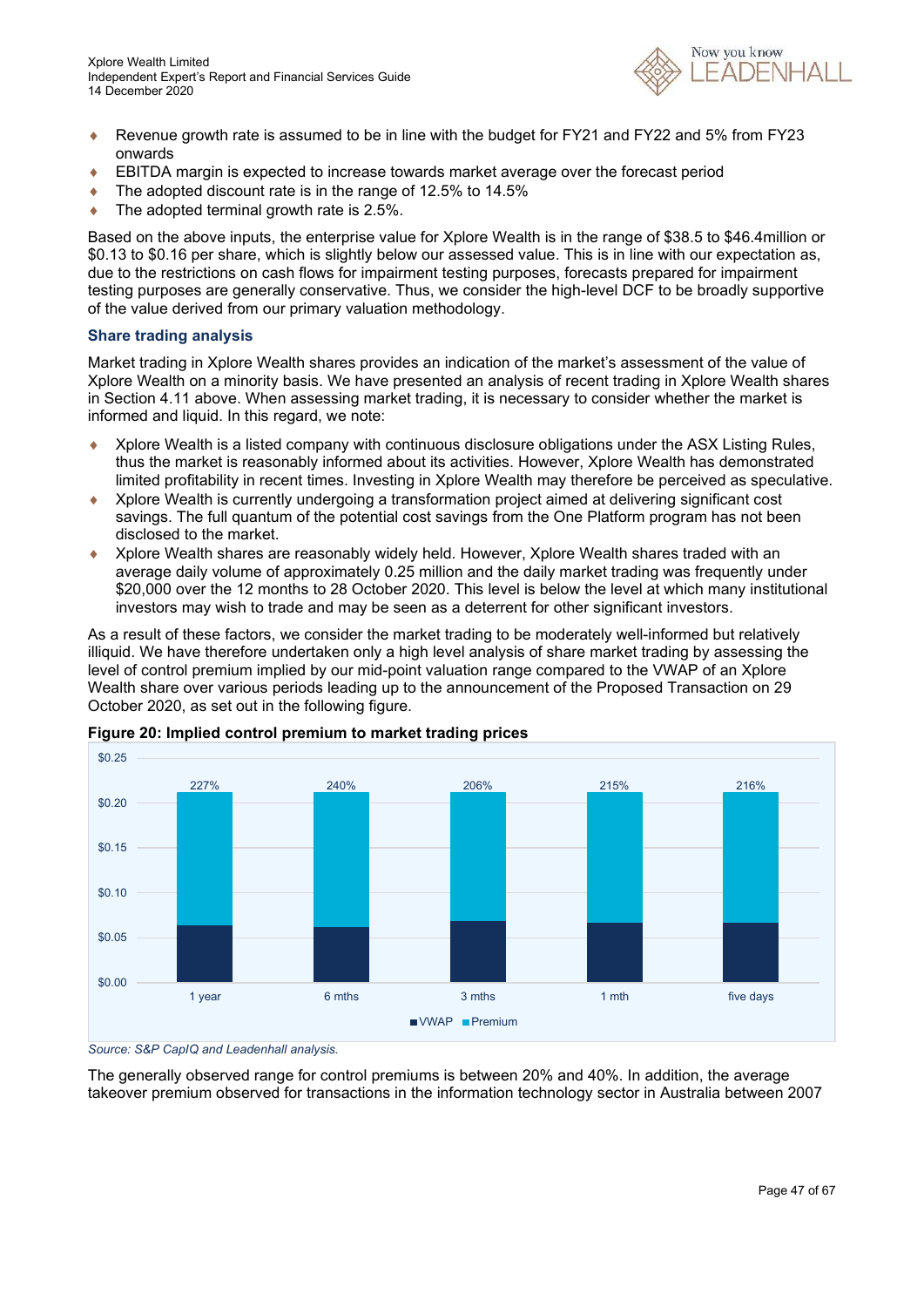

and 2017 ranged from 1% to 100%. Further information on observed control premiums and takeover premiums is included in Appendix 4.

The control premium for Xplore Wealth is outside of the generally observed range, however we consider this is largely attributable to Xplore Wealth's shares likely trading below intrinsic value prior to the Proposed Transaction for the following reasons:

- Low liquidity level of Xplore Wealth shares with period of several days of little or no share trading. Companies with lower liquidity levels generally have larger gaps between share trading prices and intrinsic value.
- No analyst coverage. Smaller listed companies that have no analyst coverage have a smaller pool of buyers as institutional investors generally do not invest in these companies. Further, no analyst coverage means there is less information available regarding the expected intrinsic value of a companies shares.
- Low growth compared to larger listed peers. The significant growth of HUB24 and Netwealth may have led investors to believe that these larger listed companies would likely capture the majority of the growth opportunity from the continued trend away from institutionally aligned platforms to independent platforms.
- ◆ The market is not privy to the expected full benefit of the One Platform program. As this information is commercially sensitive it is likely that the full cost saving benefit of the One Platform program is not represented in the historical share price of Xplore Wealth.
- ◆ No FY21 earnings guidance. To date, Xplore Wealth has not provided earnings guidance for FY21 resulting in any expected increase in future earnings not being reflected in historical share prices.

Having regard to the potential reasons for the disparity between historical share prices and our assessed value, we do not consider that historical share trading is a meaningful representation of the value of an Xplore Wealth share and as such we have placed little weight on historical share prices when considering the current value of an Xplore Wealth share.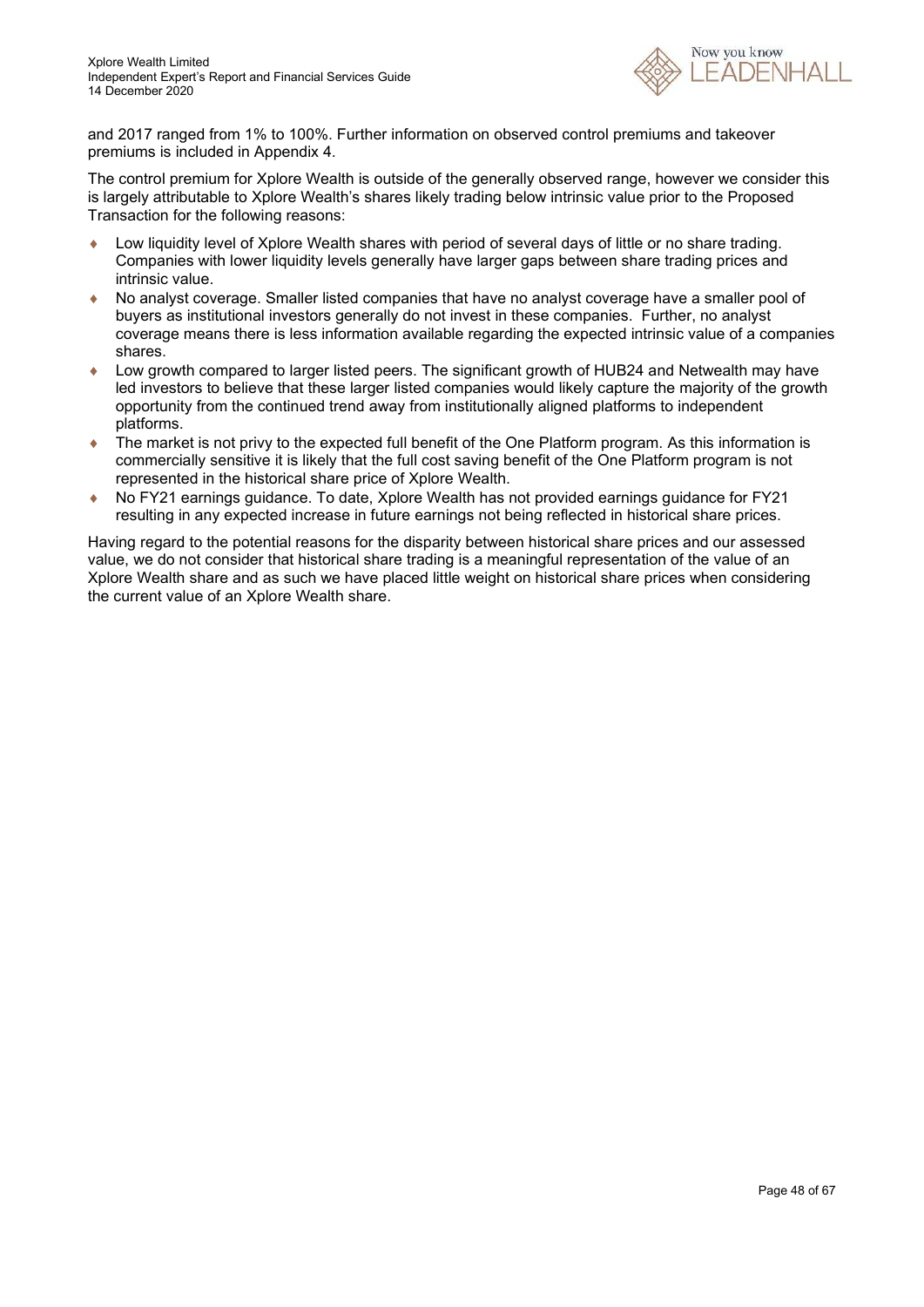

# 8 VALUATION OF OPTIONS

We have assessed the value of the outstanding options to acquire Xplore Wealth shares using the Black-Scholes option pricing model.

We adopted the following key inputs:

- A spot price of \$0.211, being the midpoint of our assessed valuation range
- The relevant exercise price and expiry date as set out in Section 4.10 above
- A risk-free rate consistent with the yield on Australian Government bonds that most closely match the remaining life of each option tranche as at 12 November 2020 (two or three year bonds with a yield of 0.10% and 0.11% respectively)
- Volatility of 50% based on consideration of the observed volatilities for comparable entities presented in Appendix 5. In making this selection we note that recent market volatilities have been unusually high, which is not expected to persist in the future. This would lead to a generally lower volatility. This is balanced by Xplore Wealth being considerably smaller than many of the selected comparable entities and smaller entities generally experiencing a higher level of volatility.
- A dividend yield of 0% consistent with recent historical dividend yields and managements near term expectations.

The results of this analysis are summarised in our conclusion table in Section 11 below.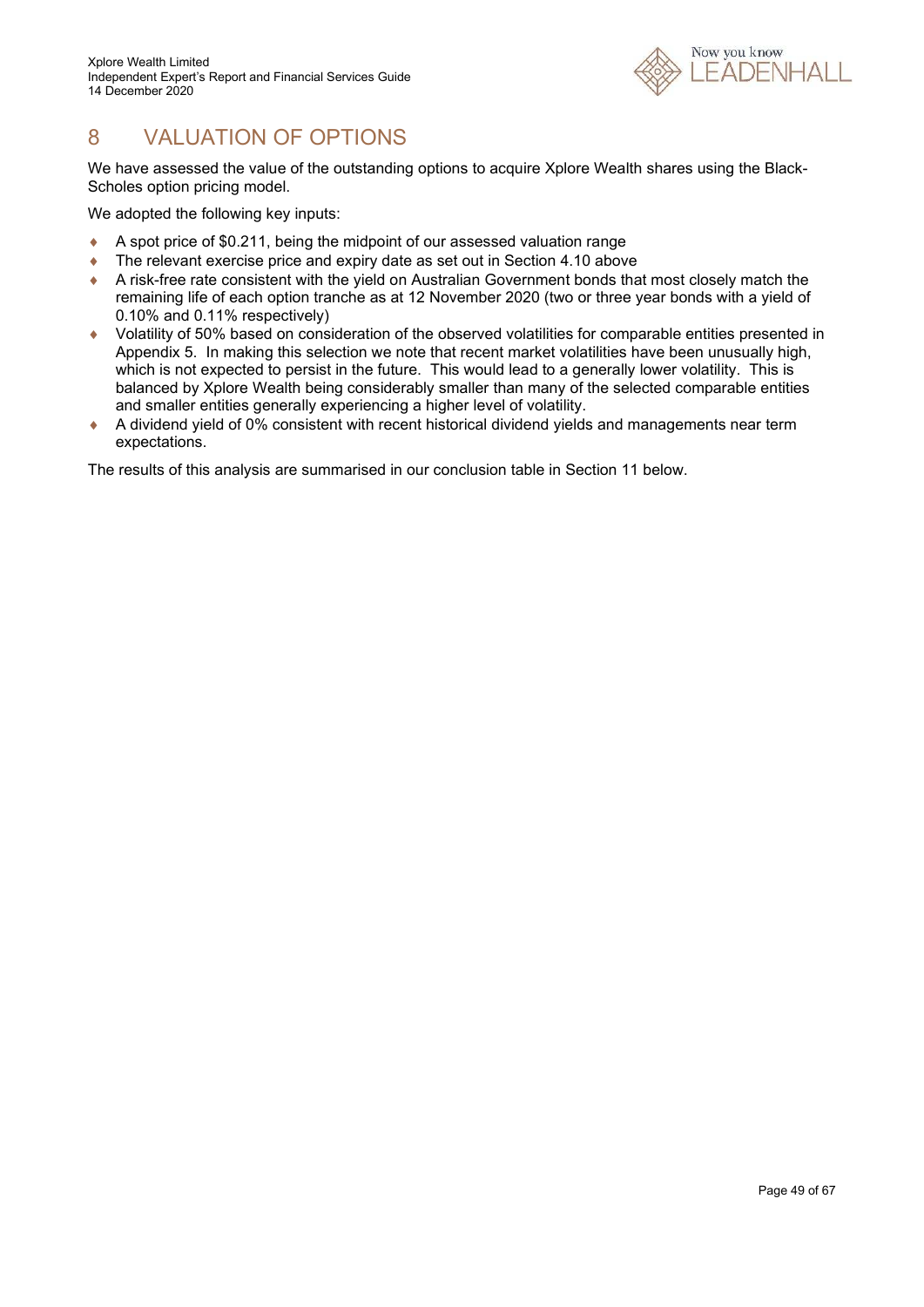

# 9 VALUATION OF CONSIDERATION

### **9.1 Introduction**

Shareholders may elect to receive their consideration (per Xplore Wealth share) as one of the following alternatives:

- Cash Consideration \$0.20
- Scrip Consideration 0.00927 HUB24 shares

The total Cash Consideration is capped at \$36 million and the Scrip Consideration is capped at 1.38 million HUB24 shares. If these caps are exceeded by the elections received from Shareholders, the elections will be scaled back on a pro-rata basis.

Shareholders who do not make an election will receive \$0.20 per Xplore share for 50% of their Xplore shares and 0.00927 HUB24 Consideration Shares for 50% of their Xplore Shares.

We have valued the cash component at face value which is typical unless there is a delay between completion and payment, or funds are received in tranches.

We have determined the fair market value of the scrip component using an analysis of share market trading in HUB24 shares. We have cross checked this against the current trading multiples of comparable companies. This assessment has been made on a minority interest basis (i.e. excluding a control premium) as Xplore Wealth's existing shareholders would be minority shareholders in HUB24 if the Proposed Transaction proceeds.

### **9.2 Analysis of share market trading**

As market trading in HUB24 shares is well informed and liquid with a wide spread of shareholders we consider an analysis of recent share market trading to be a reasonable basis to determine the fair market value of a HUB24 share.

The Proposed Consideration is comprised of post transaction shares. As such we have primarily analysed trading in HUB24 shares since the announcement of the Proposed Transaction on 28 October 2020. Since the announcement of the Proposed Acquisition, HUB24 shares have traded in the range of \$20.54 on 10 November 2020 to \$22.97 on 30 October 2020, with a VWAP of \$21.60 and average daily volume of \$6.7 million. The latest share price as at 16 November 2020 is \$21.23.

Based on recent share market trading after the announcement of the Proposed Transaction we have assessed the value of a HUB24 share to be in the range of \$21.0 and \$22.0.

### **9.3 Cross-check**

Based on the selected value of a HUB24 share of between \$21.0 and \$22.0, the enterprise value and forecast EBITDA multiples for HUB24 are set out in the table below.

| <b>Implied EBITDA multiples</b> |       |             |  |  |  |
|---------------------------------|-------|-------------|--|--|--|
| (\$m)                           | Low   | <b>High</b> |  |  |  |
|                                 |       |             |  |  |  |
| Selected share price (\$)       | 21    | 22          |  |  |  |
| Number of share on issue        | 66    | 66          |  |  |  |
| Notional market capitalisation  | 1,378 | 1,443       |  |  |  |
| Add: net debt                   | (28)  | (28)        |  |  |  |
| Implied enterprise value        | 1,350 | 1,416       |  |  |  |
| <b>EBITDA multiple (FY21)</b>   | 40.4x | 42.4x       |  |  |  |
| <b>EBITDA multiple (FY22)</b>   | 27.3x | 28.6x       |  |  |  |

*Source: Leadenhall Analysis* 

*Note: EBITDA multiples are calculated based on the consensus forecast EBITDA available prior to the Proposed Transaction.*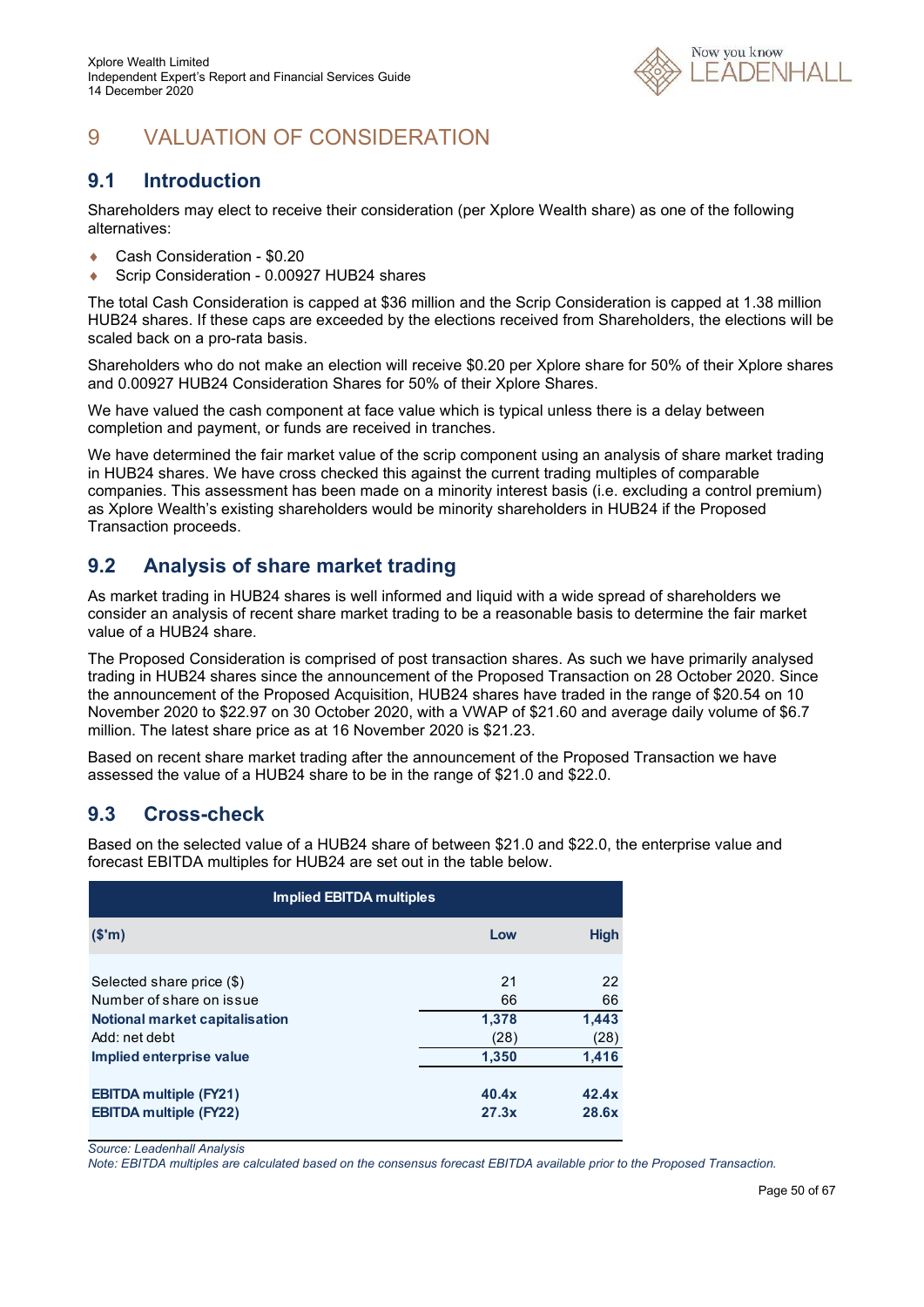

Forecast multiples for companies that operate in the same or similar sectors to HUB24 and Xplore Wealth are set out in Table 16. Whilst the calculated HUB24 EBITDA multiples are at the higher end of the comparable companies, we do not consider this to be unreasonable given their strong historical and forecast growth as well the recent performance and multiples of their closest competitor, Netwealth. Overall, we consider that the cross-check provides support for the selected value of a HUB24 share.

### **9.4 Assessed value of consideration**

Based on the analysis above, the assessed value of the consideration is set out in the table below.

### **Table 20: Assessed value of consideration**

| $($ \$)                                            | Low      | <b>High</b> |
|----------------------------------------------------|----------|-------------|
| Number of HUB24 shares per Xplore Wealth share     | 0.004635 | 0.004635    |
| Assessed value of HUB24 share                      | 21.00    | 22.00       |
| Assessed value of scrip component of consideration | 0.097    | 0.102       |
| Cash consideration                                 | 0.10     | 0.10        |
| <b>Total value of Proposed Consideration</b>       | 0.197    | 0.202       |

*Source: Leadenhall Analysis*

As the current share price of HUB24 is consistent with the price at which the Proposed Transaction was negotiated there is no material difference between the Scrip Consideration and the Cash Consideration. A shareholder's choice between the two will depend on the price of HUB24 shares at the time of the shareholder's election and the shareholder's personal situation, including individual taxation considerations.

Furthermore, as the total Cash Consideration is capped at \$36 million and the Scrip Consideration is capped at 1.38 million HUB24 shares, if these caps are exceeded by the elections received from Shareholders, the elections will be scaled back on a pro-rata basis. This effectively means that overall shareholders need to take a mix of Cash and Scrip consideration.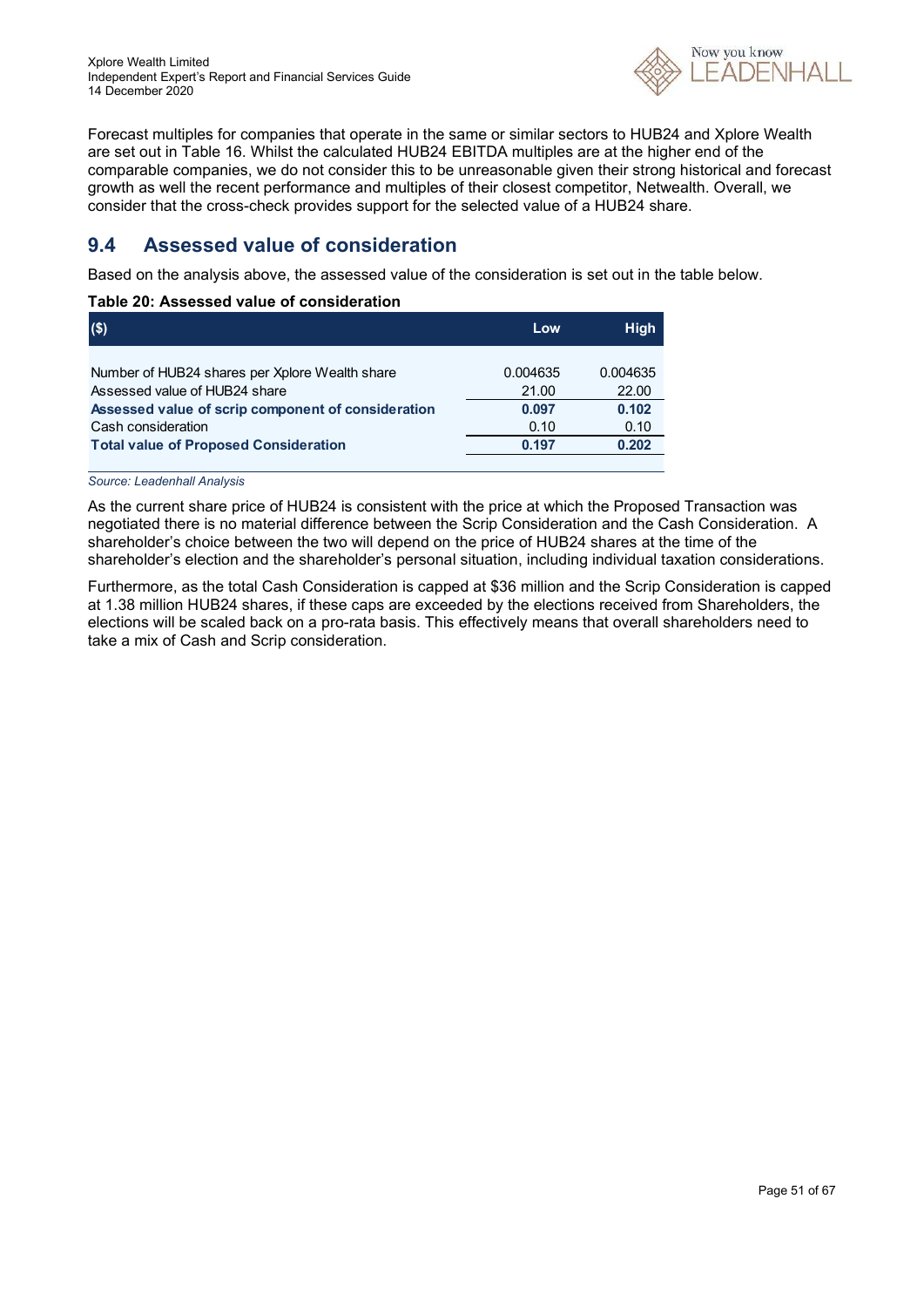

# 10 EVALUATION - SHAREHOLDERS

### **10.1 Fairness**

We have assessed whether the Proposed Transaction is fair by comparing our assessed fair market value of a Xplore Wealth share on a control basis with the consideration offered. This comparison is set out in the table below.

### **Table 21: Assessment of fairness**

|                                          | Low   | <b>High</b> |
|------------------------------------------|-------|-------------|
| Assessed value of a Xplore Wealth share  | 0.192 | 0.231       |
| Assessed value of Proposed Consideration | 0.197 | 0.202       |

#### *Source: Leadenhall Analysis*

Since the consideration offered is within the assessed range of values of a Xplore Wealth share the Proposed Transaction is fair to Shareholders.

### **10.2 Reasonableness**

We have defined the Proposed Transaction as reasonable if it is fair, or if despite not being fair, there are sufficient reasons for Shareholders to vote for the proposal. Despite determining the Proposed Transaction is fair to Shareholders, we have also considered the advantages and disadvantages of the Proposed Transaction below.

### **Advantages**

#### *Share price*

Since the announcement of the Proposed Transaction Xplore Wealth shares have traded approximately in line with proposed consideration. This is considerably higher than trading prices before the announcement. If the Proposed Transaction is not approved it is likely that trading price will fall, at least in the short term.

### *Control premium*

The assessed value of the Proposed Consideration represents a control premium of between 146% and 196% compared to the one week VWAP prior to the announcement of the Proposed Transaction. This is at the higher end of observed control premiums as set out in Appendix 4. Further if the Proposed Transaction did not proceed it is likely that the share price of Xplore Wealth would drop to closer to pre-transaction levels.

#### *Retained exposure to sector*

The scrip component of the Proposed Consideration allows for Xplore Wealth shareholders to retain exposure to the sector if they wish to do so.

### *No superior alternative offer*

We are not aware of any competing proposals to acquire Xplore Wealth by any third party. However, we note that there would be an opportunity for any other interested party to put forward a competing offer prior to the scheme meeting being held. In these circumstances Shareholders would need to consider the competing offer before concluding on the Proposed Transaction.

### **Disadvantages**

### *Potential loss of upside benefit*

If Xplore Wealth is able to successfully implement the One Platform program delivering cost savings at the higher end of expectations and attracting new clients with an improved customer experience, it is possible that share price of Xplore Wealth may exceed our assessed value in the medium term. To the extent Shareholders receive cash consideration they will lose this exposure. However, there are significant risks associated with achieving this level of growth.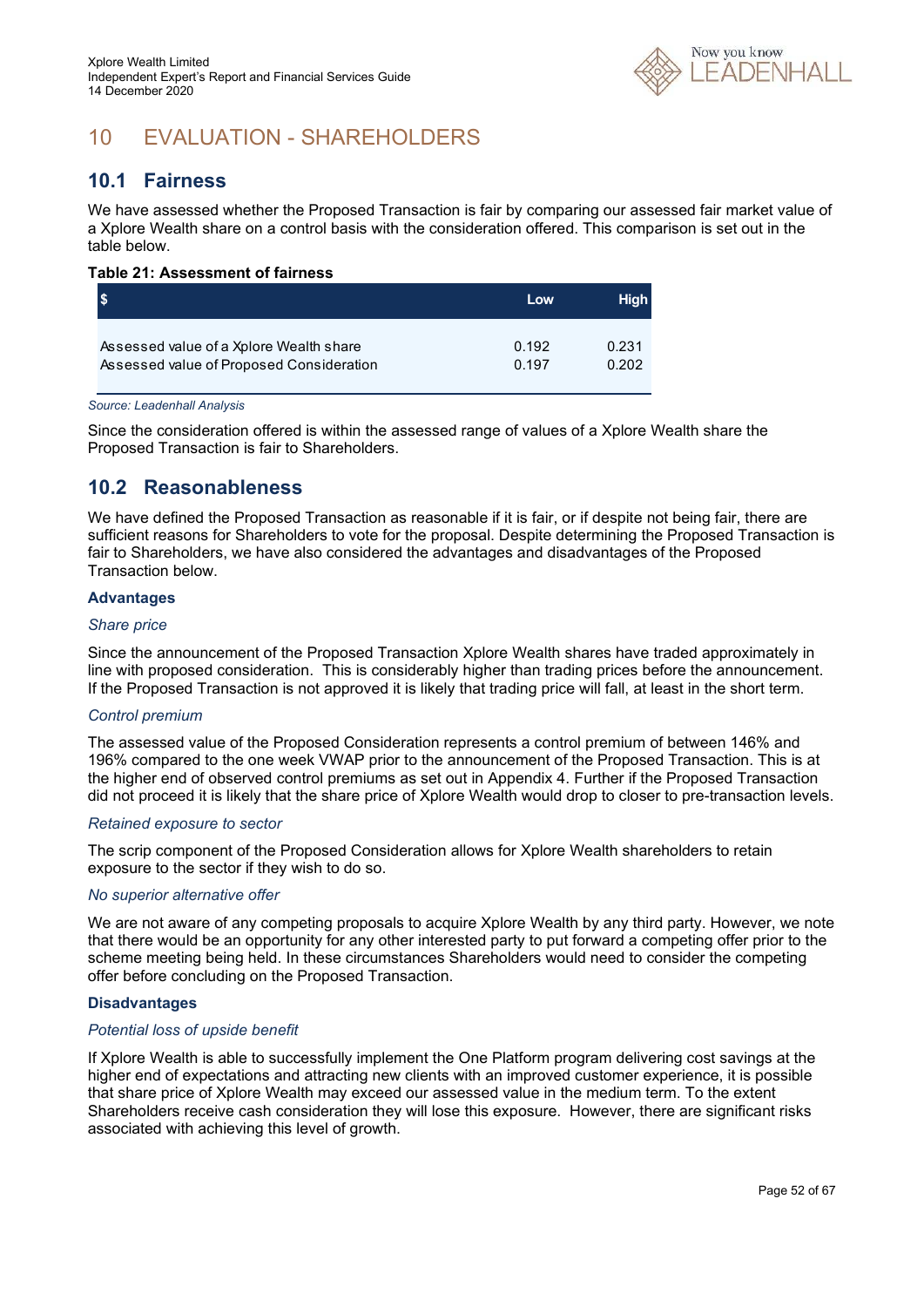

### *Tax implications*

The acceptance of the Proposed Transaction may have varying tax implications for individual shareholders, which could result in immediate tax leakage that would otherwise be deferred in other transaction structures or in the absence of the Proposed Transaction. Since this may impact the net cash consideration received this may be a disadvantage for those shareholders that incur a taxation liability as a result of the Proposed Transaction. Shareholders should seek their own independent advice as to any potential tax implications of the Proposed Transaction.

#### **Conclusion on reasonableness**

As the Proposed Transaction is fair it is also reasonable.

### **10.3 Opinion**

As the Proposed Transaction is fair and reasonable, it is also in the best interests of Shareholders.

We have evaluated the Proposed Transaction for Shareholders as a whole. We have not considered its effect on the particular circumstances of individual investors. Due to their personal circumstances, individual investors may place a different emphasis on various aspects of the Proposed Transaction from the one adopted in this report. Accordingly, individuals may reach a different conclusion to ours on whether the Proposed Transaction is fair and reasonable. If in doubt investors should consult an independent financial adviser about the impact of this Proposed Transaction on their specific financial circumstances.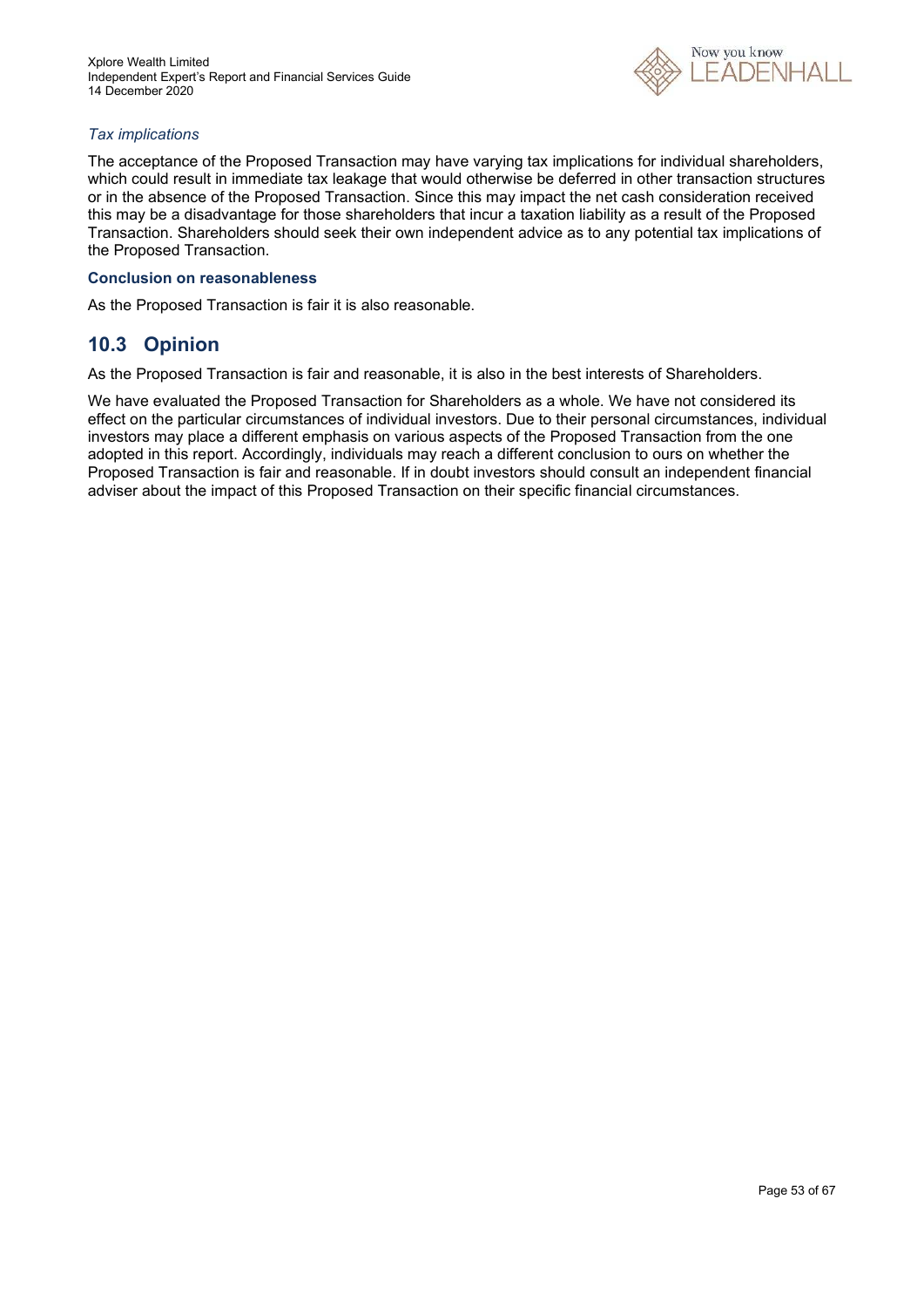

# 11 EVALUATION – OPTIONHOLDERS

### **11.1 Fairness**

The following table sets out a comparison of our assessed value for the options with the proposed consideration:

#### **Table 22: Assessment of fairness - options**

| <b>Tranche</b> | <b>Number</b> |           | <b>Valuation Consideration</b> |
|----------------|---------------|-----------|--------------------------------|
|                |               |           |                                |
| 2017 ESOP      | 278.735       | 1.776     | 252                            |
| 2019 ESOP      | 1,506,816     | 61,173    | 10,277                         |
| 2020 ESOP      | 3.021.732     | 255.447   | 62.171                         |
| 2021 ESOP      | 5.821.500     | 529.365   | 133.548                        |
| 2017 XSOP      | 856.666       | 10.491    | 1.576                          |
| 2020 XSOP i    | 3.402.100     | 287.694   | 69.995                         |
| 2020 XSOP ii   | 1.000.000     | 62.016    | 16.481                         |
| 2020 XSOP iii  | 1.000.000     | 50,495    | 14.224                         |
| 2021 XSOP      | 5,460,000     | 496,493   | 120,596                        |
| <b>Total</b>   | 22,347,549    | 1,754,951 | 429,120                        |

 *Source: Leadenhall Analysis* 

As the consideration offered is below our assessed value of the options, the Proposed Transaction is not fair to Optionholders.

### **11.2 Reasonableness**

The advantages and disadvantages to Optionholders are broadly similar to those set out for Shareholders in Section 10.2 above. However, an additional consideration for Optionholders is that if the share scheme is approved but the option scheme is not, Optionholders will have a one month window to exercise their options, otherwise the options will lapse. The shares that would be issued upon conversion of the options could then be compulsorily acquired by HUB24, therefore losing their time value. As we consider the share scheme to be in the best interests of Shareholders we consider this to be a likely outcome. The following table compares the proceeds to Optionholders based on a compulsory acquisition at \$0.20 with the consideration payable under the Proposed Transaction:

| rable 20. Oblifbarison to compulsory acquisition at vo.20 |            |                             |                                   |  |  |
|-----------------------------------------------------------|------------|-----------------------------|-----------------------------------|--|--|
| Tranche                                                   |            | <b>Number Consideration</b> | Intrinsic value<br>@ \$0.20 share |  |  |
|                                                           |            |                             |                                   |  |  |
| 2017 ESOP                                                 | 278,735    | 252                         |                                   |  |  |
| 2019 ESOP                                                 | 1,506,816  | 10,277                      |                                   |  |  |
| 2020 ESOP                                                 | 3,021,732  | 62,171                      | 60,435                            |  |  |
| 2021 ESOP                                                 | 5.821.500  | 133.548                     | 116.430                           |  |  |
| 2017 XSOP                                                 | 856,666    | 1.576                       |                                   |  |  |
| 2020 XSOP i                                               | 3.402.100  | 69.995                      | 68,042                            |  |  |
| 2020 XSOP ii                                              | 1.000.000  | 16.481                      |                                   |  |  |
| 2020 XSOP iii                                             | 1,000,000  | 14,224                      |                                   |  |  |
| 2021 XSOP                                                 | 5.460.000  | 120,596                     | 109,200                           |  |  |
| <b>Total</b>                                              | 22.347.549 | 429.120                     | 354,107                           |  |  |
|                                                           |            |                             |                                   |  |  |

### **Table 23: Comparison to compulsory acquisition at \$0.20**

*Source: Leadenhall Analysis* 

As set out above, if the share scheme is approved the outcome for Optionholders is better if the option scheme is approved than if it is not approved. For this reason, we consider the Proposed Transaction is reasonable to Optionholders.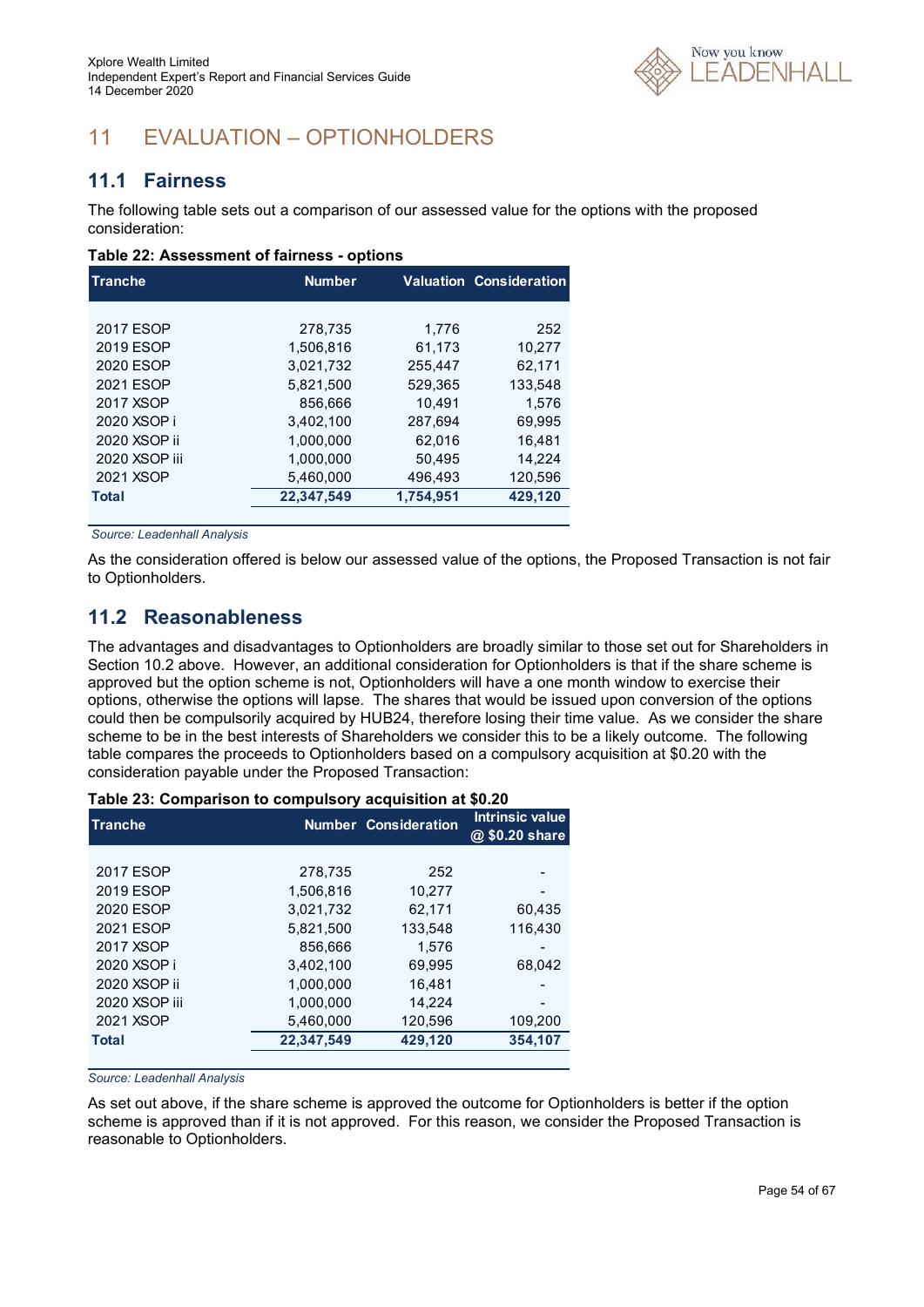

# **11.3 Opinion**

As the Proposed Transaction is not fair but reasonable to Optionholders, it is in their best interests.

We have evaluated the Proposed Transaction for Optionholders as a whole. We have not considered its effect on the particular circumstances of individual investors. Due to their personal circumstances, individual investors may place a different emphasis on various aspects of the Proposed Transaction from the one adopted in this report. Accordingly, individuals may reach a different conclusion to ours on whether the Proposed Transaction is fair and reasonable. If in doubt investors should consult an independent financial adviser about the impact of this Proposed Transaction on their specific financial circumstances.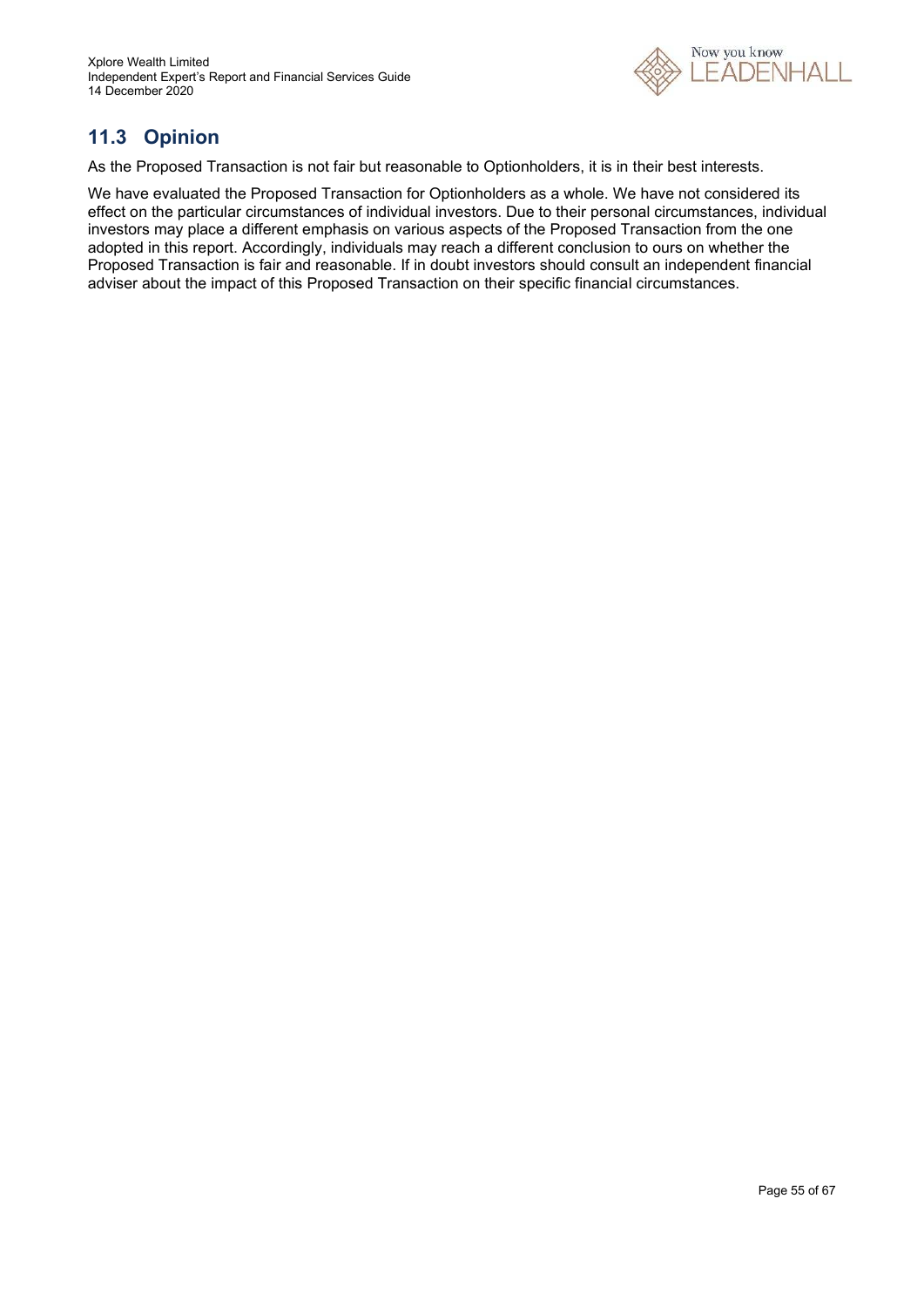

# APPENDIX 1: GLOSSARY

| Term                        | <b>Meaning</b>                                                              |
|-----------------------------|-----------------------------------------------------------------------------|
| Agility                     | <b>Agility Applications Pty Ltd</b>                                         |
| All Ords                    | Australian All Ordinaries Index                                             |
| <b>APRA</b>                 | Australian Prudential Regulatory Authority                                  |
| Aracon                      | Aracon Superannuation Pty Ltd                                               |
| <b>ASIC</b>                 | Australian Securities and Investments Commission                            |
| <b>ASX</b>                  | Australian Securities Exchange                                              |
| <b>AUD</b>                  | <b>Australian Dollar</b>                                                    |
| <b>CAPM</b>                 | <b>Capital Asset Pricing Model</b>                                          |
| <b>Cash Consideration</b>   | \$0.20 per Xplore Wealth share in cash                                      |
| <b>Corporations Act</b>     | The Corporations Act 2001                                                   |
| <b>DIY Master</b>           | DIY Master Pty Ltd                                                          |
| Easton                      | Easton Investments Ltd                                                      |
| <b>EBIT</b>                 | Earnings before interest and tax                                            |
| <b>EBITDA</b>               | Earnings before interest, tax, depreciation and amortisation                |
| Fair market value           | The price, expressed in terms of cash equivalents, at which property        |
|                             | would change hands between a hypothetical willing and able buyer and a      |
|                             | hypothetical willing and able seller, acting at arms' length in an open and |
|                             | unrestricted market, when neither is under compulsion to buy or sell and    |
|                             | when both have reasonable knowledge of the relevant facts                   |
| FOS                         | <b>Financial Ombudsman Service</b>                                          |
| <b>FPA</b>                  | <b>Financial Planning Association</b>                                       |
| <b>FSG</b>                  | <b>Financial Services Guide</b>                                             |
| <b>FUA</b>                  | <b>Funds under Administration</b>                                           |
| <b>FY</b>                   | Financial year                                                              |
| Item 7                      | Item 7 of Section 611 of the Corporations Act                               |
| Leadenhall                  | Leadenhall Corporate Advisory Pty Ltd                                       |
| Linear                      | Linear Financial Holdings Pty Ltd                                           |
| <b>MAH</b>                  | Managed Accounts Holding Ltd                                                |
| <b>MDAs</b>                 | <b>Managed Discretionary Accounts</b>                                       |
| <b>Mixed Consideration</b>  | \$0.20 per Xplore share for 50% of an Xplore share and 0.00927 HUB24        |
|                             | Consideration Share for 50% of an Xplore Share                              |
| Optionholders               | Optionholders of Xplore Wealth                                              |
| P/E                         | Price to Earnings                                                           |
| Paragem                     | Paragem Pty Ltd                                                             |
| Part 3                      | Part 3 of Schedule 8 of the Corporations Regulations 2001 (Cwlth)           |
| <b>PBT</b>                  | <b>Profit Before Tax</b>                                                    |
| Platform                    | HUB24 investment platform                                                   |
| PP&E                        | Property, plant and equipment                                               |
| <b>Proposed Transaction</b> | The acquisition of 100% of the shares in Xplore Wealth by HUB24 through     |
|                             | a scheme of arrangement                                                     |
| <b>RG111</b>                | Regulatory Guide 111: Content of Expert Reports                             |
| <b>RG74</b>                 | Regulatory Guide 74: Acquisitions Approved by Members                       |
| <b>RSE</b>                  | Registrable Superannuation Entity                                           |
| Scrip Consideration         | 0.00927 HUB24 share per Xplore Wealth share                                 |
| Section 411                 | Section 411 of the Corporations Act 2001                                    |
| Shareholders                | Shareholders of Xplore Wealth                                               |
| <b>SMSFs</b>                | Self-managed Superannuation Funds                                           |
| <b>WACC</b>                 | Weighted Average Cost of Capital                                            |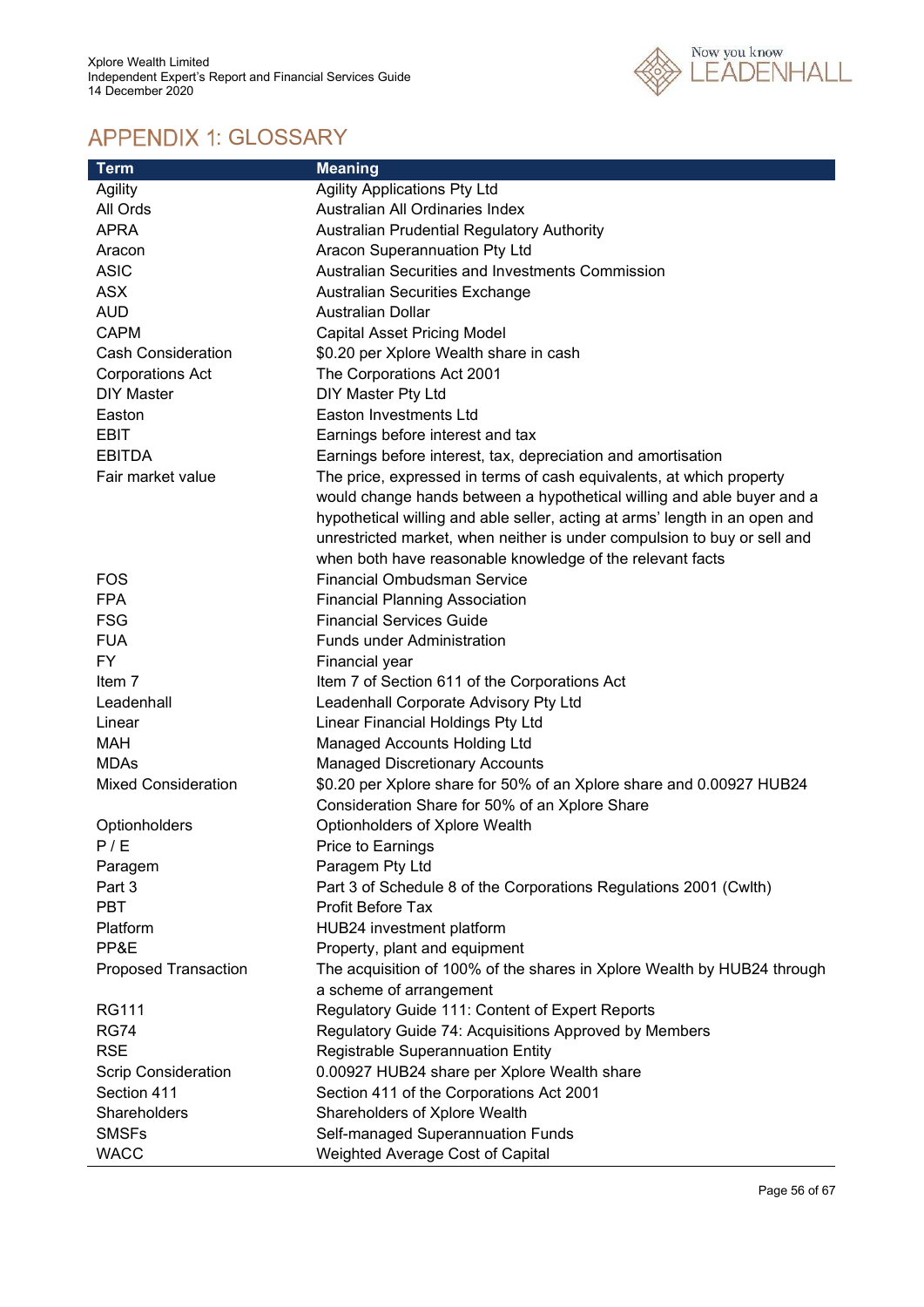

# APPENDIX 2: VALUATION METHODOLOGIES

In preparing this report we have considered valuation methods commonly used in practice and those recommended by RG 111. These methods include:

- ◆ The discounted cash flow method
- ◆ The capitalisation of earnings method
- ◆ Asset based methods
- ◆ Analysis of share market trading
- $\bullet$  Industry specific rules of thumb

The selection of an appropriate valuation method to estimate fair market value should be guided by the actual practices adopted by potential acquirers of the company involved.

### **Discounted Cash Flow Method**

### **Description**

Of the various methods noted above, the discounted cash flow method has the strongest theoretical standing. It is also widely used in practice by corporate acquirers and company analysts. The discounted cash flow method estimates the value of a business by discounting expected future cash flows to a present value using an appropriate discount rate. A discounted cash flow valuation requires:

- ◆ A forecast of expected future cash flows
- An appropriate discount rate

It is necessary to project cash flows over a suitable period of time (generally regarded as being at least five years) to arrive at the net cash flow in each period. For a finite life project or asset this would need to be done for the life of the project. This can be a difficult exercise requiring a significant number of assumptions such as revenue growth, future margins, capital expenditure requirements, working capital movements and taxation.

The discount rate used represents the risk of achieving the projected future cash flows and the time value of money. The projected future cash flows are then valued in current day terms using the discount rate selected.

The discounted cash flow method is often sensitive to a number of key assumptions such as revenue growth, future margins, capital investment, terminal growth and the discount rate. All of these assumptions can be highly subjective sometimes leading to a valuation conclusion presented as a range that is too wide to be useful.

### **Use of the Discounted Cash Flow Method**

A discounted cash flow approach is usually preferred when valuing:

- ◆ Early stage companies or projects
- Limited life assets such as a mine or toll concession
- ◆ Companies where significant growth is expected in future cash flows
- $\leftarrow$  Projects with volatile earnings

It may also be preferred if other methods are not suitable, for example if there is a lack of reliable evidence to support a capitalisation of earnings approach. However, it may not be appropriate if:

- Reliable forecasts of cash flow are not available and cannot be determined
- There is an inadequate return on investment, in which case a higher value may be realised by liquidating the assets than through continuing the business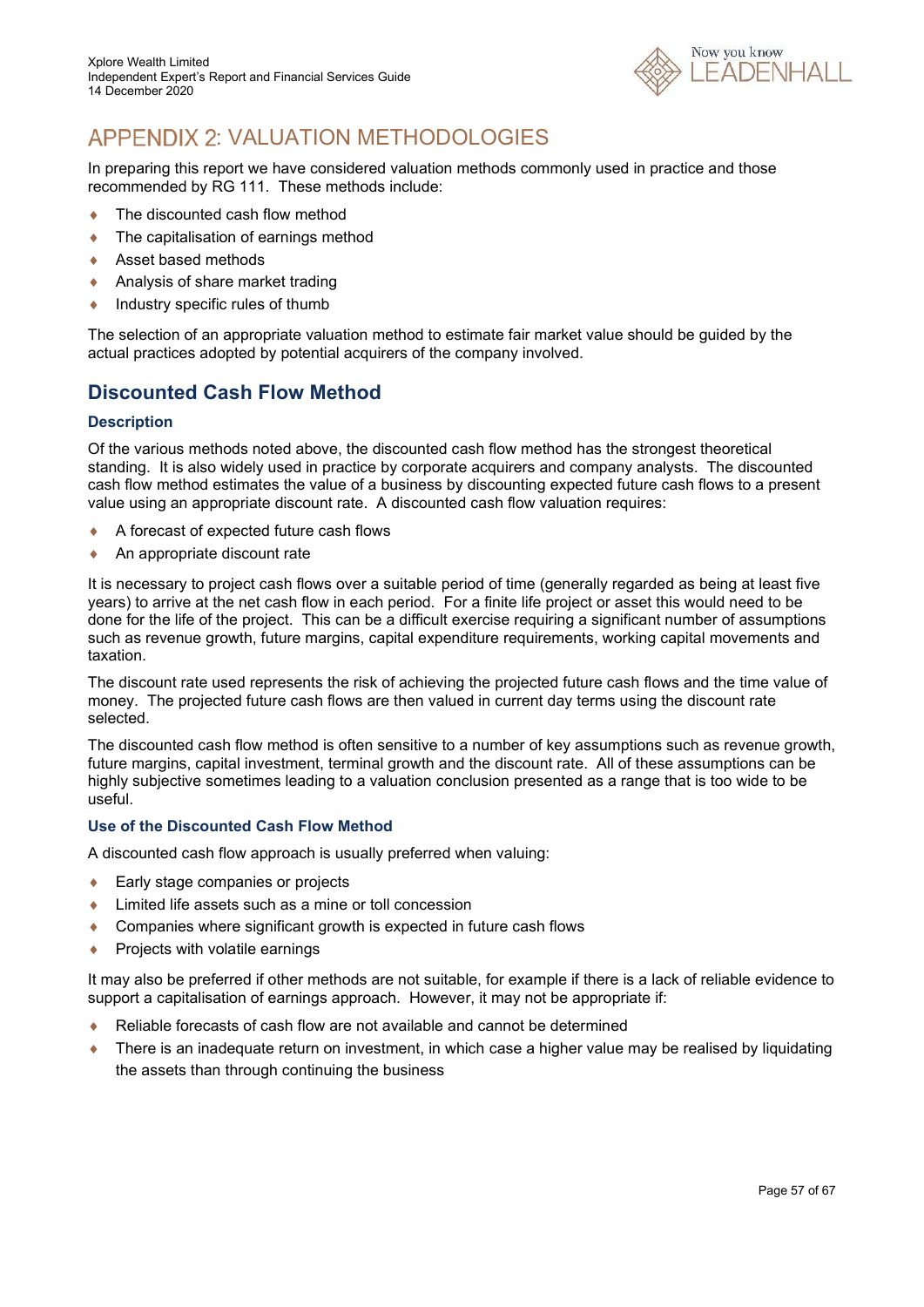

# **Capitalisation of Earnings Method**

### **Description**

The capitalisation of earnings method is a commonly used valuation methodology that involves determining a future maintainable earnings figure for a business and multiplying that figure by an appropriate capitalisation multiple. This methodology is generally considered a short form of a discounted cash flow, where a single representative earnings figure is capitalised, rather than a stream of individual cash flows being discounted. The capitalisation of earnings methodology involves the determination of:

- A level of future maintainable earnings
- ◆ An appropriate capitalisation rate or multiple.

A multiple can be applied to any of the following measures of earnings:

**Revenue** – most commonly used for companies that do not make a positive EBITDA or as a cross-check of a valuation conclusion derived using another method.

**EBITDA** - most appropriate where depreciation distorts earnings, for example in a company that has a significant level of depreciating assets but little ongoing capital expenditure requirement.

**EBITA** - in most cases EBITA will be more reliable than EBITDA as it takes account of the capital intensity of the business.

**EBIT** - whilst commonly used in practice, multiples of EBITA are usually more reliable as they remove the impact of amortisation which is a non-cash accounting entry that does not reflect a need for future capital investment (unlike depreciation).

**NPAT** - relevant in valuing businesses where interest is a major part of the overall earnings of the group (e.g. financial services businesses such as banks).

Multiples of EBITDA, EBITA and EBIT are commonly used to value whole businesses for acquisition purposes where gearing is in the control of the acquirer. In contrast, NPAT (or P/E) multiples are often used for valuing minority interests in a company.

The multiple selected to apply to maintainable earnings reflects expectations about future growth, risk and the time value of money all wrapped up in a single number. Multiples can be derived from three main sources. Using the guideline public company method, market multiples are derived from the trading prices of stocks of companies that are engaged in the same or similar lines of business and that are actively traded on a free and open market, such as the ASX. The merger and acquisition method is a method whereby multiples are derived from transactions of significant interests in companies engaged in the same or similar lines of business. It is also possible to build a multiple from first principles.

### **Use of the Capitalisation of Earnings Method**

The capitalisation of earnings method is widely used in practice. It is particularly appropriate for valuing companies with a relatively stable historical earnings pattern which is expected to continue. This method is less appropriate for valuing companies or assets if:

- There are no suitable listed company or transaction benchmarks for comparison
- ◆ The asset has a limited life
- ◆ Future earnings or cash flows are expected to be volatile
- ◆ There are negative earnings or the earnings of a business are insufficient to justify a value exceeding the value of the underlying net assets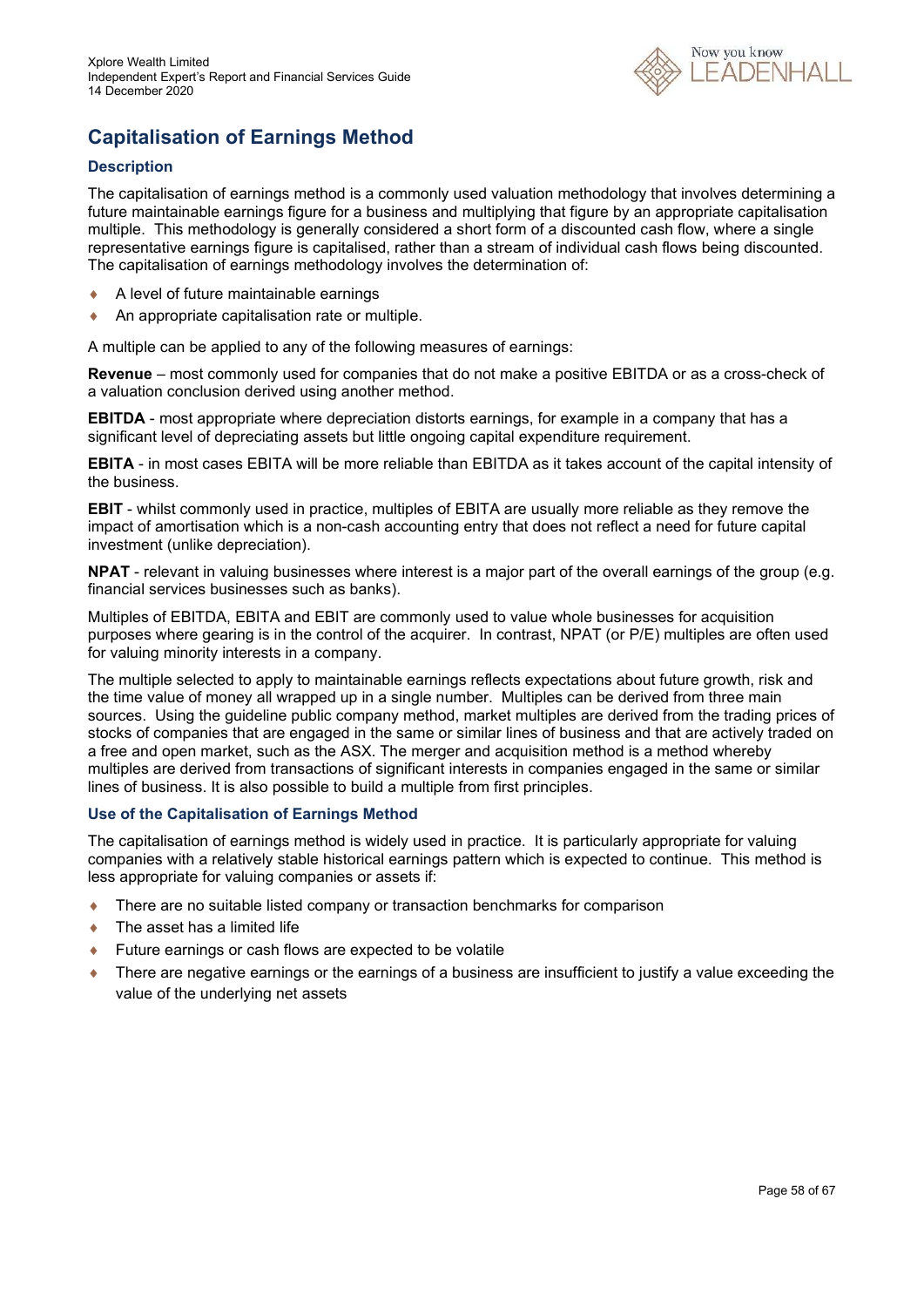

# **Asset Based Methods**

### **Description**

Asset based valuation methods estimate the value of a company based on the realisable value of its net assets, less its liabilities. There are a number of asset-based methods including:

- ◆ Orderly realisation
- **+** Liquidation value
- $\triangle$  Net assets on a going concern basis
- ◆ Replacement cost
- ◆ Reproduction cost

The orderly realisation of assets method estimates fair market value by determining the amount that would be distributed to shareholders, after payment of all liabilities including realisation costs and taxation charges that arise, assuming the company is wound up in an orderly manner. The liquidation method is similar to the orderly realisation of assets method except the liquidation method assumes the assets are sold in a shorter time frame. Since wind up or liquidation of the company may not be contemplated, these methods in their strictest form may not necessarily be appropriate. The net assets on a going concern basis method estimates the market values of the net assets of a company but does not take account of realisation costs.

The asset / cost approach is generally used when the value of the business' assets exceeds the present value of the cash flows expected to be derived from the ongoing business operations, or the nature of the business is to hold or invest in assets. It is important to note that the asset approach may still be the relevant approach even if an asset is making a profit. If an asset is making less than an economic rate of return and there is no realistic prospect of it making an economic return in the foreseeable future, an asset approach would be the most appropriate method.

### **Use of Asset Based Methods**

An asset-based approach is a suitable valuation method when:

- An enterprise is loss making and is not expected to become profitable in the foreseeable future
- Assets are employed profitably but earn less than the cost of capital
- A significant portion of the company's assets are composed of liquid assets or other investments (such as marketable securities and real estate investments)
- It is relatively easy to enter the industry (for example, small machine shops and retail establishments)

Asset based methods are not appropriate if:

- The ownership interest being valued is not a controlling interest, has no ability to cause the sale of the company's assets and the major holders are not planning to sell the company's assets
- A business has (or is expected to have) an adequate return on capital, such that the value of its future income stream exceeds the value of its assets

### **Analysis of Share Trading**

The most recent share trading history provides evidence of the fair market value of the shares in a company where they are publicly traded in an informed and liquid market. There should also be some similarity between the size of the parcel of shares being valued and those being traded. Where a company's shares are publicly traded then an analysis of recent trading prices should be considered, at least as a cross-check to other valuation methods.

### **Industry Specific Rules of Thumb**

Industry specific rules of thumb are used in certain industries. These methods typically involve a multiple of an operating figure such as eyeballs for internet businesses, numbers of beds for hotels etc. These methods are typically fairly crude and are therefore usually only appropriate as a cross-check to a valuation determined using an alternative method.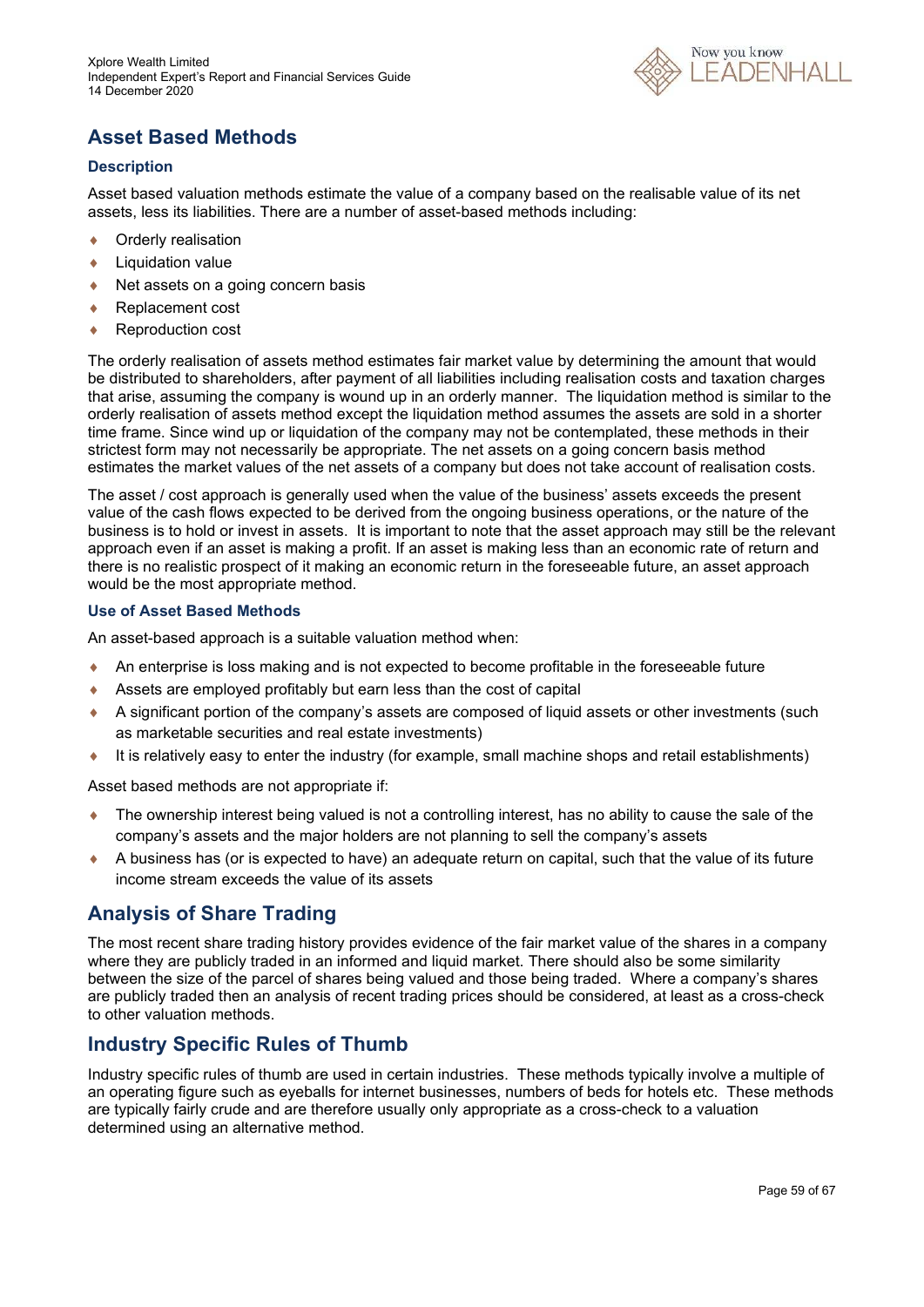

# APPENDIX 3: COMPARABLE COMPANIES

The following company descriptions are extracted from descriptions provided by S&P Capital IQ.

| <b>Company</b>                                 | <b>Description</b>                                                                                                                                                                                                                             |  |  |  |
|------------------------------------------------|------------------------------------------------------------------------------------------------------------------------------------------------------------------------------------------------------------------------------------------------|--|--|--|
| <b>Class Limited</b>                           | Class Limited develops and distributes cloud-based accounting,<br>investment reporting, and administration software for accountants,<br>administrators, and advisers in Australia.                                                             |  |  |  |
| <b>Fiducian Group</b><br>Limited               | Fiducian Group Limited, through its subsidiaries, operates as a financial<br>services company in Australia and India.                                                                                                                          |  |  |  |
| HUB24 Limited                                  | HUB24 Limited, together with its subsidiaries, provides wealth<br>management solutions for the financial services industry in Australia.                                                                                                       |  |  |  |
| <b>IOOF Holdings Ltd</b>                       | IOOF Holdings Ltd provides financial advice, portfolio management and<br>administration, and investment management services in Australia.                                                                                                      |  |  |  |
| <b>IRESS Limited</b>                           | IRESS Limited provides market data, trading, compliance, order<br>management, portfolio and wealth management, mortgages and related<br>tools in Australia, New Zealand, Asia, North America, Europe, South<br>Africa, and the United Kingdom. |  |  |  |
| Link Administration<br><b>Holdings Limited</b> | Link Administration Holdings Limited provides technology-enabled<br>administration solutions trustees in Australia, New Zealand, the United<br>Kingdom, Channel Islands, and internationally.                                                  |  |  |  |
| Mainstream Group<br><b>Holdings Limited</b>    | Mainstream Group Holdings Limited provides fund administration services<br>for the financial services industry in the Asia Pacific, Americas, and<br>Europe.                                                                                   |  |  |  |
| Netwealth Group<br>Limited                     | Netwealth Group Limited, a financial services company, engages in the<br>wealth management business in Australia.                                                                                                                              |  |  |  |
| <b>Perpetual Limited</b>                       | Perpetual Limited is a publicly owned investment manager.                                                                                                                                                                                      |  |  |  |
| <b>Praemium Limited</b>                        | Praemium Limited, together with its subsidiaries, provides managed<br>accounts platform, investment management, portfolio administration, and<br>reporting and financial planning software in Australia and internationally.                   |  |  |  |
| Xplore Wealth<br>Limited                       | Xplore Wealth Limited, through its subsidiaries, operates as an<br>independent specialist platform provider and investment administrator with<br>a specialization in managed accounts in Australia.                                            |  |  |  |

*Source: CapIQ*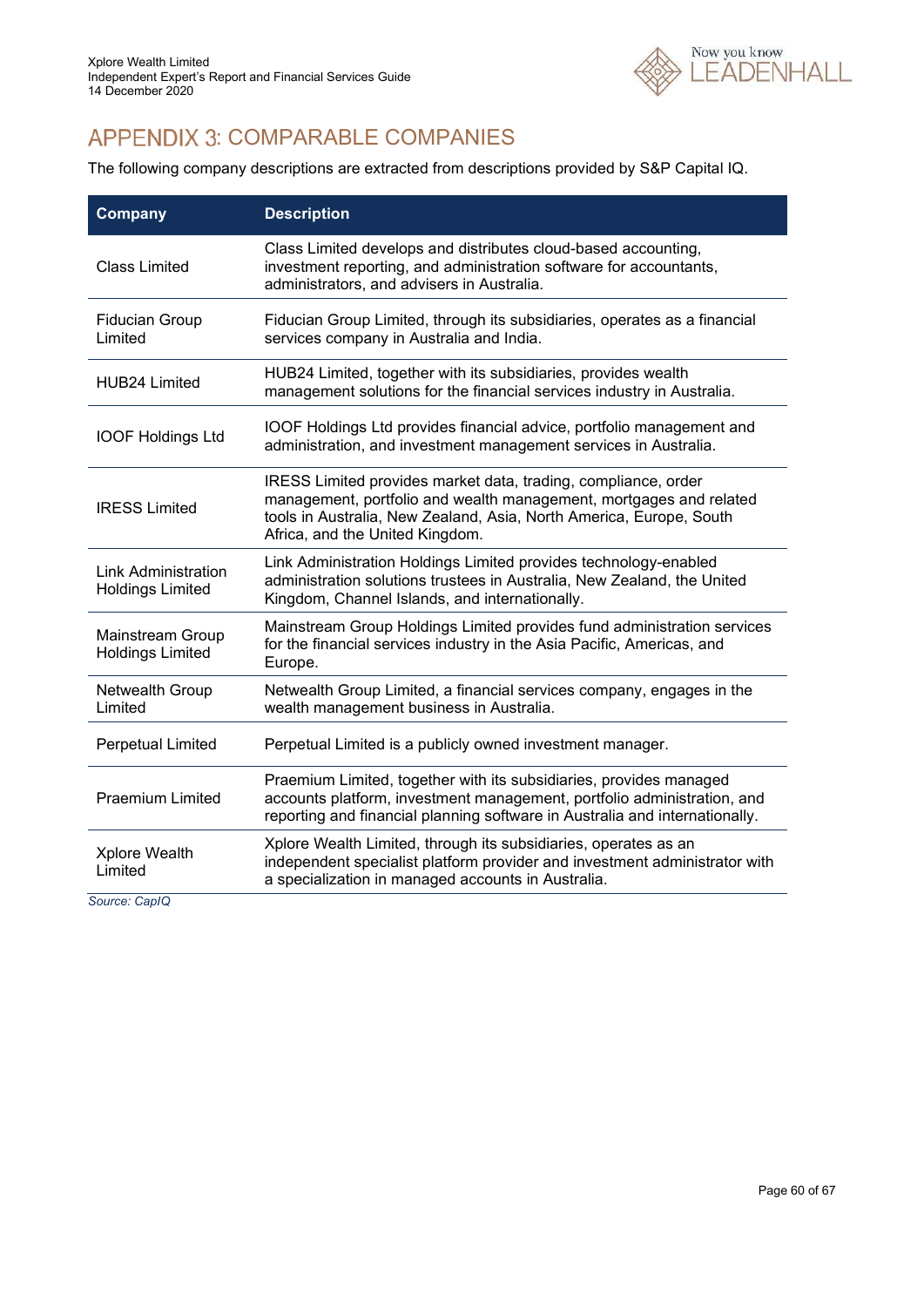

# APPENDIX 4: CONTROL PREMIUM

The outbreak of COVID-19 and the consequential general decline in share prices is likely to have an impact on implied control premiums in the current environment. Although there is anecdotal evidence from previous economic downturns of control premiums being higher than the long-term average in times of economic distress, it is difficult to quantify the impact of the current environment on long-term estimates based on currently available data. We have therefore presented our analysis of control premiums prior to the outbreak of COVID-19 noting that any reasonable range of control premiums does not impact our conclusion on the Proposed Transaction.

### **Background**

As discussed above, the difference between the control value and the liquid minority value of a security is the control premium. The inverse of a control premium is a minority discount (also known as a discount for lack of control). A control premium is said to exist because the holder of a controlling stake has several rights that a minority holder does not enjoy (subject to shareholders agreements and other legal constraints), including the ability to:

- ◆ Appoint or change operational management
- Appoint or change members of the board
- ◆ Determine management compensation
- Determine owner's remuneration, including remuneration to related party employees
- ♦ Determine the size and timing of dividends
- ♦ Control the dissemination of information about the company
- Set strategic focus of the organisation, including acquisitions, divestments and any restructuring
- $\bullet$  Set the financial structure of the company (debt / equity mix)
- ◆ Block any or all of the above actions

The most common approach to quantifying a control premium is to analyse the size of premiums implied from prices paid in corporate takeovers. Another method is the comparison between prices of voting and non-voting shares in the same company. We note that the size of the control premium should generally be an outcome of a valuation and not an input into one, as there is significant judgement involved.

### **Takeover Premiums**

### **Dispersion of premiums**

The following chart shows the spread of premiums paid in takeovers between 2007 and 2017. We note that these takeover premiums may not be purely control premiums, for example the very high premiums are likely to include synergy benefits, while the very low premiums may be influenced by share prices rising in anticipation of a bid.



### **Figure 21: Takeover premium by size**

*Sources: S&P Capital IQ, Leadenhall analysis*

This chart highlights the dispersion of premiums paid in takeovers. The chart shows a long tail of high premium transactions, although the most common recorded premiums are in the range of 20% to 40%, with approximately 65% of all premiums falling in the range of 0% to 50%.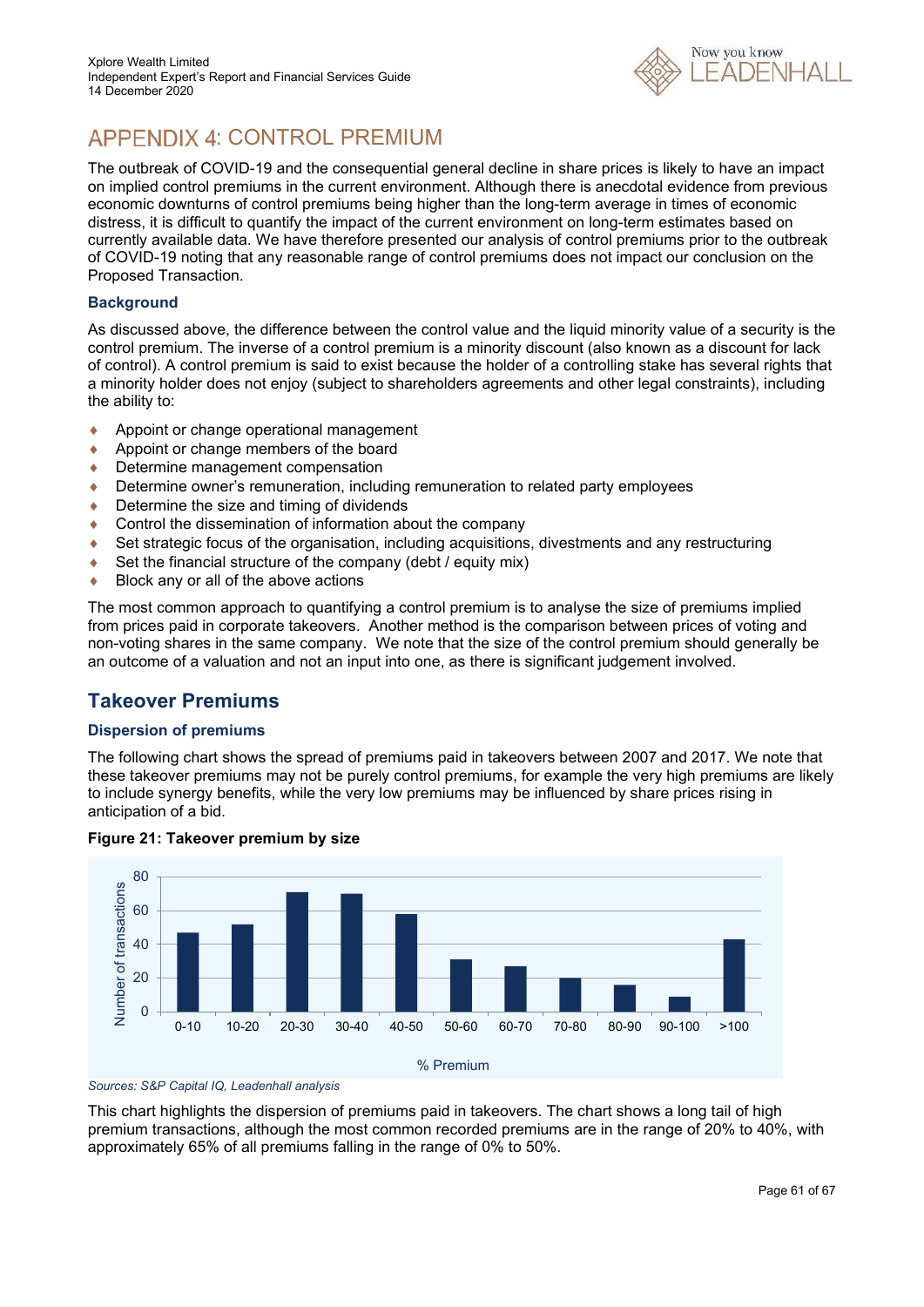

### **Premiums over time**

The following chart shows the average premium paid in completed takeovers compared to the price one month before the initial announcement.





*Sources: S&P Capital IQ, Leadenhall analysis* 

*Note: The average premiums presented above exclude transactions with implied control premiums below zero and transactions which we consider to be outliers.*

The chart indicates that while premiums vary over time, there is no clearly discernible pattern. The mean is higher than the median due to a small number of high premiums.

### **Premiums by industry**

The following chart shows the average takeover premium by industry, compared to the share price one month before the takeover was announced. Most industries show an average premium of 20% to 40%.



### **Figure 23: Average takeover premium (2007 to 2017)**

*Sources: S&P Capital IQ, Leadenhall analysis* 

*Note: The average premiums presented above exclude specific transactions with implied control premiums below zero or over 100% which we consider to be outliers.*

Key factors that generally lead to higher premiums being observed include:

- Competitive tension arising from more than one party presenting a takeover offer.
- Favourable trading conditions in certain industries (e.g. recent mining and tech booms).
- ◆ Significant synergistic special or strategic value.
- Scrip offers where the price of the acquiring entity's shares increases between announcement and completion.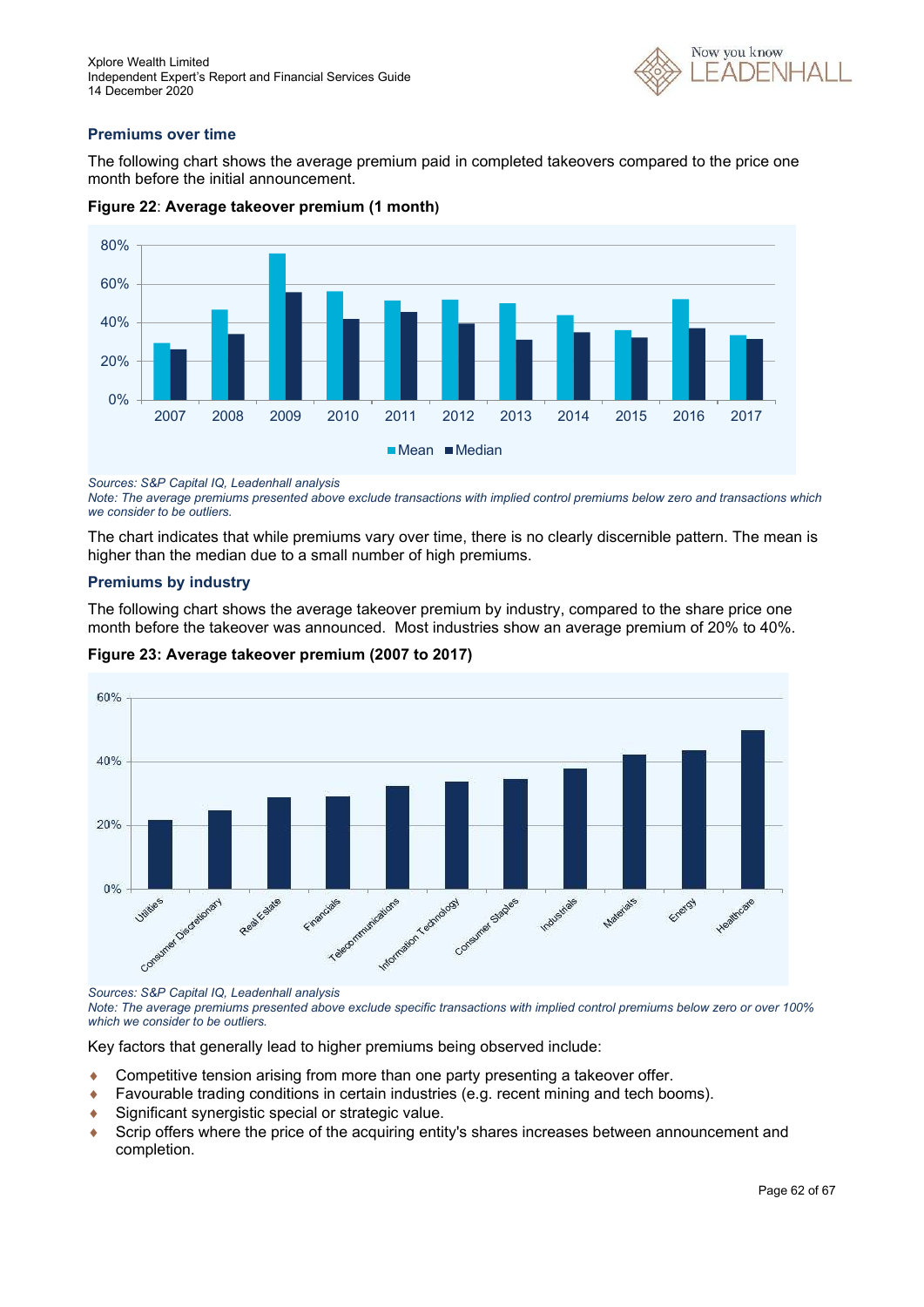

### **Industry Practice**

In Australia, industry practice is to apply a control premium in the range of 20% to 40%, as shown in the following list quoting ranges noted in various independent experts' reports.

- $\bullet$  Deloitte 20% to 40%
- Ernst & Young 20% to 40%
- Grant Samuel 20% to 35%
- ◆ KPMG 25% to 35%
- ◆ Lonergan Edwards 30 to 35%
- PwC 20% to 40%

The range of control premiums shown above is consistent with most academic and professional literature on the topic.

### **Alternative View**

Whilst common practice is to accept the existence of a control premium in the order of 20% to 40%, certain industry practitioners (particularly in the US) disagree with the validity of this conclusion. Those with an alternate viewpoint to the fact that very few listed companies are acquired each year as evidence that 100% of a company is not necessarily worth more than the proportionate value of a small interest. Those practitioners agree that the reason we see some takeovers at a premium is that if a company is not well run, there is a control premium related to the difference in value between a hypothetical well run company and the company being run as it is.

### **Impact of Methodologies Used**

The requirement for an explicit valuation adjustment for a control premium depends on the valuation methodology and approach adopted and the level of value to be examined. It may be necessary to apply a control premium to the value of a liquid minority value to determine the control value. Alternatively, in order to estimate the value of a minority interest, it may be necessary to apply a minority discount to a proportional interest in the control value of the company.

### **Discounted cash flow**

The discounted cash flow methodology generally assumes control of the cash flows generated by the assets being valued. Accordingly, such valuations reflect a premium for control. Where a minority value is sought a minority discount must therefore be applied. The most common exception to this is where a discounted dividend model has been used to directly determine the value of an illiquid minority holding.

### **Capitalisation of earnings**

Depending on the type of multiple selected, the capitalisation of earnings methodology can reflect a control value (transaction multiples) or a liquid minority value (listed company trading multiples).

### **Asset based methodologies**

Asset based methodologies implicitly assume control of the assets being valued. Accordingly, such valuations reflect a control value.

### **Intermediate Levels of Ownership**

There are a number of intermediate levels of ownership between a portfolio interest and 100% ownership. Different levels of ownership/strategic stakes will confer different degrees of control and rights as shown below.

- ◆ 90% can compulsory purchase remaining shares if certain conditions are satisfied
- ◆ 75% power to pass special resolutions
- ◆ 50% gives control depending on the structure of other interests (but not absolute control)
- 25% ability to block a special resolution
- 20% power to elect directors, generally gives significant influence, depending on other shareholding blocks
- $\triangleq$  < 20% generally has only limited influence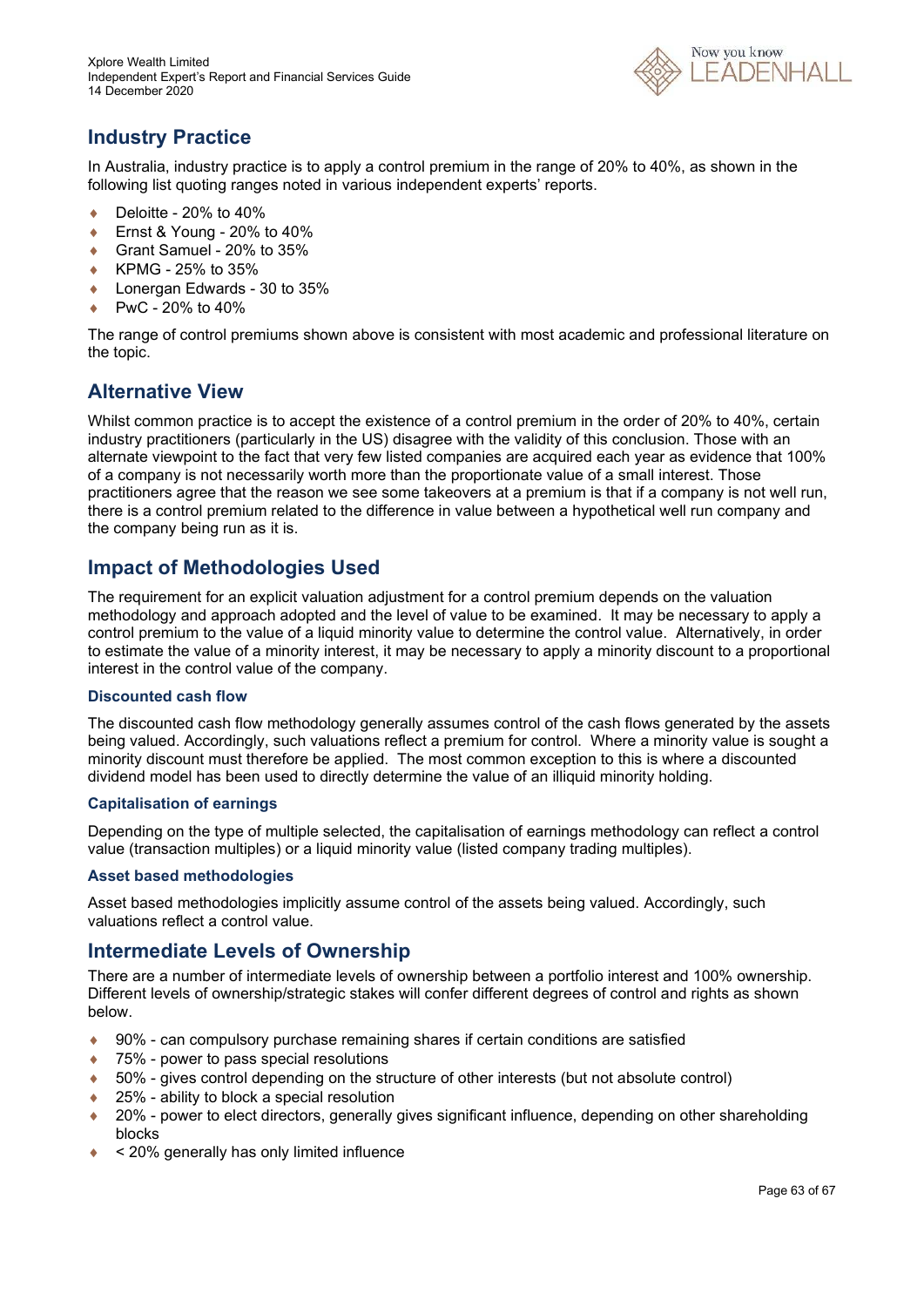

Conceptually, the value of each of these interests lies somewhere between the portfolio value (liquid minority value) and the value of a 100% interest (control value). Each of these levels confers different degrees of control and therefore different levels of control premium or minority discount.

### **50%**

For all practical purposes, a 50% interest confers a similar level of control to holdings of greater than 50%, at least where the balance of the shares is listed and widely held. Where there are other significant holders, such as in a 50/50 joint venture, 50% interests involve different considerations depending upon the particular circumstances.

Strategic parcels do not always attract a control premium. In fact, if there is no bidder, the owner may be forced to sell the shares through the share market, usually at a discount to the prevailing market price. This reflects the fact that the sale of a parcel of shares significantly larger than the average number of shares traded on an average day in a particular stock generally causes a stock overhang, therefore there is more stock available for sale than there are buyers for the stock and in order to clear the level of stock available, the share price is usually reduced by what is referred to as a blockage discount.

### **20% to 50%**

Holdings of less than 50% but more than 20% can confer a significant degree of influence on the owner. If the balance of shareholders is widely spread, a holding of less than 50% can still convey effective control of the business. However, it may not provide direct ownership of assets or access to cash flow. This level of holding has a strategic value because it may allow the holder significant influence over the company's management, possibly additional access to information and a board seat.

### **<20%**

Holdings of less than 20% are rarely considered strategic and would normally be valued in the same way as a portfolio interest given the stake would not be able to pass any ordinary or special resolution on their own if they were against the interests of the other shareholders. Depending on the circumstances, a blockage discount may also apply.

As explained above, the amount of control premium or minority discount that would apply in specific circumstances is highly subjective. In relation to the appropriate level of control premium,

Aswath Damodaran notes "the value of controlling a firm has to lie in being able to run it differently (and better)". A controlling shareholder will be able to implement their desired changes. However, it is not certain that a non-controlling shareholder would be able to implement changes they desired. Thus, following the logic of Damodaran and the fact that the strategic value of the holding typically diminishes as the level of holding decreases, the appropriate control premium for a non-controlling shareholder should be lower than that control premium for a controlling stake.

### **Key Factors in Determining a Reasonable Control Premium**

Key factors to consider in determining a reasonable control premium include:

- **Size of holding** Generally, larger stakes attract a higher control premium
- **Other holdings** The dispersion of other shareholders is highly relevant to the ability for a major shareholder to exert control. The wider dispersed other holdings are, the higher the control premium
- **Industry premiums** Evidence of premiums recently paid in a given industry can indicate the level of premium that may be appropriate
- **Size** medium sized businesses in a consolidating industry are likely to be acquired at a larger premium than other businesses
- **Dividends** a high dividend pay-out generally leads to a low premium for control
- **Gearing** a company that is not optimally geared may attract a higher premium than otherwise, as the incoming shareholder has the opportunity to adjust the financing structure
- ◆ **Board** the ability to appoint directors would increase the control premium attaching to a given parcel of shares. The existence of independent directors would tend to decrease the level of premium as this may serve to reduce any oppression of minority interests and therefore support the level of the illiquid minority value
- **Shareholders' agreement** the existence and contents of a shareholder's agreement, with any protection such as tag along and drag along rights offered to minority shareholders lowers the appropriate control premium.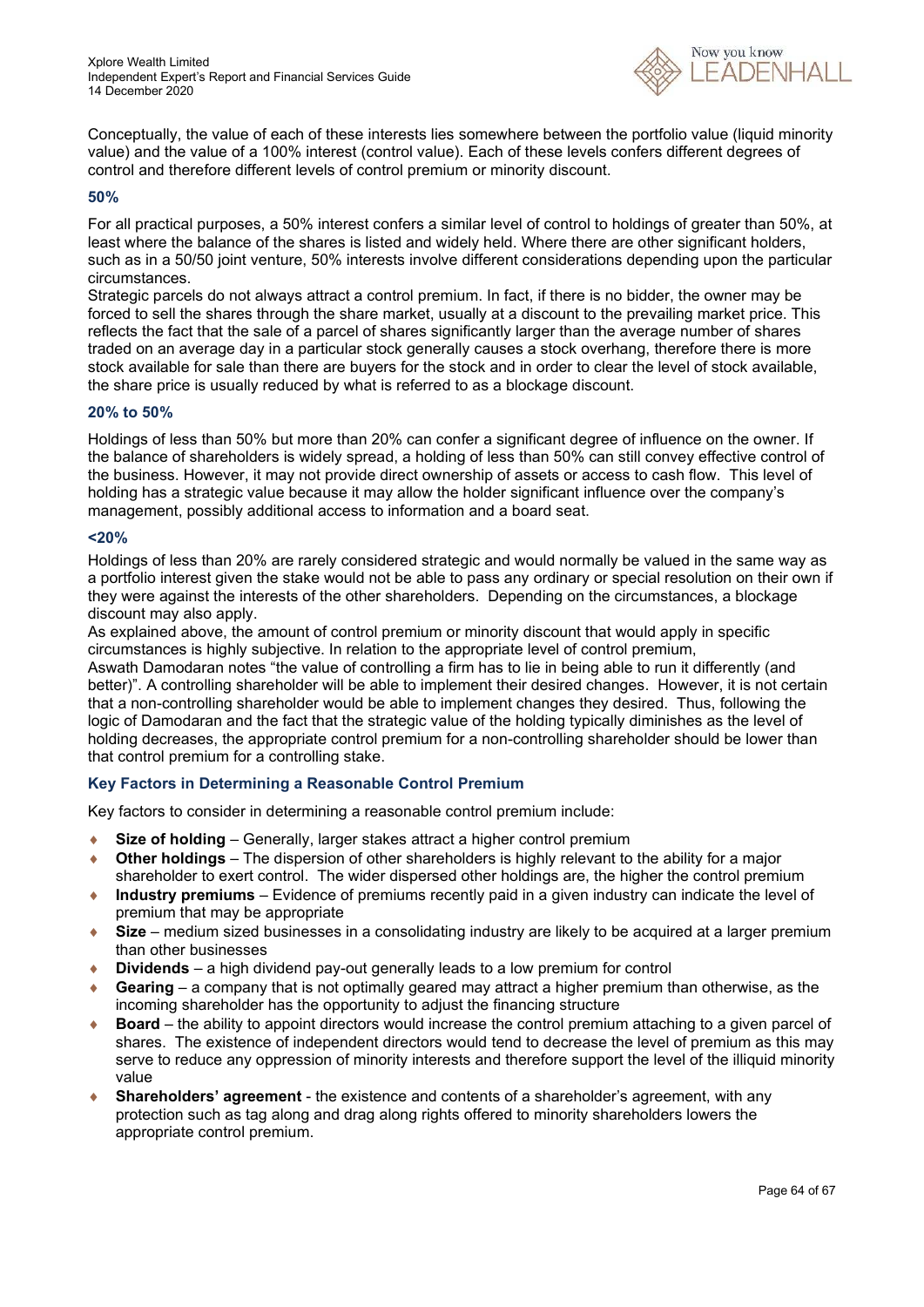

# APPENDIX 5: VOLATILITY ANALYSIS

The historical volatility of companies with comparable operations to Xplore Wealth are set out in the table below.

| <b>Company</b>                              | <b>Market cap</b><br>(\$'m) | 4 Year | 3 Year | 2 Year | 1 Year |  |
|---------------------------------------------|-----------------------------|--------|--------|--------|--------|--|
|                                             |                             |        |        |        |        |  |
| <b>Indpendent platform providers</b>        |                             | 41%    | 41%    | 42%    | 46%    |  |
| Netwealth Group Limited                     | 3,767                       |        |        |        |        |  |
| HUB <sub>24</sub> I imited                  | 1.361                       | 40%    | 44%    | 45%    | 49%    |  |
| Praemium Limited                            | 333                         | 54%    | 57%    | 62%    | 64%    |  |
| Average                                     |                             | 45%    | 47%    | 50%    | 53%    |  |
| <b>Median</b>                               |                             | 41%    | 44%    | 45%    | 49%    |  |
| Other platform and administration providers |                             |        |        |        |        |  |
| Link Administration Holdings Limited        | 2,626                       | 33%    | 36%    | 41%    | 48%    |  |
| <b>IOOF Holdings Ltd</b>                    | 2,497                       | 49%    | 56%    | 66%    | 64%    |  |
| <b>IRESS Limited</b>                        | 1,995                       | 24%    | 26%    | 27%    | 30%    |  |
| Perpetual Limited                           | 1,891                       | 30%    | 33%    | 38%    | 46%    |  |
| Class Limited                               | 245                         | 39%    | 41%    | 45%    | 52%    |  |
| <b>Fiducian Group Limited</b>               | 180                         | 30%    | 33%    | 35%    | 42%    |  |
| Mainstream Group Holdings Limited           | 147                         | 49%    | 52%    | 56%    | 59%    |  |
| Average                                     |                             | 36%    | 40%    | 44%    | 49%    |  |
| <b>Median</b>                               |                             | 33%    | 36%    | 41%    | 48%    |  |

*Sources: S&P Capital IQ as at 25 November 2020*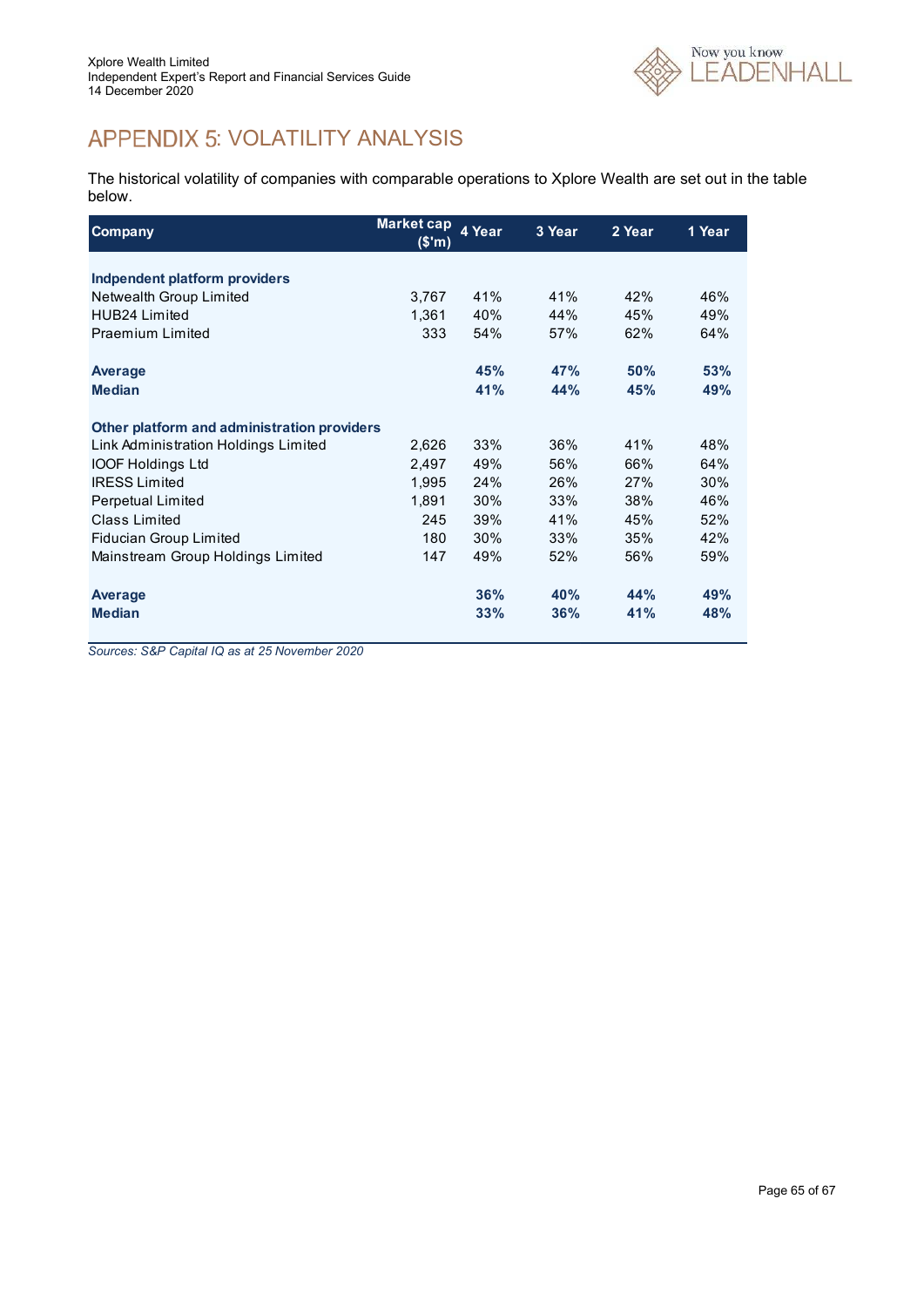

# APPENDIX 6: QUALIFICATIONS, DECLARATIONS AND CONSENTS

### **Responsibility and purpose**

This report has been prepared for Xplore Wealth's shareholders for the purpose of assessing the fairness and reasonableness of the Proposed Transaction. Leadenhall expressly disclaims any liability to any shareholder, or anyone else, whether for our negligence or otherwise, if the report is used for any other purpose or by any other person.

#### **Reliance on information**

In preparing this report we relied on the information provided to us by Xplore Wealth being complete and accurate and we have assumed it has been prepared in accordance with applicable Accounting Standards and relevant national and state legislation. We have not performed an audit, review or financial due diligence on the information provided. Drafts of our report were issued to Xplore Wealth's management for confirmation of factual accuracy.

#### **Prospective information**

To the extent that this report refers to prospective financial information, we have considered the prospective financial information and the basis of the underlying assumptions. The procedures involved in Leadenhall's consideration of this information consisted of enquiries of Xplore Wealth's personnel and analytical procedures applied to the financial data. These procedures and enquiries did not include verification work nor constitute an audit or a review engagement in accordance with Australian Auditing Standards, or any other standards. Nothing has come to our attention as a result of these enquiries to suggest that the financial projections for Xplore Wealth, when taken as a whole, are unreasonable for the purpose of this report.

We note that the forecasts and projections supplied to us are, by definition, based upon assumptions about events and circumstances that have not yet transpired. Actual results in the future may be different from the prospective financial information of Xplore Wealth referred to in this report and the variation may be material, since anticipated events frequently do not occur as expected. Accordingly, we give no assurance that any forecast results will be achieved. Any future variation between the actual results and the prospective financial information utilised in this report may affect the conclusions included in this report.

### **Market conditions**

Leadenhall's opinion is based on prevailing market, economic and other conditions as at the date of this report. Conditions can change over relatively short periods of time. Any subsequent changes in these conditions could impact upon the conclusion reached in this report.

As a valuation is based upon expectations of future results it involves significant judgement. Although we consider the assumptions used and the conclusions reached in this report are reasonable, other parties may have alternative expectations of the future, which may result in different valuation conclusions. The conclusions reached by other parties may be outside Leadenhall's preferred range

#### **Indemnities**

In recognition that Leadenhall may rely on information provided by Xplore Wealth and their officers, employees, agents or advisors, Xplore Wealth has agreed that it will not make any claim against Leadenhall to recover any loss or damage which it may suffer as a result of that reliance and that it will indemnify Leadenhall against any liability that arises out of Leadenhall's reliance on the information provided by Xplore Wealth and their officers, employees, agents or advisors or the failure by Xplore Wealth and their officers, employees, agents or advisors to provide Leadenhall with any material information relating to this report.

### **Qualifications**

The personnel of Leadenhall principally involved in the preparation of this report were Richard Norris, BA (Hons), FCA, M.App.Fin, F.Fin, Simon Dalgarno, B.Ec, FCA, F.FINSIA, Nathan Timosevski, BBus, Grad Dip App Fin, BV Specialist, CA, A.FINSIA, Katy Lawrence, BCom., CA and Vicky Lau, BCom., CA.

This report has been prepared in accordance with "APES 225 – Valuation Services" issued by the Accounting Professional & Ethical Standards Board and this report is a valuation engagement in accordance with that standard and the opinion is a Conclusion of Value.